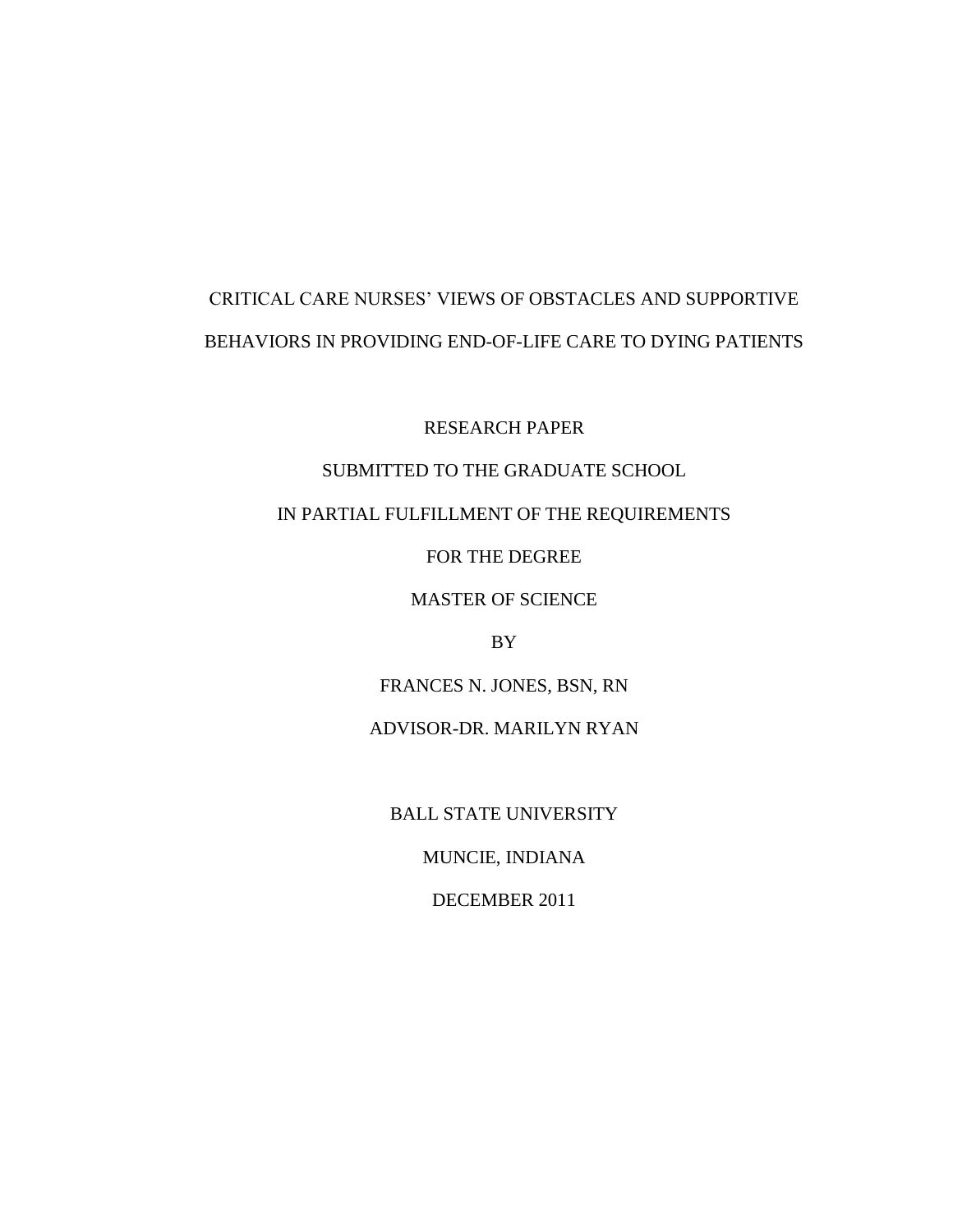| <b>CHAPTER I: INTRODUCTION</b>   |  |
|----------------------------------|--|
|                                  |  |
|                                  |  |
|                                  |  |
|                                  |  |
|                                  |  |
|                                  |  |
|                                  |  |
|                                  |  |
|                                  |  |
|                                  |  |
| CHAPTER II: REVIEW OF LITERATURE |  |
|                                  |  |
|                                  |  |
|                                  |  |
|                                  |  |
|                                  |  |
|                                  |  |
|                                  |  |
|                                  |  |

# **TABLE OF CONTENTS**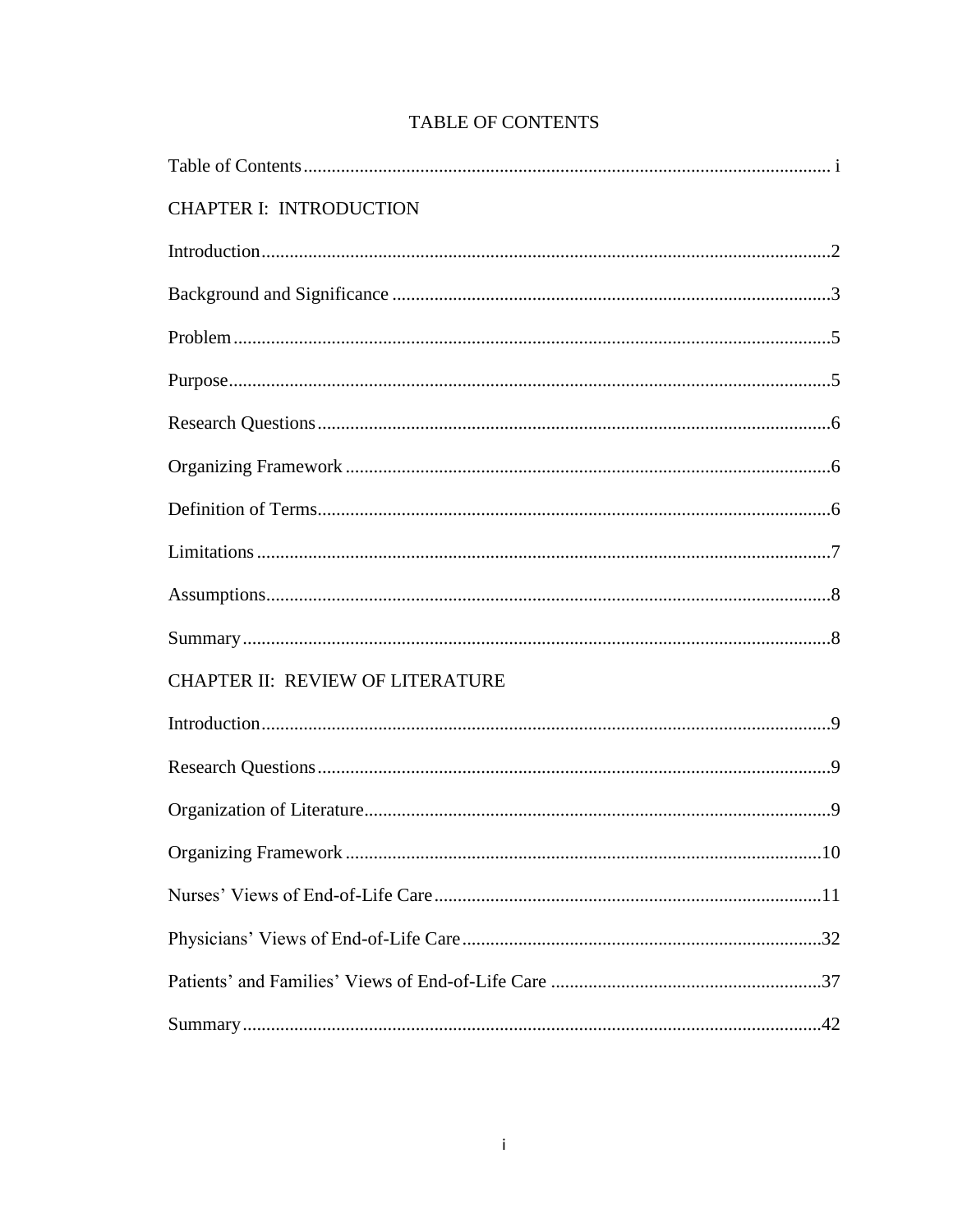# CHAPTER III: METHODOLOGY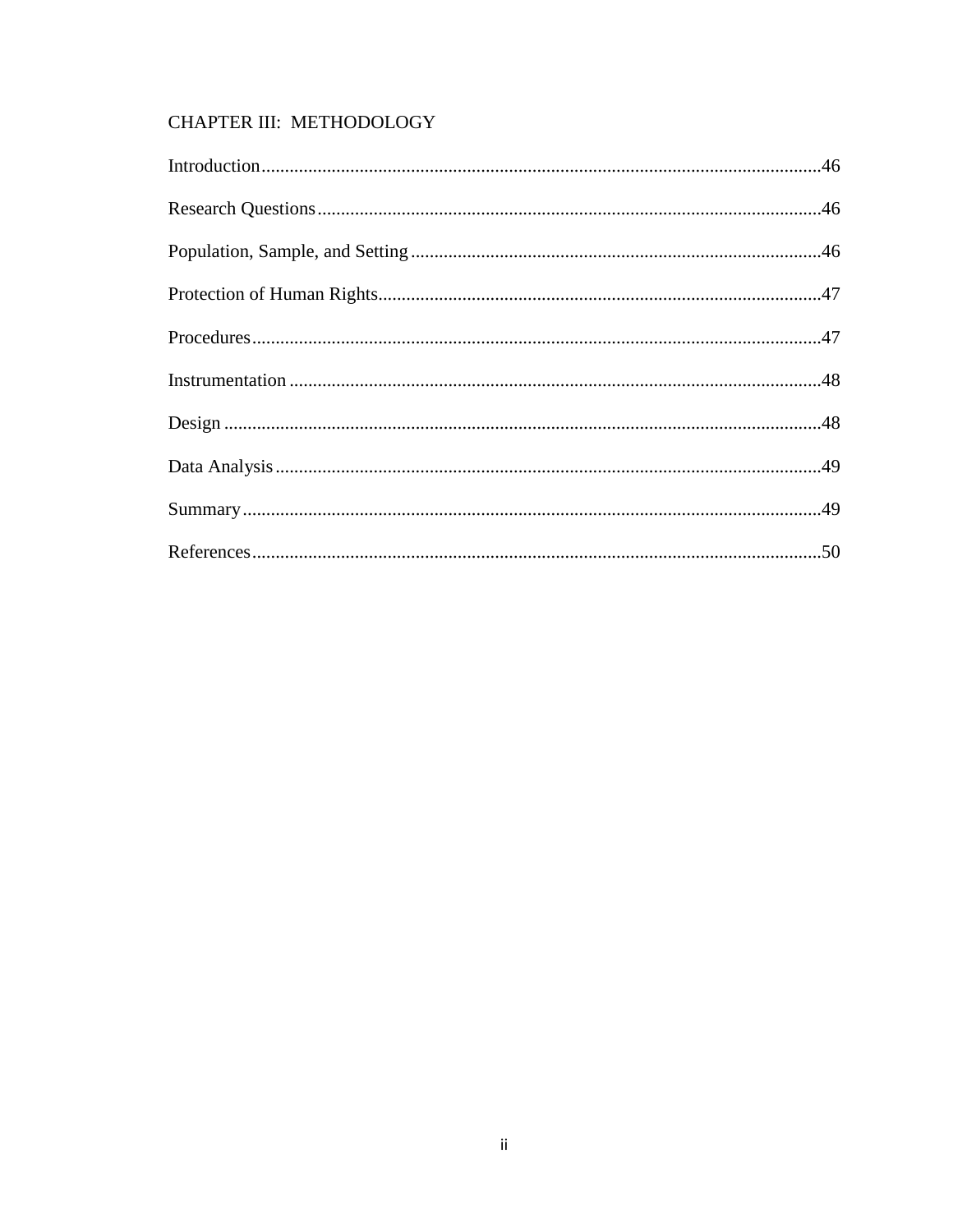# Chapter I

### *Introduction*

The Baby Boomer population in the United States (U. S.) was projected at 40.2 million in 2010, and expected to more than double by 2050 to 88.5 million (Vincent  $\&$ Velkoff, 2010). According to the National Council of Aging (NCOA) (2011), 20% of the U. S. population will be over the age 65 by 2050. At least 91% of older adults cope with one chronic disease, such as diabetes, HTN, arthritis, and lung disease, and 73% cope with more than one (NCOA, 2011). Therefore, the number of older adults facing end-oflife care in the hospital will increase according to the National End of Life Care Intelligence Network, 2010 (NEoLCIN). Based on this assumption, the NEoLCIN projected that the demand for appropriate end-of-life care will continue to escalate as the aging population increases.

In addition to the demand for end-of-life care, the costs of end-of-life care will continue to rise (Harding, 2010). CBS news noted that 18-20% of Americans spend the last days of life in the Intensive Care Unit (ICU). Harding noted that the length of time spent in ICU in the last 6 months of life has also increased. Medicare paid \$55 billion in medical and hospital bills during the last 2 months of patients' lives in 2009 (CBS News, 2010). It was also noted that it costs up to \$10,000 a day to maintain a patient in the ICU.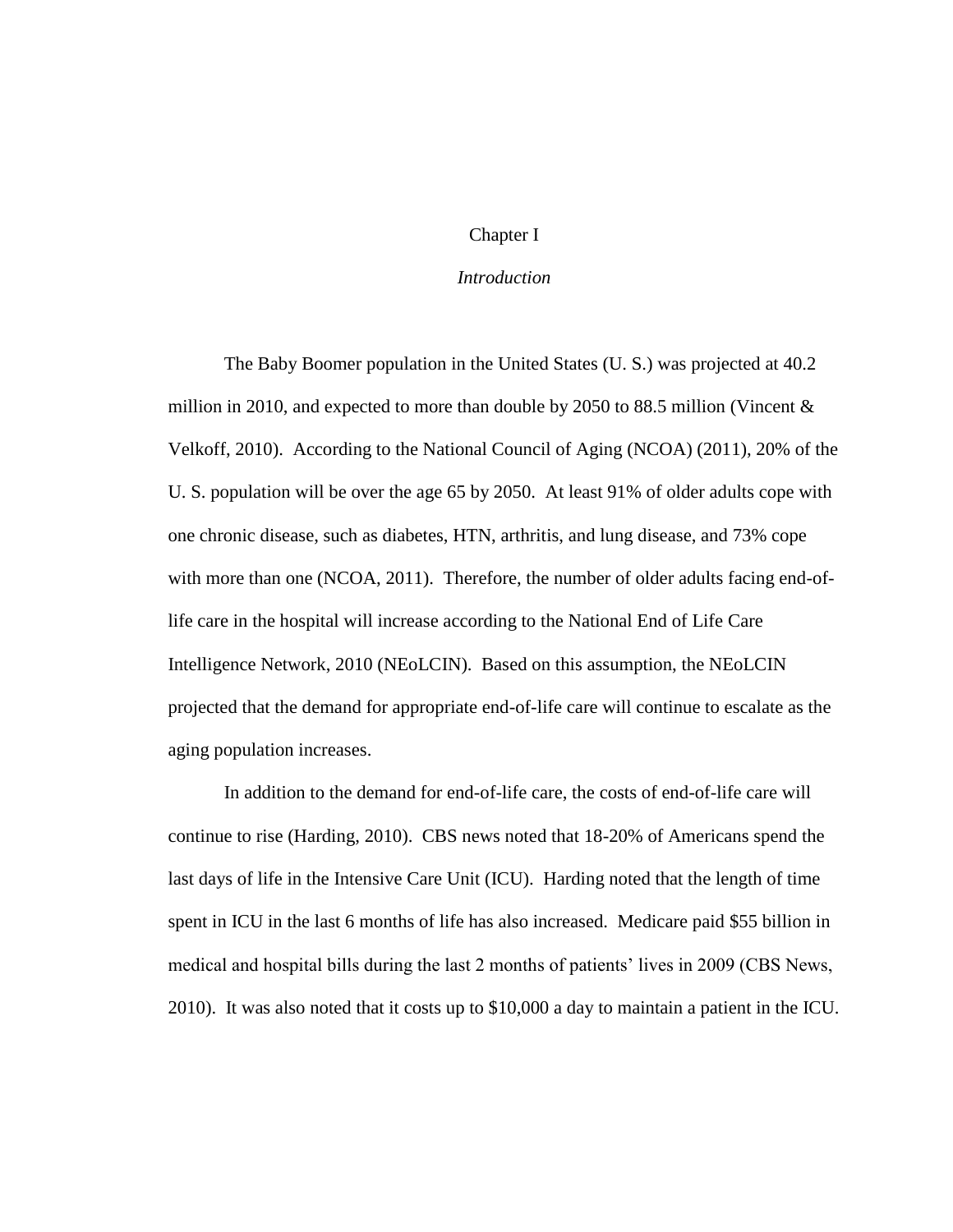End-of-life care in ICU involves decision making related to a number of variables. Decision making is a complex process that has ethical considerations. End-oflife decision making involves the patient, family members, and health care providers. The physician is the primary decision maker in end-of-life care. However, the most effective approach to end-of-life care is an interdisciplinary approach that involves all members of the health care team, the patient, and family members. Many cases result in ethical issues centering around discontinuation of life support for terminally ill patients. Therefore, end-of-life care must include clear communications between patients, families, and health care team members (Luce, 2010).

Family members play a key role in end-of-life decision making. Kirchhoff and Beckstrand (2000) found that the actions of family members can hinder end-of-life care of patients. Beckstrand, Callister, and Kirchhoff (2006) sought to identify barriers to providing end-of-life care in the ICU. Due to the critical nature of the situation, nurses often do not have time to address issues surrounding dying with patients and family. Beckstrand and Kirchhoff (2005) concluded that the ICU nurses' role is to decrease barriers about end-of-life issues in ICU and reduce conflicts.

Thelen (2005) sought to describe end-of-life decision making in the ICU and suggested ways to improve the end-of-life process in the ICU for patients, patients' families, and healthcare professionals. New technology and medications are being developed on a daily basis for use in ICUs to help ease or modify the effects of diseases that were previously fatal. End-of-life decision making was previously thought of as a "last resort," or to be done when death was imminent and the patient unable to participate in decision making (p. 6). Thelen concluded that relationships and communications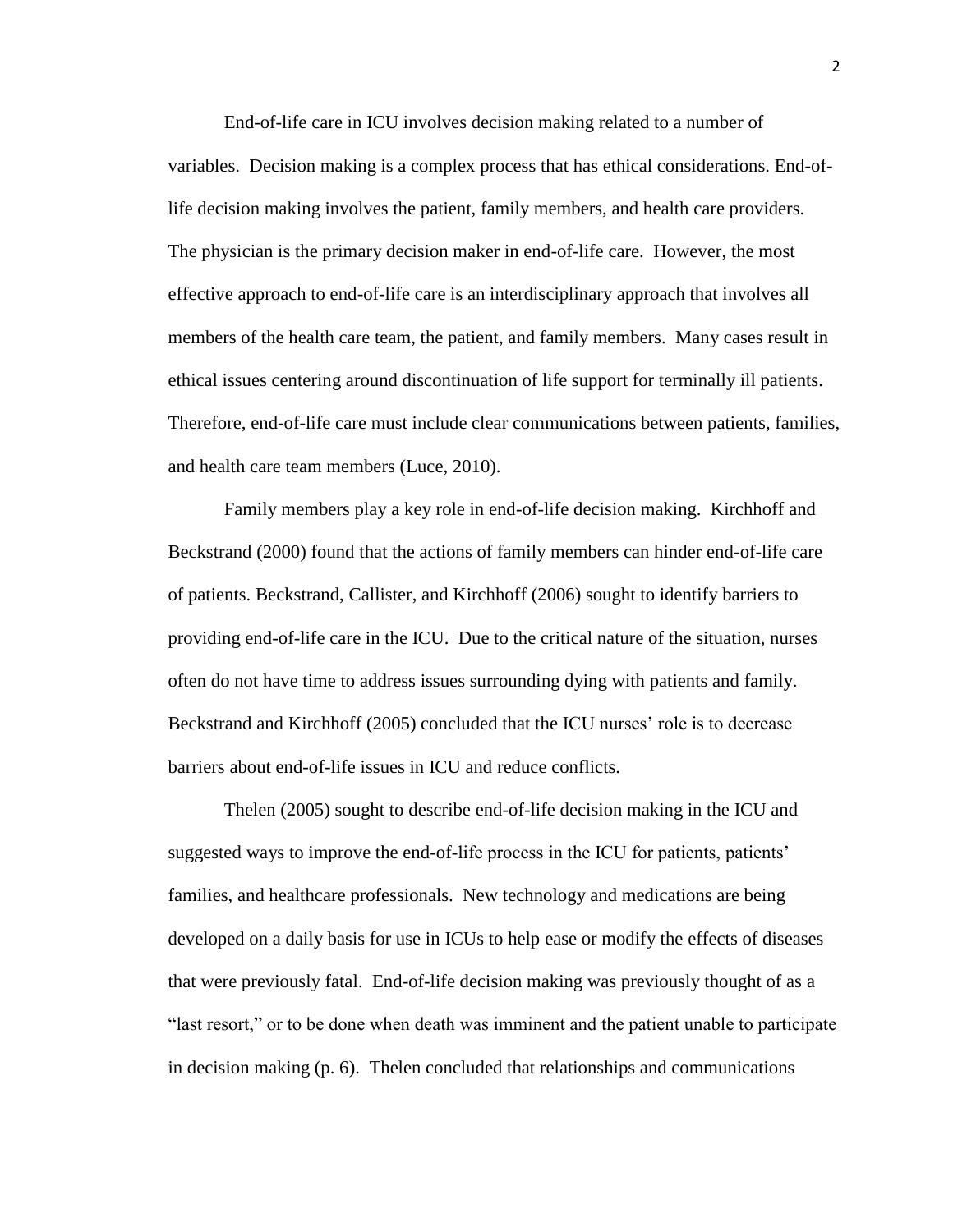between patients and families, and the healthcare team are key components to enriching the end-of life decision making process. Improving the relationship and communication process will help honor patients, decrease miscommunication among the healthcare team and patients' families, and make dying in the ICU more peaceful.

Nurses working in ICU have experience with end-of-life care. Puntillo, Benner, Drought, Drew, Stotts, Stannnard, Rushton, Scanlon, and White (2001) found that communications between physicians and nurses about end-of-life care was highly or somewhat effective. The authors concluded that ICU nurses agreed with withholding or withdrawing life-sustaining therapies to allow death to occur when patients, and/or the patients' families do not want further treatment, or when the treatment is not serving a purpose.

ICU nurses provide complex care to patients that are often unstable. The risk for catastrophic patient outcomes is always present in the ICU (McNutt, 2005). Statistics show that patient deaths occur in increasing proportion to age, with 73% of all ICU deaths occurring in patients over 65 years of age. McNutt concluded that ICU nursing will continue to include care of dying patients. ICU nurses will need to make care of dying patients a comfortable part of the job. Further study is needed to examine what barriers nurses encounter when dealing with end-of-life care.

#### *Background and Significance*

According to the Center to Advance Palliative Care (2011), the first palliative/end-of-life care programs began in the late 1980s in only a few hospitals. Over the past 20 years, more emphasis has been placed on end-of-life care as a directive from The Joint Commission. Currently in the US, 55% of hospitals with more than 100 beds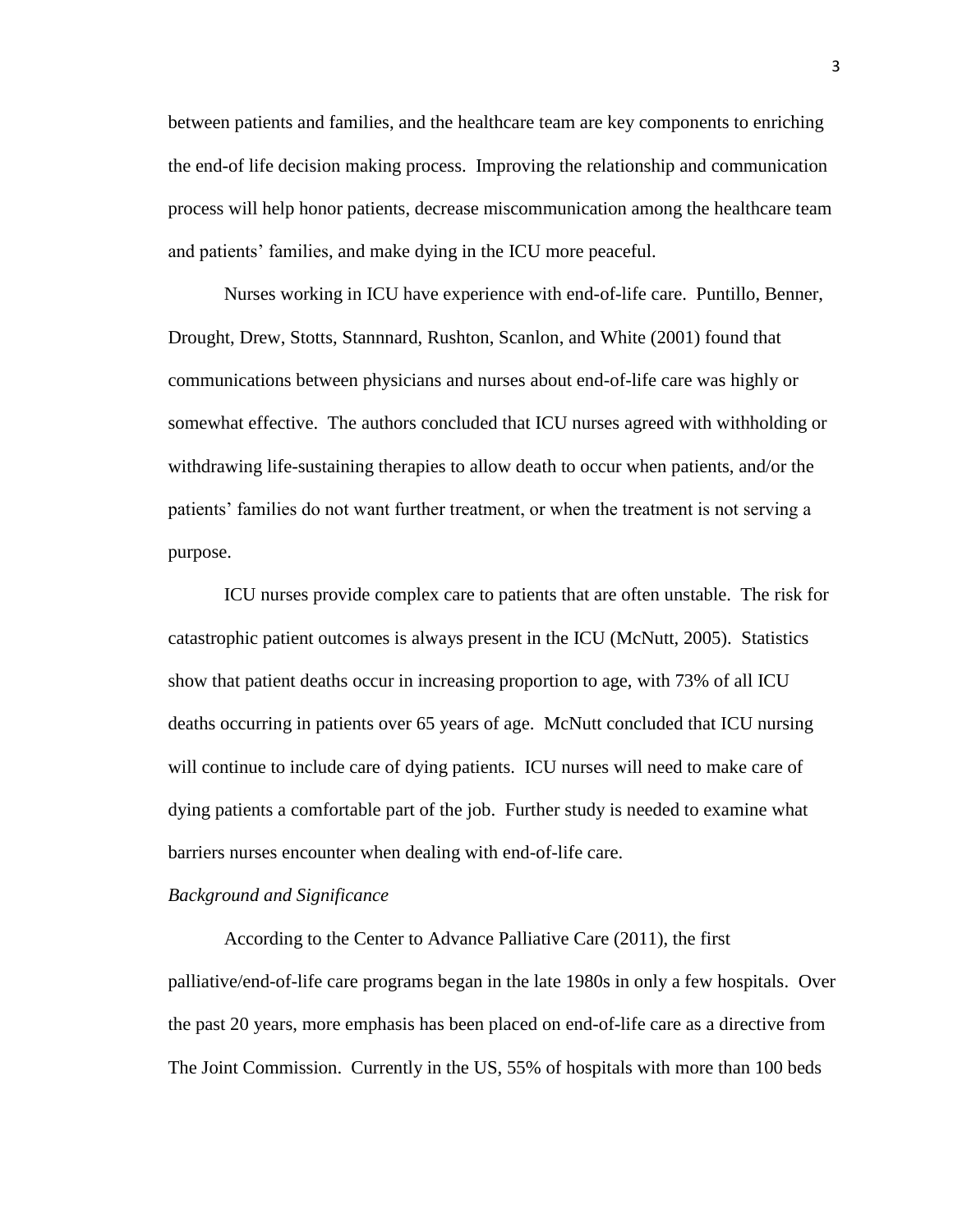offer a palliative care program, and nearly one-fifth of community hospitals have palliative care programs. The number of palliative/end-of-life hospital-based programs has increased to 1,400, with 80% of the programs being in hospitals with more than 300 beds (Center to Advance Palliative Care as sited in Wikipedia, 2011).

Identifying key end-of-life care domains and quality indicators in the ICU to address deficiencies in providing end-of-life care, and proposing specific clinical and organizational behaviors to improve quality indicators, were goals addressed in a study conducted by Clarke, Curtis, Luce, Levy, Danis, Nelson, and Solomon (2003). The authors identified seven end-of-life care domains for use in the ICU, and 53 end-of-life quality indicators within the seven domains proposed. The seven end-of-life care domains in the ICU identified were the following: "(a) patient-and family-centered decision making; (b) communication; (c) continuity of care; (d) emotional and practical support; (e) symptom management and comfort care; (f) spiritual support; and  $(g)$ emotional and organizational support for intensive care unit clinicians" (pp. 2257). It was concluded that end-of-life care domains and associated quality indicators will help to provide a framework for understanding quality end-of-life care in the ICU for clinicians and researchers. The quality indicators may be used to improve end-of-life care in the ICU by acting as internal or external audits evaluating end-of-life care continuous quality improvement.

Understanding the perspectives of nurses, physicians, patients, and family members is important to providing appropriate and adequate end-of-life care. Beckstrand and Kirchhoff (2005) studied the views of critical care nurses on obstacles and supportive behaviors for end-of- life care. The authors used a questionnaire adapted to the critical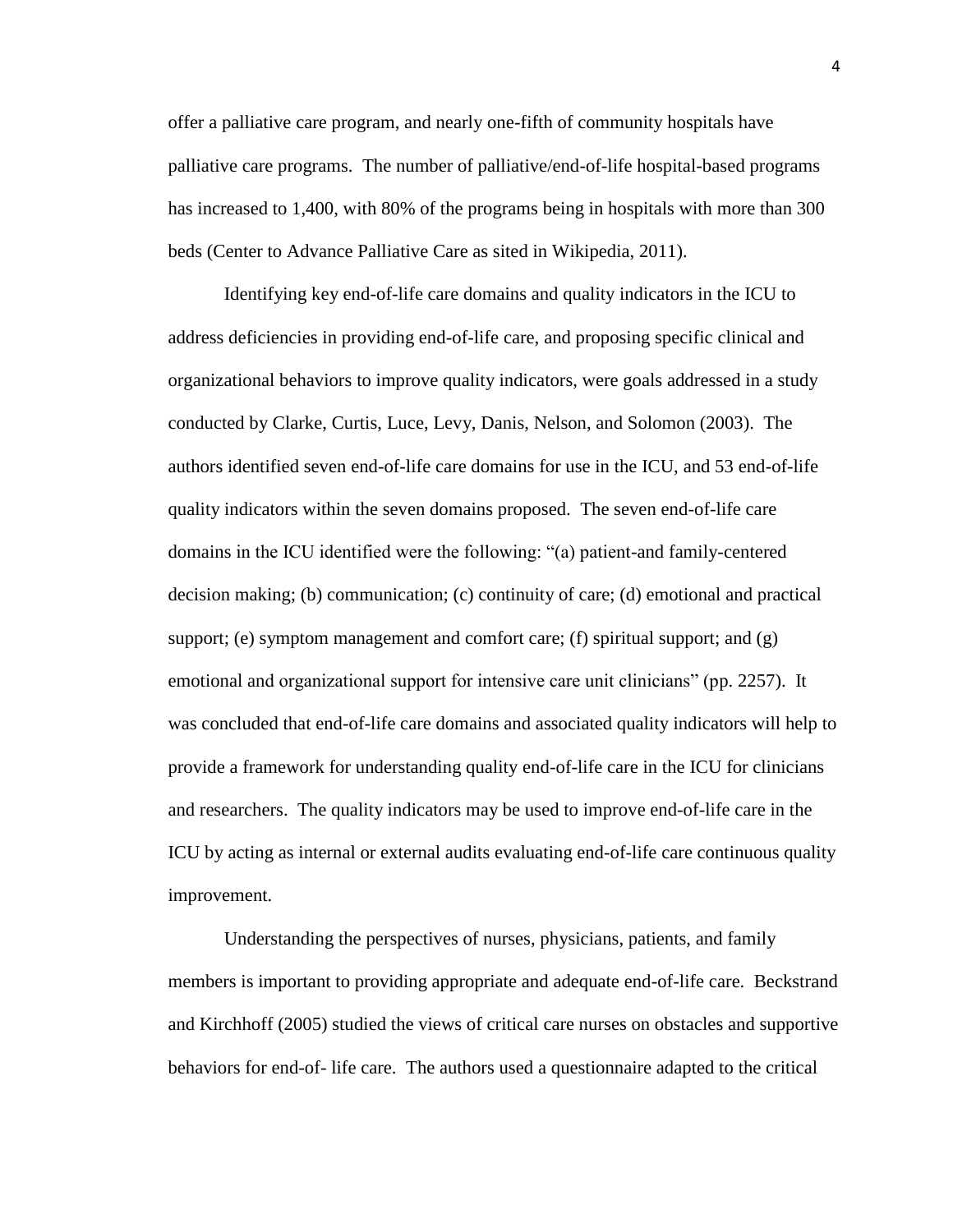care population to evaluate nurses' views. The authors found that the two highest ranked obstacles were that physicians' opinions differed on care, and that patients' family and friends were constantly calling for updates on patients' conditions rather than the assigned family member. The authors also found the two highest ranked supportive behaviors were the agreement of physicians about the direction a patient's care should go, and the family's acceptance that a patient was dying. The authors concluded that working to decrease the obstacles and continuing to support the supportive behaviors that the study found can improve end-of-life care. Further research is needed to understand to obstacles and supportive behaviors in end-of-life care in other units such as the ICU, where end-of-life care is often needed.

#### *Statement of Problem*

Due to increased technology and medications, patients are being kept alive longer in the ICU, and require end-of-life care. Several obstacles exist in regard to providing end-of-life care in ICU. Identifying obstacles and supportive behaviors that ICU nurses encounter while providing end-of-life care will provide information to improve care and reduce conflicts (Beckstrand et al., 2009).

#### *Purpose of the Study*

The purpose of this study is to evaluate critical care nurses' perceptions of the impact of selected obstacles and supportive behaviors in providing end-of-life care. This study is a replication of Beckstrand et al.'s (2009) study.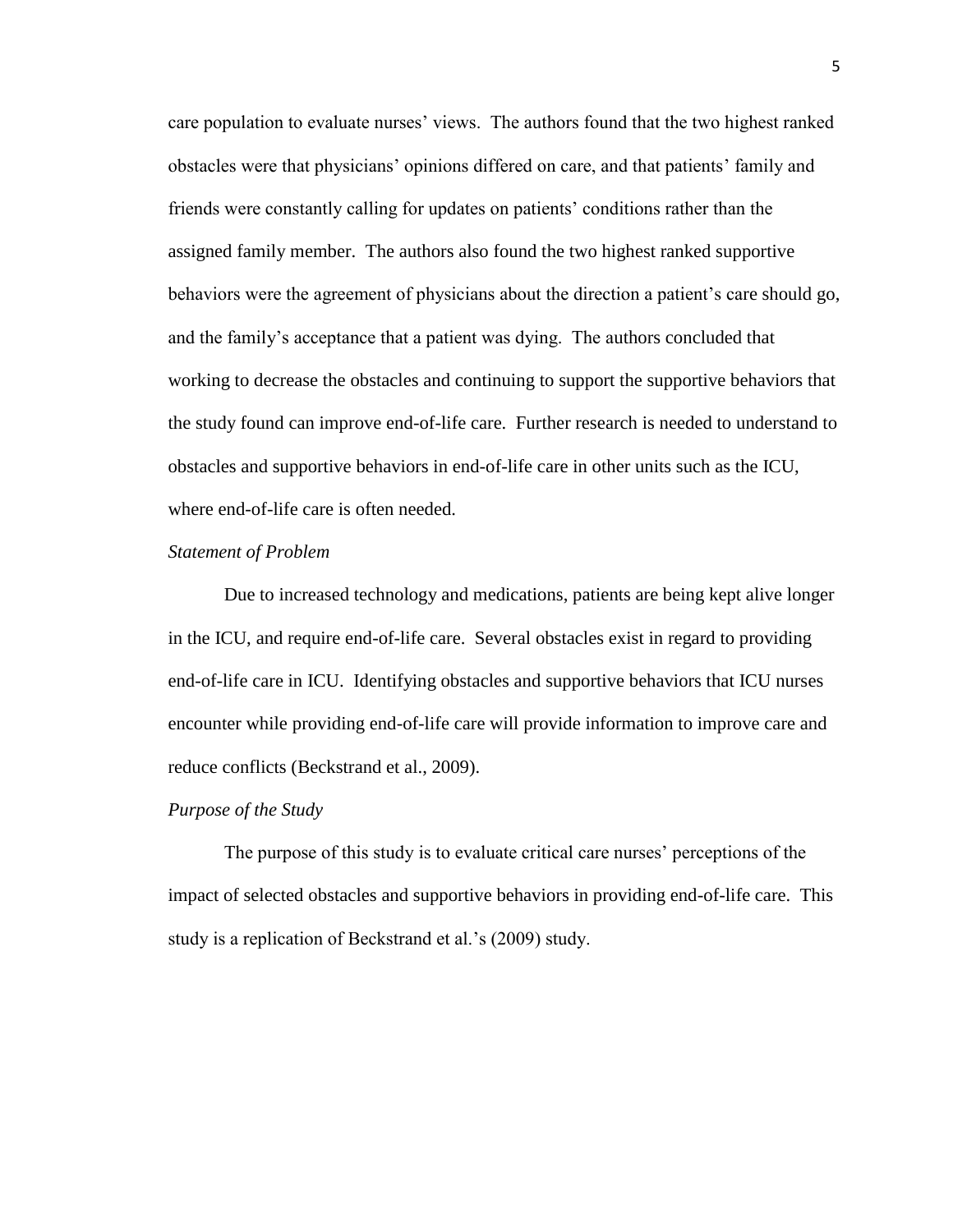#### *Research Questions*

- 1. What are the greatest obstacles to providing end-of-life care to patients in Intensive care as perceived by critical care nurses?
- 2. What are the most supportive behaviors surrounding end-of-life care in Intensive care as perceived by critical care nurses?

# *Organizing Framework*

The Oncology Nursing Society (ONS) and the Association of Oncology Social Work (2007) position statements provide the framework for this study. The position statements emphasize importance of relieving physical, psychological, social, and spiritual pain and suffering whether or not cure is an option. The ONS and Association of Oncology Social Work's position statement encompasses all patients receiving timely and appropriate palliative care across the illness time-span. Palliative end-of-life care begins with the time of diagnosis and continues through end of life.

#### *Definition of Terms*

#### *End of Life Care: Conceptual.*

The Oncology Nursing Society (ONS) and the Association of Oncology Social Work (2007) defined end-of-life care as reduction of physical suffering of terminally ill patients through excellent assessment, reassessment, and management of physical symptoms and that psychosocial and spiritual care should be incorporated to support coping.

#### *End of Life Care: Operational.*

The National Survey of Critical-Care Nurses Regarding End-of-Life Care included 50-item Likert scale was developed to assess end-of-life care. The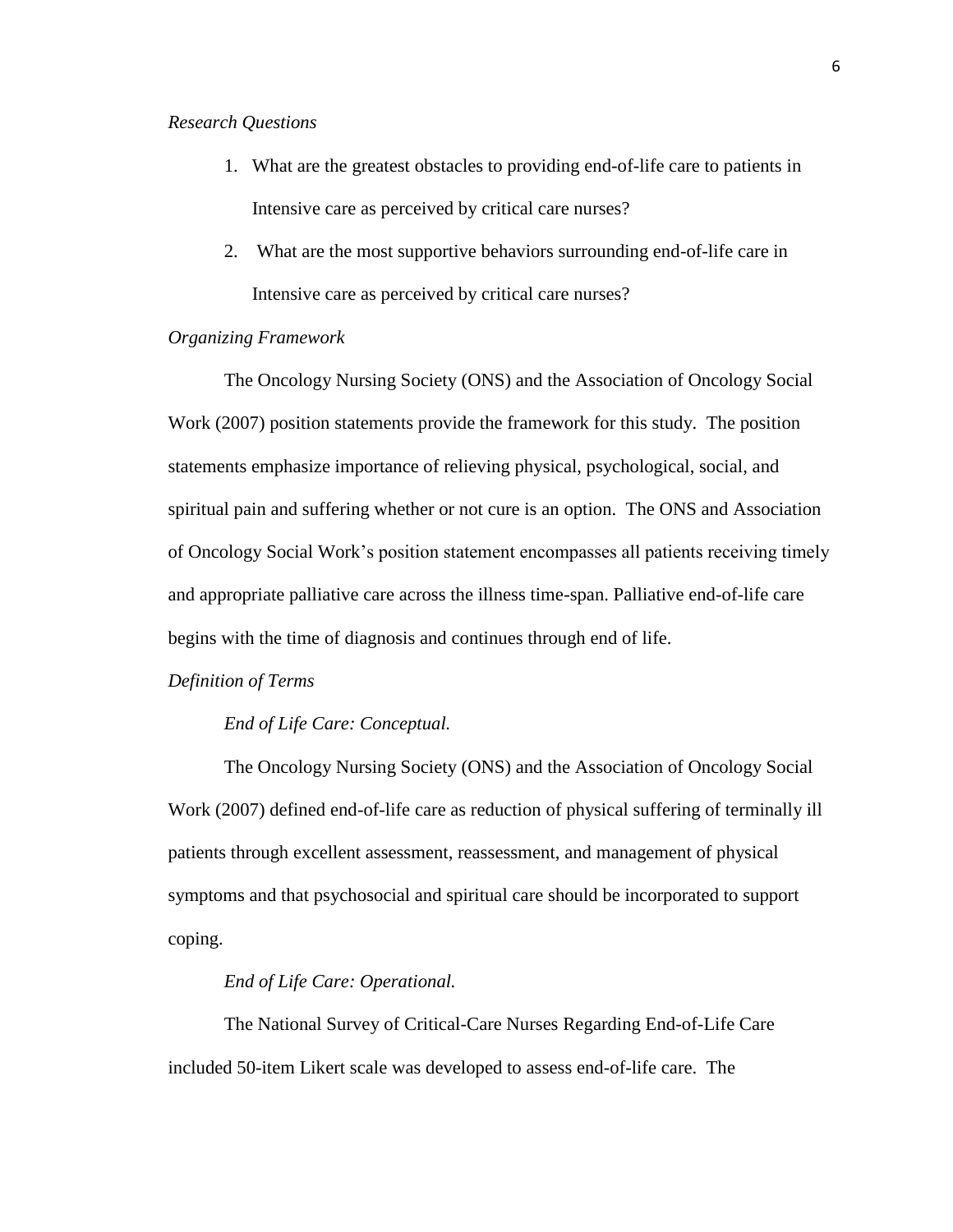questionnaire included obstacles and supportive behaviors in end-of-life care (Kirchhoff & Beckstrand, 2000).

*Obstacles: Conceptual.*

Obstacles stand in the way of providing optimal end-of-life care (Beckstrand et al., 2009).

*Obstacles: Operational.*

Twenty-five obstacle items on the National Survey of Critical Care Nurses Regarding End-of-Life Care were noted and were rated on a scale of 0=not an obstacle and 5= extremely large obstacle (Kirchhoff & Beckstrand, 2000).

*Supportive Behaviors: Conceptual.*

Supportive behaviors increase the quality of end-of-life care including nurse educators and managers being better educated and supportive of beside ICU nurses in delivering end-of-life care (Beckstrand et al., 2009).

*Supportive Behaviors: Operational.*

Twenty-five supportive behavior items on the National Survey of Critical Care Nurses Regarding End-of-Life Care were noted and were rated on a scale of 0=not a support and  $5$ = extremely large support (Kirchhoff & Beckstrand, 2000).

*Limitations*

The study is limited in sample size and geographic area. The study is also limited in the fact that it focuses on the perceptions of end-of-life care from experienced ICU nurses compared to less experienced ICU nurses.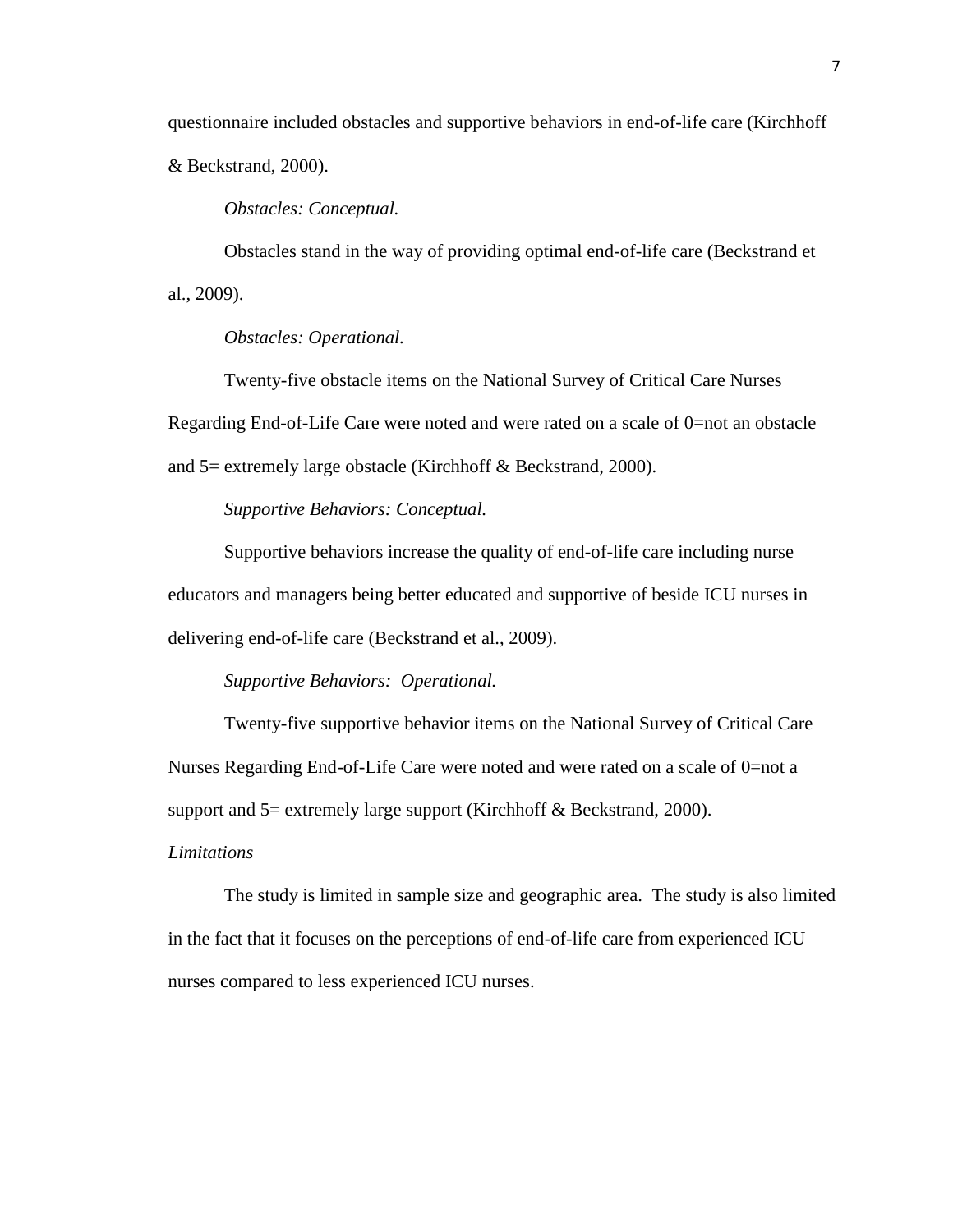#### *Assumptions*

1. Nurses face obstacles concerning end-of-life care of terminal patients in ICU.

2. Nurses can reduce conflicts by working with family and the health care team.

# *Summary*

The study will be conducted to improve end-of-life care by identifying the greatest obstacles and most supportive behaviors involving end-of-life care as perceived by critical care nurses. This study will replicate a study by Beckstrand et al. (2009) in attempt to improve the quality of end-of-life care. The Oncology Nursing Society (ONS) and the Association of Oncology Social Work (2007) position statement will be the framework for this study. The findings will assist in identifying and understanding obstacles and supportive behaviors in end-of-life care. The results will assist healthcare providers involved in end-of-life care to give more quality end-of-life care to patients.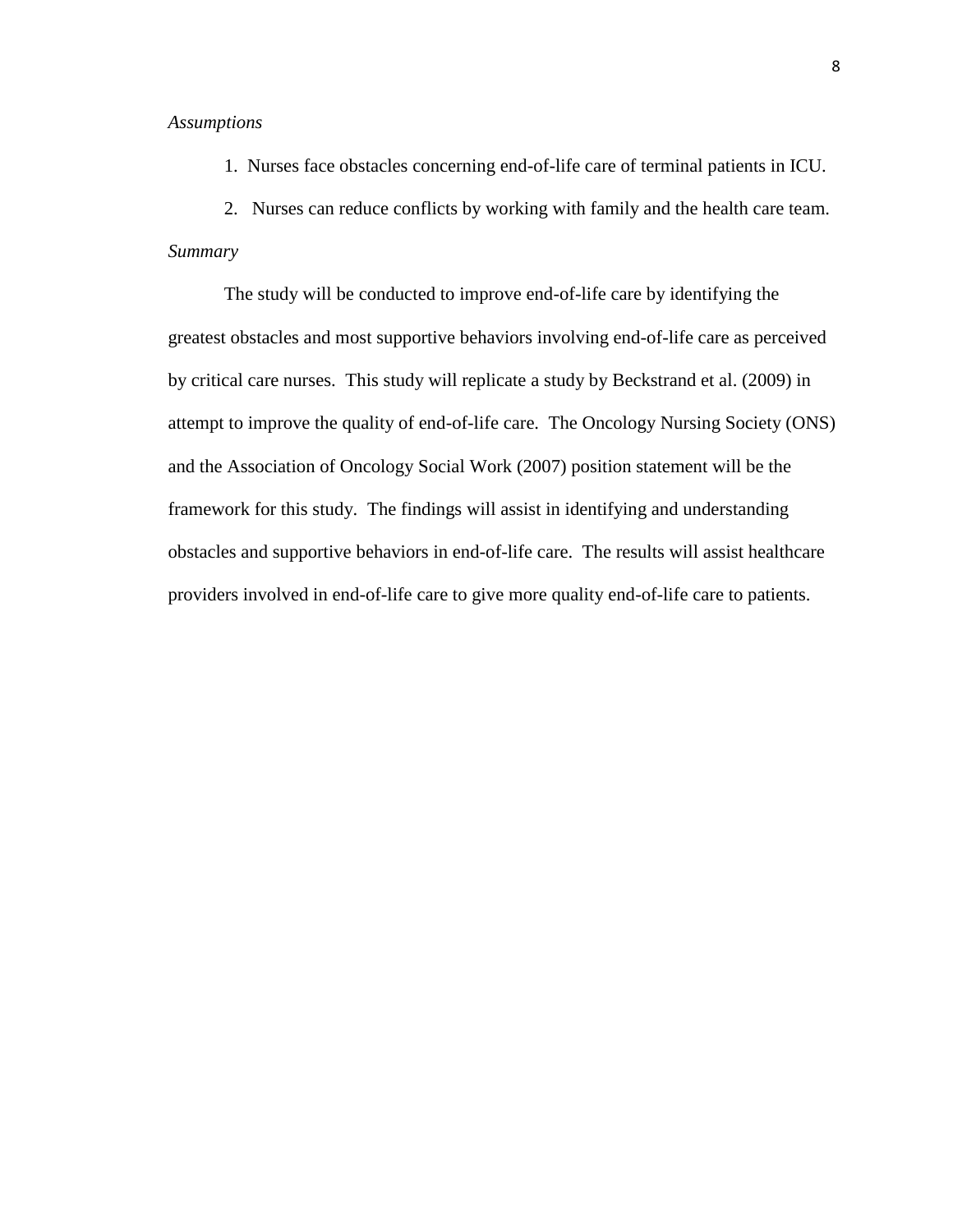# Chapter II

# *Literature Review*

# *Introduction*

End-of-life care is a responsibility of nurses to individuals dying from a progressive or chronic condition resulting in eventual death (Beckstrand & Kirchhoff, 2005). Critical care nurses encounter end of life situations on a regular basis. The purpose of this study is to evaluate critical care nurses' perceptions of the greatest obstacles, and most supportive behaviors in providing end-of-life care in Intensive care. This study is a replication of Beckstrand et al.'s (2009) study.

# *Research Questions*

- 1. What are the greatest obstacles to providing end-of-life care to patients in Intensive care, as perceived by critical care nurses?
- 2. What are the most supportive behaviors surrounding end-of-life care in Intensive care as perceived by critical care nurses?

#### *Organization of Literature*

The literature review consists of studies which address perceptions of end-of-life care. The literature review is organized into four sections: (a) organizing framework, (b) nurses' views of end-of-life care, (c) physicians' views of end-of-life care, and (d) patients' and families' views of end-of-life care.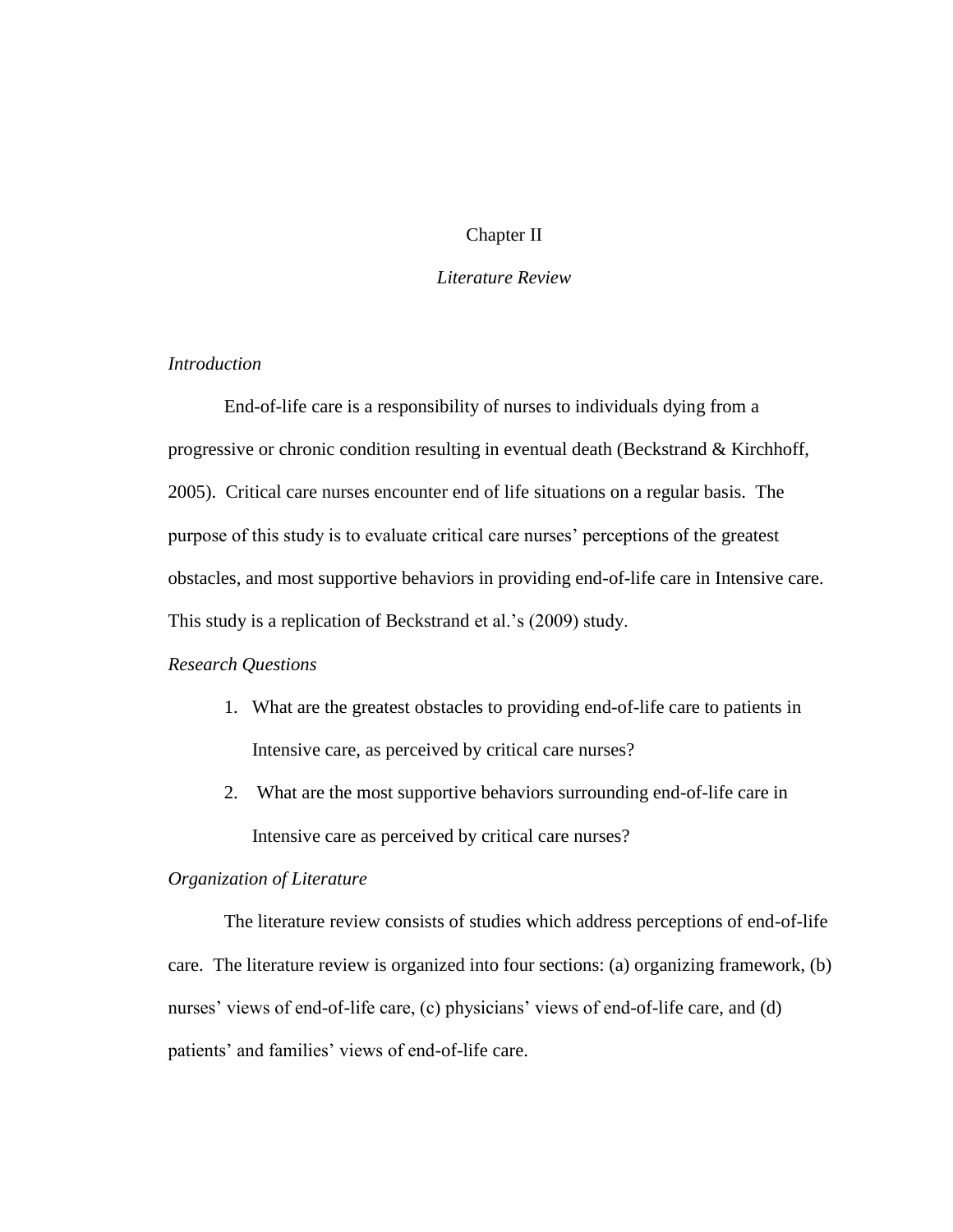# *Organizing Framework*

The Oncology Nursing Society (ONS) and the Association of Oncology Social Work (2003) position statement is the framework for this study. The position statement was developed based on the need for adequate end-of-life care for patients with terminal illnesses. The statement emphasizes importance of relieving physical, psychological, social, and spiritual pain and suffering, whether or not cure is an option. The ONS and Association of Oncology Social Work's position statement encompass all patients receiving timely and appropriate palliative care across the illness time-span. Palliative end-of-life care begins with the time of diagnosis and continues through end of life. It is provided in various settings including home, hospice, hospital, or residential facility.

According to the position statement, the family is the unit of care, and the patient is viewed as part of the family defined by the patient. Palliative and end-of-life care need to be culturally appropriate related to interactions and interventions, and includes professional interpreter services and culturally sensitive materials provided in the patient's and family's native language. The statement also includes the development of a comprehensive care plan that is implemented and adjusted according to the patient's and family's goals of care throughout the illness experience (ONS and Association of Oncology Social Work, 2003).

The position statement addresses the importance of effective communications with family, through conferences about palliative and end-of-life care. Patients and families are provided the tools and resources to make informed decisions regarding pros and cons of potential interventions and financial costs during end of life process. Palliative and end-of-life care is provided by an interdisciplinary team that includes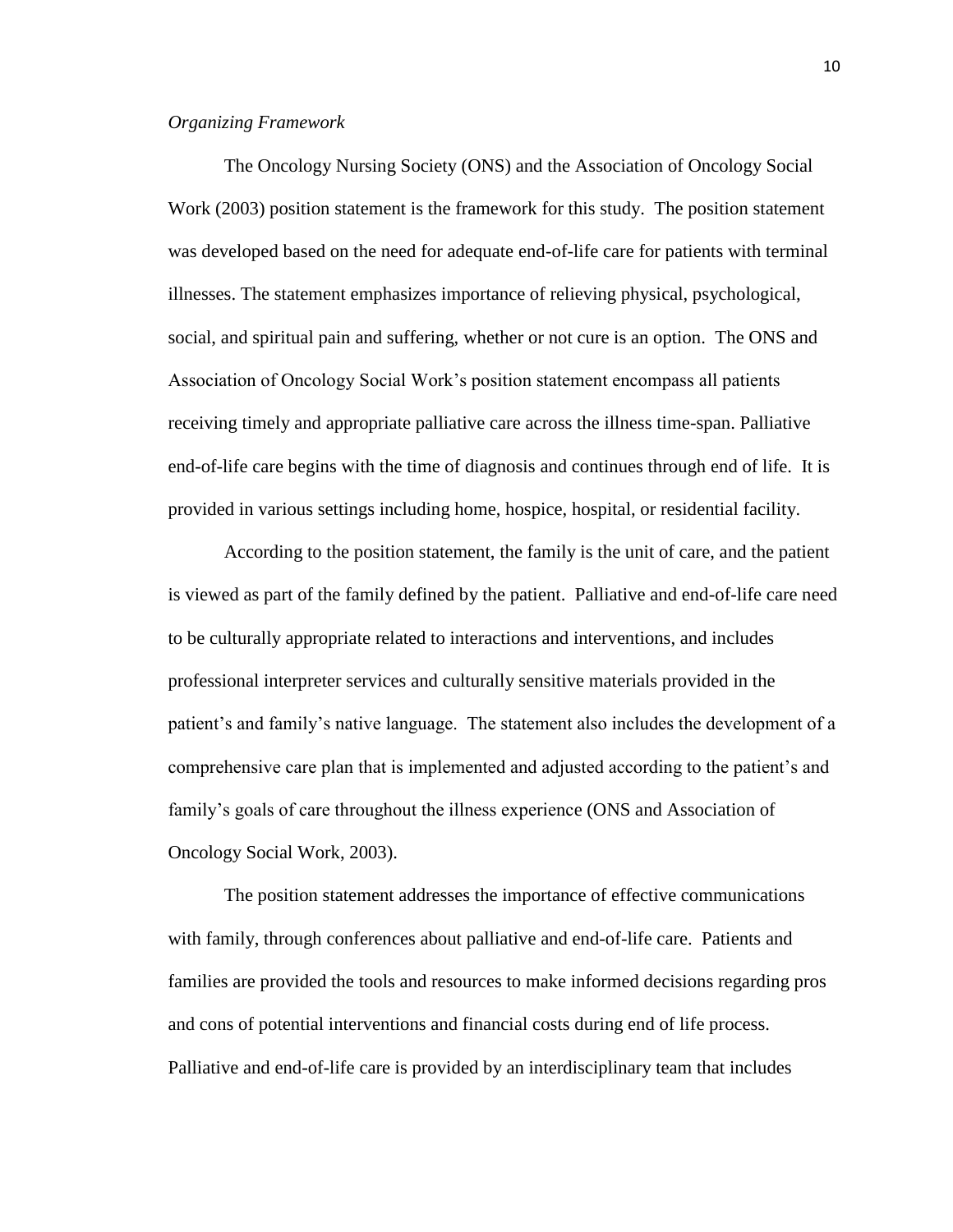multiple health professionals including physicians, nurses, social workers, spiritual care professionals, allied personnel, nursing aides that are certified in essentials of palliative care according to the statement. The care is provided using evidence-based practice using quality research in palliative care (ONS and Association of Oncology Social Work, 2003).

The ONS position statement gives the ONS's views on issues of importance to members and the public it serves. The positions are developed based on trends in oncology care, and new issues that affect patient safety, nursing care, the work environment, and other areas. Position statements may be based on ONS member requests, member survey responses, and ONS Board of Directors' initiatives. The ONS position statement on end-of-life care is a statement that focuses on patients with cancer receiving the most appropriate and best palliative and end-of-life care from the time of diagnosis through the end of life (ONS and Association of Oncology Social Work, 2003).

The ONS position statement on end-of-life care is an appropriate framework for the study because it provides criteria for providing quality care to oncology patients in various settings over the span of illness. The statement incorporates providing the most coordinated and interdisciplinary end of life care to patients suffering from cancer. The organizing framework is appropriate for this study because it provides a foundation for optimal end-of-life care that can be used in the ICU setting. According to Beckstrand and Kirchhoff (2009), the organizing framework addresses end-of-life care as it pertains to the needs of patients and families.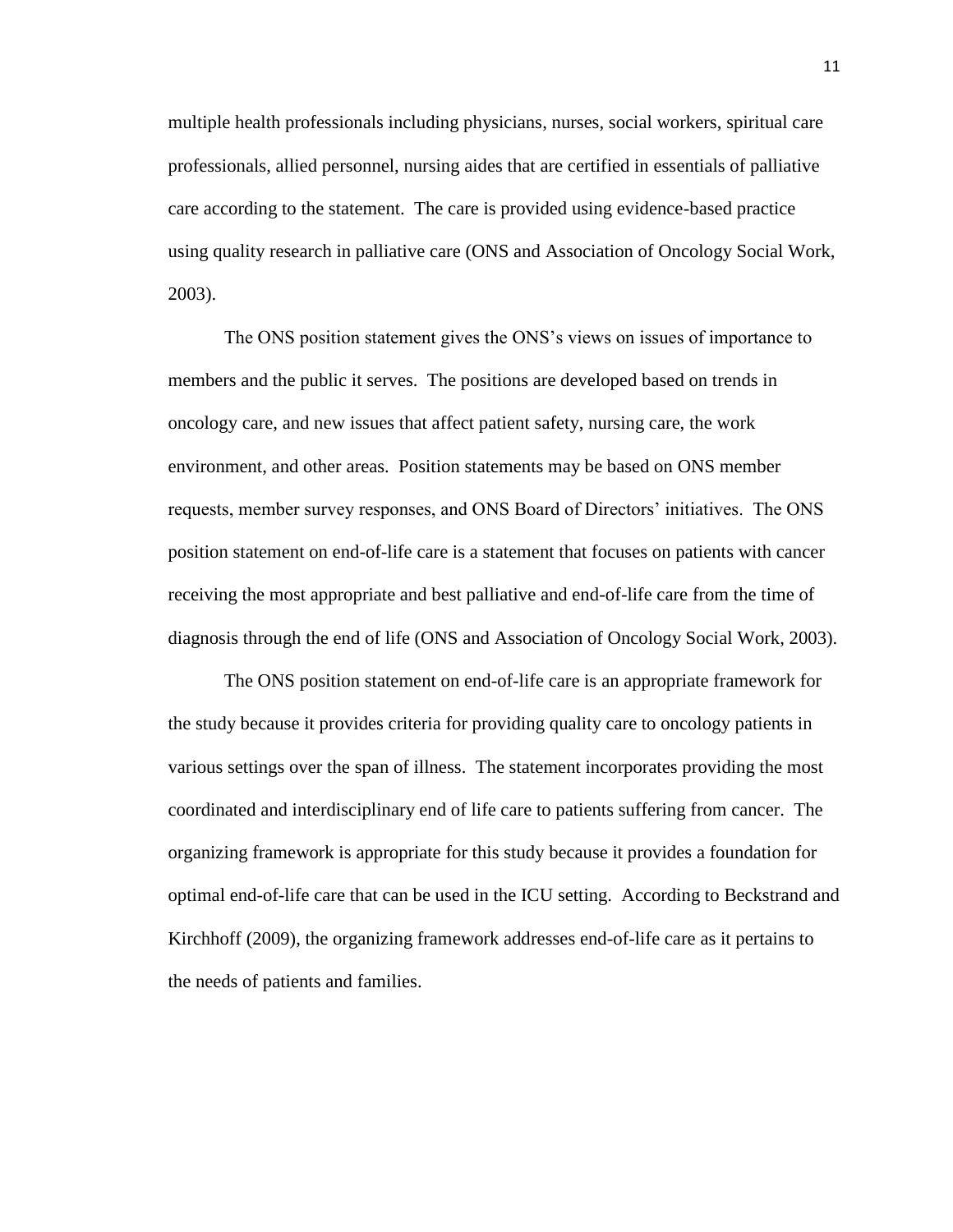#### *Nurses' Views of End-of-Life Care*

In 2001, Puntillo et al. conducted a descriptive study identifying the knowledge, beliefs, and ethical concerns of nurses caring for dying patients in Intensive Care Units (ICUs). The study had three specific aims: (a) to determine whether ICU nurses, when given specific clinical situations and clear definitions of clinical actions, could differentiate between specified examples provided by the authors; (b) to describe the beliefs of ICU nurses about the adequacy of pain management and the nurses' skill in providing comfort to terminally ill patients; and (c) to determine how often ICU nurses are asked by physicians, other nurses, or patients' families to assist in taking action to end the life of terminally ill patients in the ICU (pp. 217).

The population consisted of 3,000 potential subjects selected by stratified random sampling from the American Association of Critical Care Nurses (AACN) membership list. The criteria for being selected were being a staff nurse who gave direct care in adult medical-surgical ICUs (Puntillo et al., 2001).

The instrument used in the study was a questionnaire developed by the authors who are experts in critical care, pain management, ethics, and quantitative and qualitative research. Content validity was established through a review of literature, and through various phases of pilot testing. The first phase of testing was done on 75 graduate nursing students in an ethics course. After the initial phase of testing, the questionnaire was revised and validated by two nationally recognized nurse ethicists, AACN's research specialist, the chairperson of AACN's ethics committee, twelve master's and doctoral nursing students enrolled in a graduate course in healthcare ethics, and the authors of the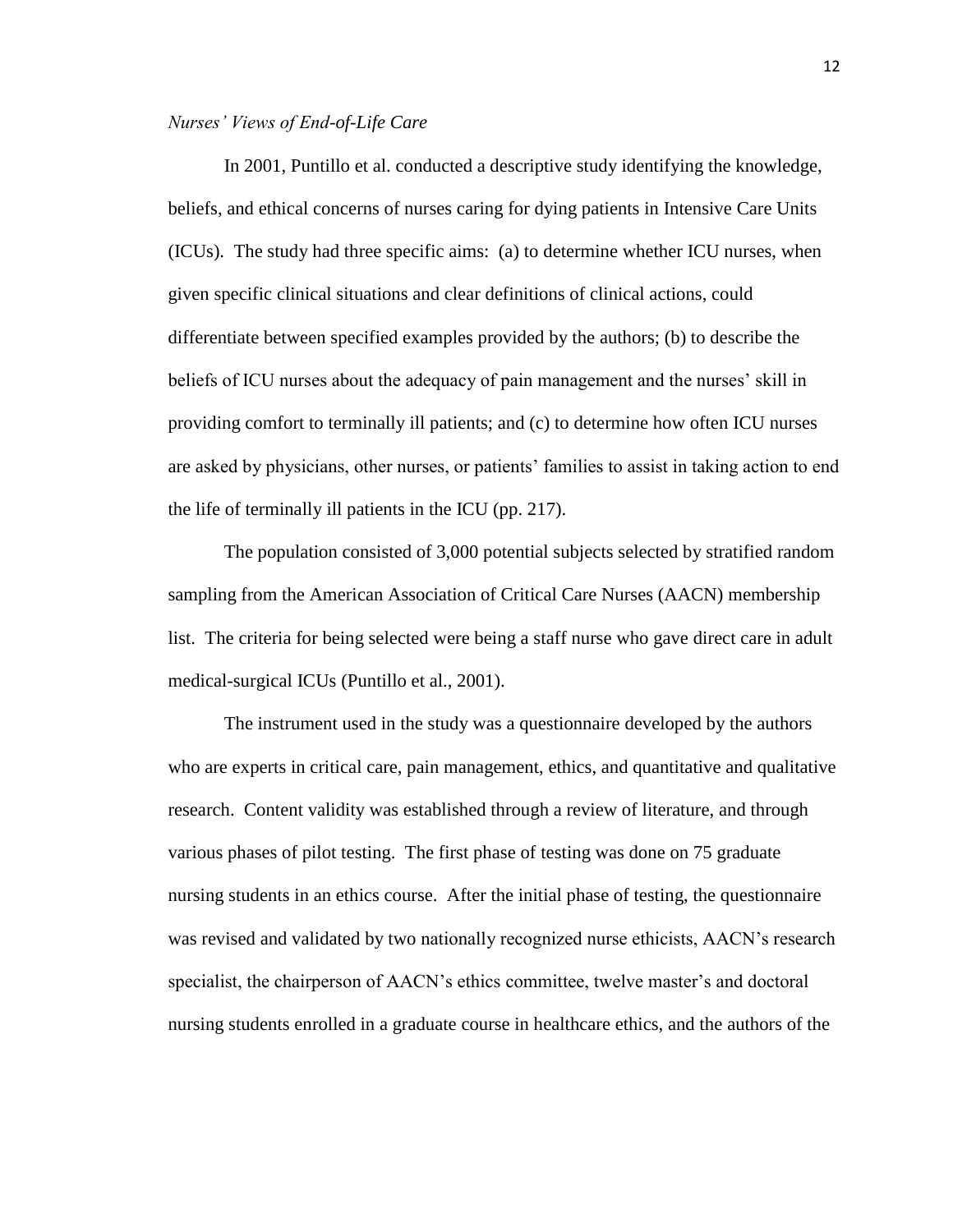study. Once the questionnaire was revised, it was pilot tested again and finalized (Puntillo et al., 2001).

The final questionnaire had three sections, with a total of 61 questions. The first section included four clinical situations involving four different ICU patients. The second section involved nurses assessing participants' knowledge and opinions through various questions on pain management and end-of-life practices in the different ICUs. The third section involved demographic information about the participants. The study instrument was found to be reliable and valid. Of the 3,000 questionnaires mailed, 906 (30%) questionnaires had usable responses from eligible respondents (Puntillo et al., 2001).

The majority of the respondents were white females who worked full time providing direct patient care. Approximately 50% of the nurses had a Bachelors of Science degree. The sample consisted of 39% Protestants, and 38% Catholics, with others either somewhat or very religious. Religious beliefs were very important to actions (47%) (Puntillo et al., 2001).

Puntillo et al. (2001) found that most respondents' selections of actions were consistent with the action that was being represented in each of the scenarios in the first section of the questionnaire. For example, 91% of respondents accurately recognized assisted suicide in one scenario. The authors found that 99% to 100% of the respondents agreed with the actions of pain management, and withholding or withdrawing life support, while 17% agreed with the action of assisted suicide, and 5% agreed with the action of voluntary euthanasia in the given scenarios. It was also noted that 37% of respondents had been asked to assist in a patient's death by a patient or a family member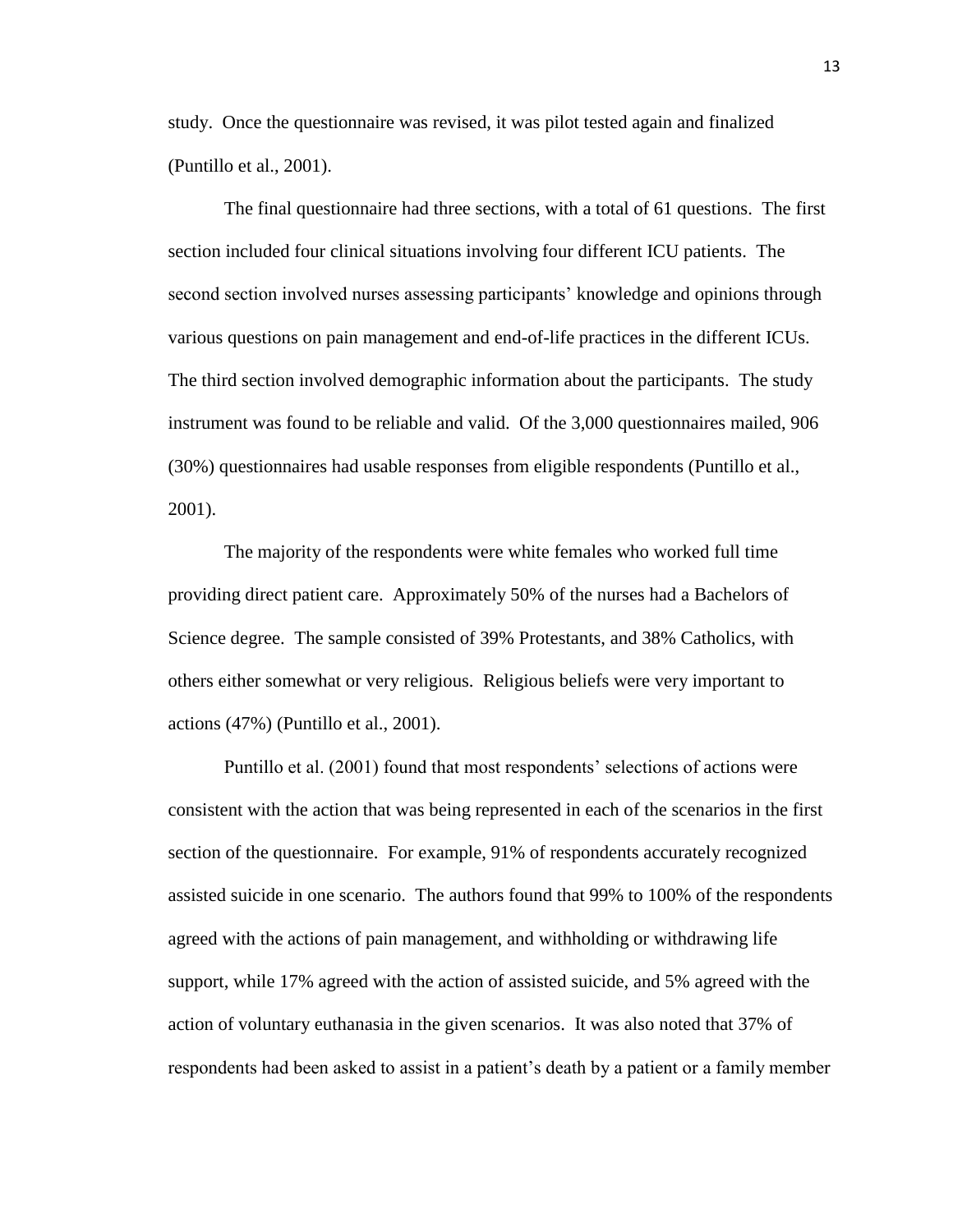at least once. Forty-two percent thought that aggressive medical treatments were prolonged to a great extent, and 49% thought that treatments offered no promise of recovery. A few of the nurses expressed concerns about under-treatment during end-oflife.

The authors found that 97% were confident in the ability to provide nonpharmacological comfort measures that support end-of-life needs of dying patients and families. The majority of nurses (78%) thought that dying patients often received inadequate pain management. Fifteen percent of nurses thought that patients received more pain medication than needed. Ethics and hospice consults were available to half of the nurses. Most believed that the communication between physicians and nurses about end-of-life care was highly or somewhat effective (Puntillo et al., 2001).

Puntillo et al. (2001) concluded that nurses both support the use of analgesics to decrease suffering, and think that patients may receive an inadequate amount at times. ICU nurses agreed with withholding or withdrawing life-sustaining therapies to allow death to occur when patients and/or the patients' families do not want further treatment, or when the treatment is not serving a purpose. The authors also concluded that palliative care in the ICU should be given regardless of death being imminent or not. The authors recommended that forums to discuss end-of-life care in ICUs are needed, as well as forums to educate clinicians on optimal analgesic practice.

Critical care nurses deal with end-of-life care on a daily basis. The goal of this study by Kirchhoff and Beckstrand (2000) was to identify critical care nurses' views of barriers and of assisting behaviors in providing end-of-life care for dying patients. There were two research questions: "How important are selected obstacles in restricting end-of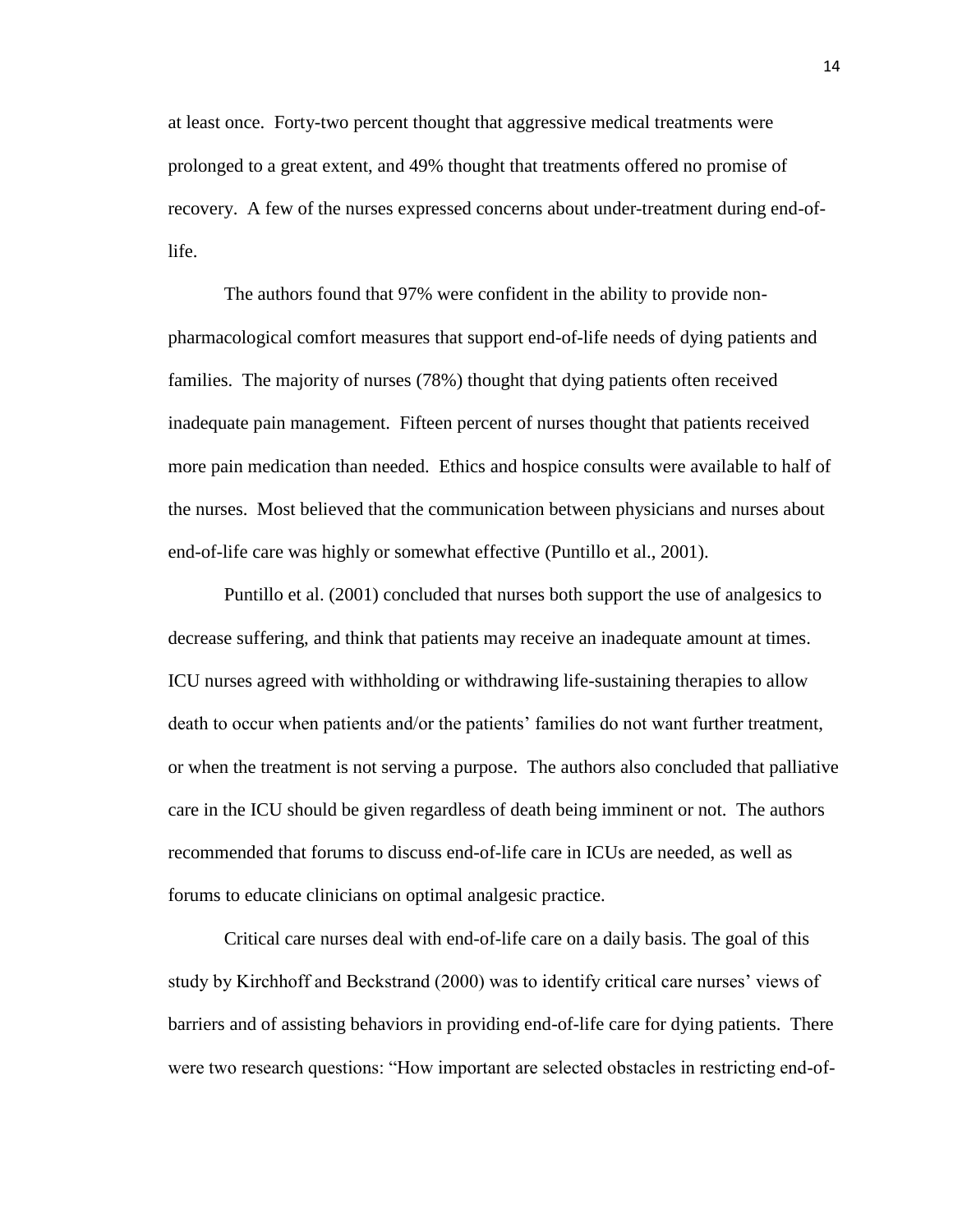life care?" and "How important are selected helps in promoting end-of-life care?" (pp. 97).

The sample consisted of 300 nurses randomly selected from the membership list of the American Association of Critical Care Nurses (AACN). The criteria for being selected included: staff nurses who provided direct patient care, employed part-time or full-time for at least 2 years in a critical care unit, and took care of dying patients. Of the 300 questionnaires mailed, 199 (66%) of the questionnaires had usable responses from eligible respondents (Kirchhoff & Beckstrand, 2000).

Of the 199 (69%) participants in the study, 197 reported gender as 13 men and 184 women. Participants ranged in age from 27 to 63 years. Participants were employed as staff nurses, charge nurses, clinical nurse specialists, and nurse educators who practiced in settings such as intensive care units, cardiovascular intensive care units, and surgical intensive care units. The participants ranged in education from diploma to master's degree (Kirchhoff & Beckstrand, 2000).

Prior to this study, the authors conducted four focus groups with ICU nurses, and used findings to develop a list of barriers and assisting behaviors mentioned by the nurses. The authors also used information from published literature to further develop the lists, which helped to strengthen the validity of the study. From previous research, the authors developed a 64-item questionnaire called the National Survey of Critical Care Nurses Regarding End-of-Life Care. The questionnaire was tested on a selected number of ICU nurses in one ICU prior to being used specifically for this study. The questionnaire ranged in responses on a scale of 0 to 5 (0=not an obstacle,  $5$ =extremely large obstacle). The items were ranked based on mean scores. The Cronbach  $\alpha$  was .86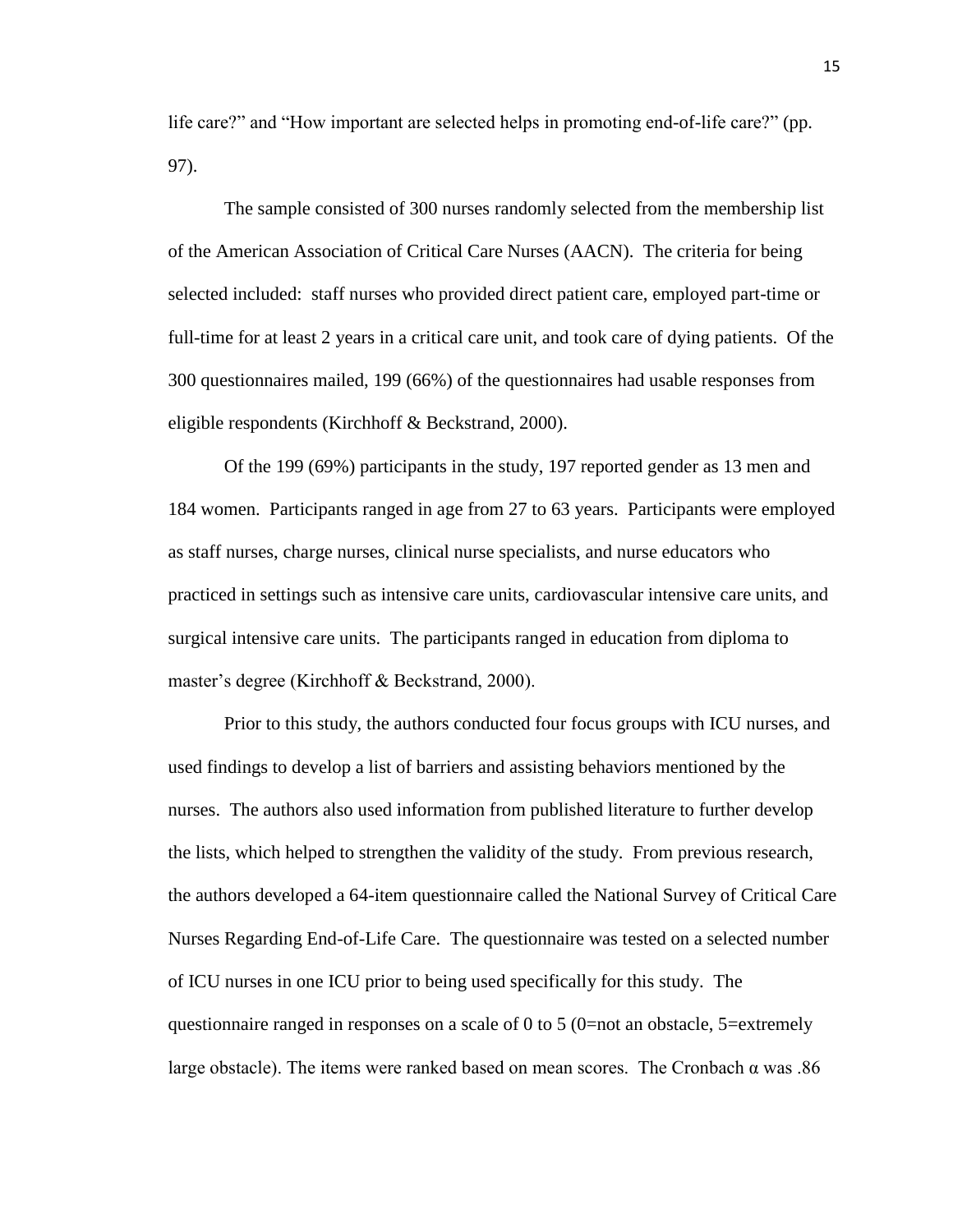for 25 of the barrier items, and .82 for the 23 assisting behavior items, which suggested that the scores were internally consistent (Kirchhoff & Beckstrand, 2000).

The results pertinent to the first research question regarding the importance of certain barriers in limiting end-of-life care were less than expected, with mean scores ranging from 1.35 to 3.76. The majority of the top ranked items related to barriers did not allow the patient to receive the best care and inappropriate aggressive care. The top barrier viewed by the participants was the family and friends continually calling the nurse, rather than calling a specific family member (m=3.76). The lowest barrier noted was caring for a "brain dead" patient who was to be an organ donor  $(m=1.35)$ . The following are the potential reasons the authors found for the results being lower than expected: the sample consisted of more experienced nurses that found ways around certain barriers, the participants may have wanted to give the impression of not being controlled by outside factors, and some barriers may be so common that the barriers were useless (Kirchhoff & Beckstrand, 2000).

The mean scores of the second research question regarding certain assisting behaviors in furthering end-of-life care ranged from 2.70 to 4.57. The response choices were ranked similarly to the barrier response choices, with 0 being no assisting behavior, and 5 being a very large assisting behavior. The highest ranked assisting behavior was that all doctors agreed about the direction of care  $(m=4.57)$ . The lowest ranked assisting behavior was nurses not having support outside of work to listen to experiences with the death of a patient (m=2.70). One of the top assisting behaviors that was supportive to nurses was the expression of thanks by family of dying patients. Participants also viewed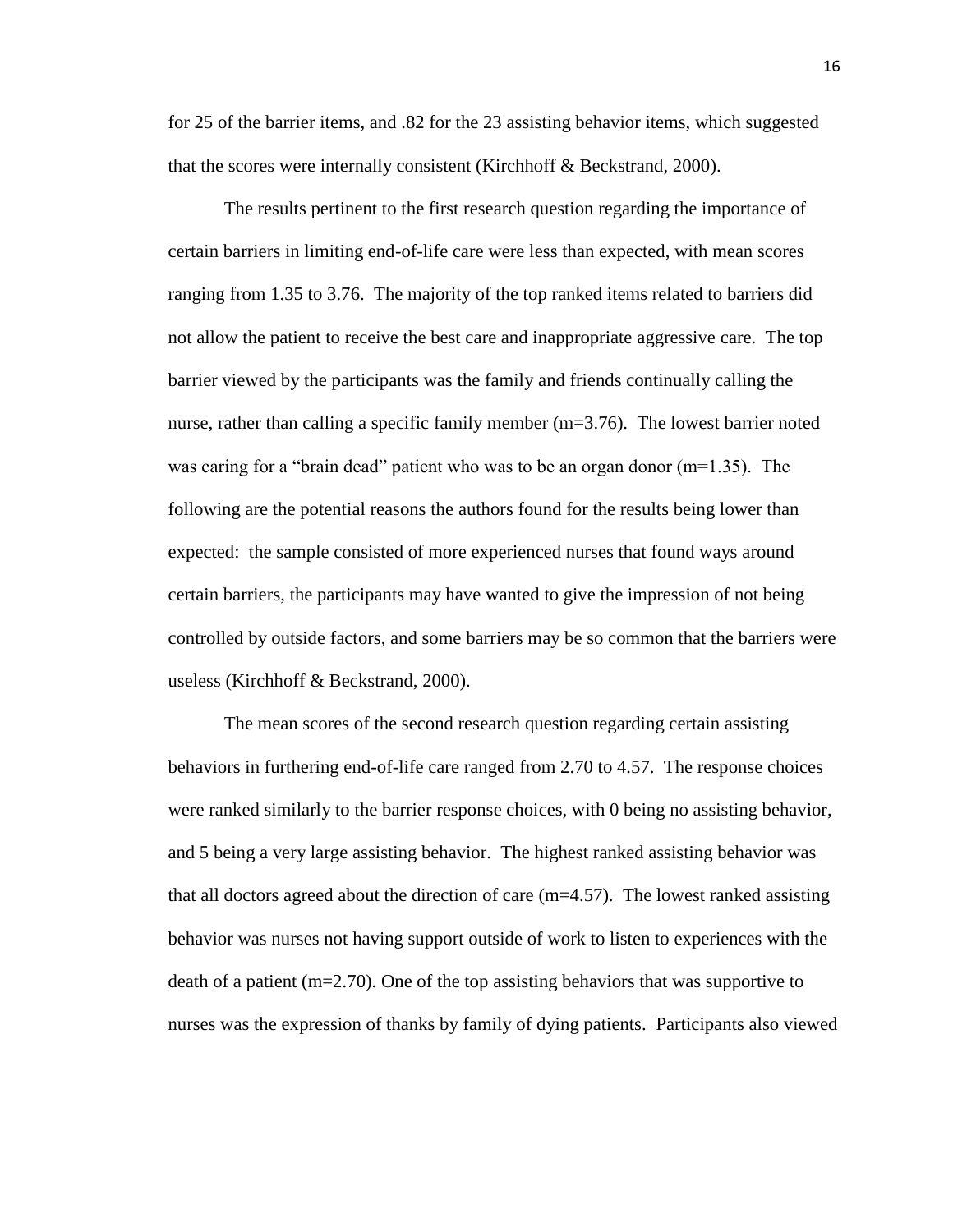social support from co-workers and friends outside of work as an important assisting behavior (Kirchhoff & Beckstrand, 2000).

The authors concluded that no single barrier was viewed by participants as either large or very large. The highest ranked barriers were the actions of family members that hindered nurses from caring for patients, and the request of family members for more aggressive care than the patient wanted. The barriers make it difficult for the nurse to provide the dying patient with a good death. The assisting behaviors were higher than the barriers. The top and most common assisting behaviors included agreement of physicians regarding direction of care, appreciation of nurses from patients' families, and allowing nurses to provide flexibility in patients' environments (Kirchhoff & Beckstrand, 2000).

A subsequent study was conducted by Beckstrand and Kirchhoff (2005) to identify critical care nurses' views of both the intensity and frequency of obstacles and supportive behaviors in providing end-of-life care to patients and families. The authors addressed two research questions: "Which obstacles to providing end-of-life care do critical care nurses perceive as both the most intense and the most frequently occurring?"; and "Which supportive behaviors in providing end-of-life care do critical care nurses perceive as both the most intense and the most frequently occurring?" (pp. 396).

The sample consisted of 1,500 nurses randomly selected from the membership list of the American Association of Critical Care Nurses (AACN). The criteria for being selected included the following: staff nurses who worked at least part-time in a critical care setting, who lived in the United States, who were able to read English, and who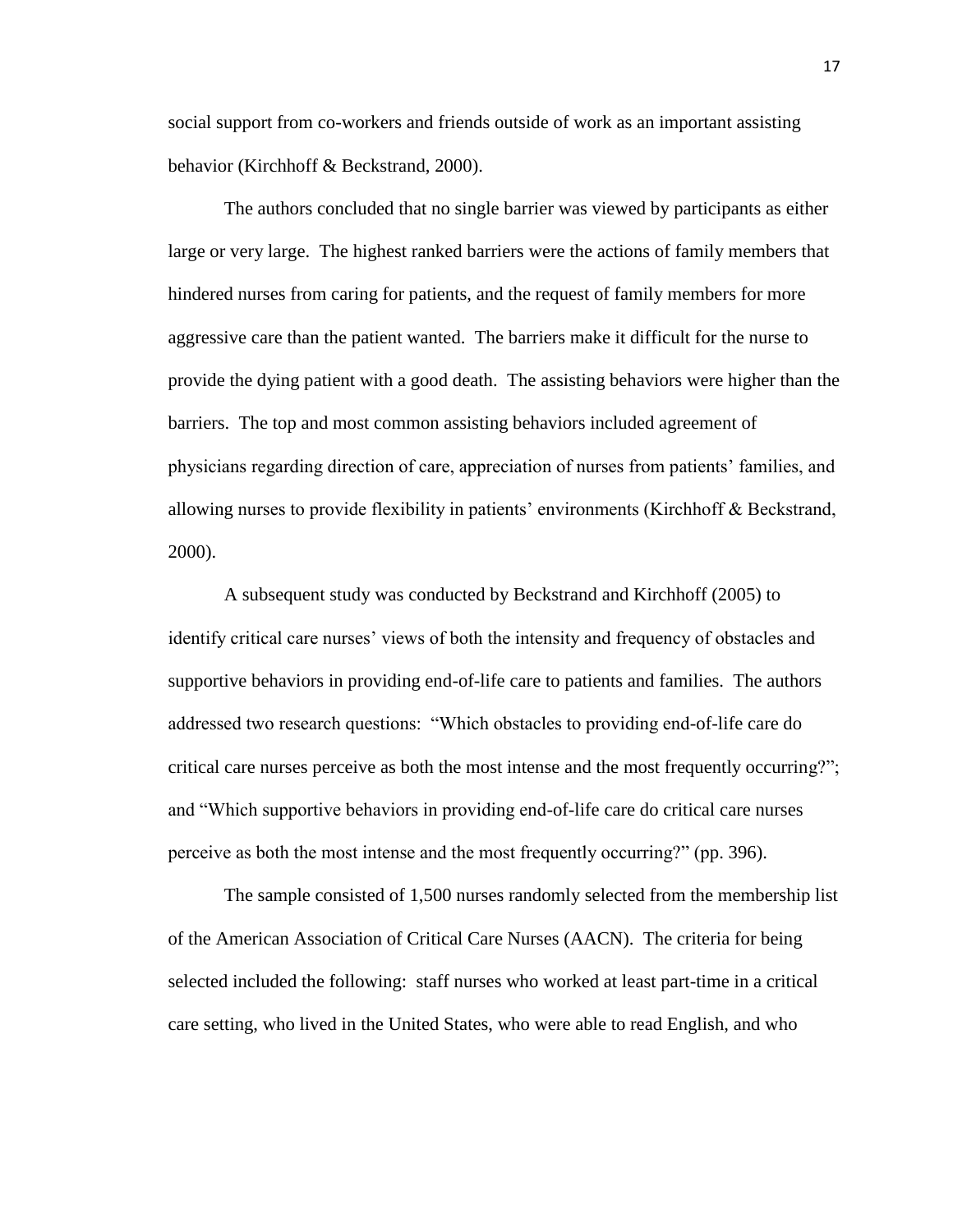cared for at least one patient at the end-of-life. Of the 1,500 questionnaires mailed, 864 (58%) of the questionnaires had usable responses (Beckstrand & Kirchhoff, 2005).

Of the 864 participants, 856 reported gender as 57 males, and 799 females. Ages ranged from 26 to 72 years, with 3 to 50 years experience as registered nurses. The participants had 2 to 40 years of ICU experience. The educational levels of the participants ranged from diploma (14%) to doctoral (0.8%). A majority of the participants took care of over 30 dying patients during careers as nurses (Beckstrand & Kirchhoff, 2005).

The authors used a questionnaire developed during the initial study (Kirchhoff  $\&$ Beckstrand, 2000) called the National Survey of Critical Care Nurses Regarding End-of-Life Care. The questionnaire was adapted by adding frequency of occurrence for both obstacles and supportive behaviors. This was done to identify if the most frequently noted items reported in the initial study were still the most frequently listed when nurses were asked to note how often each item happened. The authors also adapted the questionnaire by adding five new obstacles and one supportive behavior, which were suggested by nurses in the initial study. The additions made to the initial questionnaire for this study resulted in a total of 72 items. The questionnaire in the study was found to be reliable and valid, although no specific data were reported (Beckstrand & Kirchhoff, 2005).

Intensity scores for both obstacles and supportive behaviors were ranked from highest to lowest score. The Cronbach  $\alpha$  was .89 for the 29 obstacle items, which suggested that the scores were internally consistent. The Cronbach  $\alpha$  for the supportive behaviors suggested scores were internally consistent. Internal consistency figures of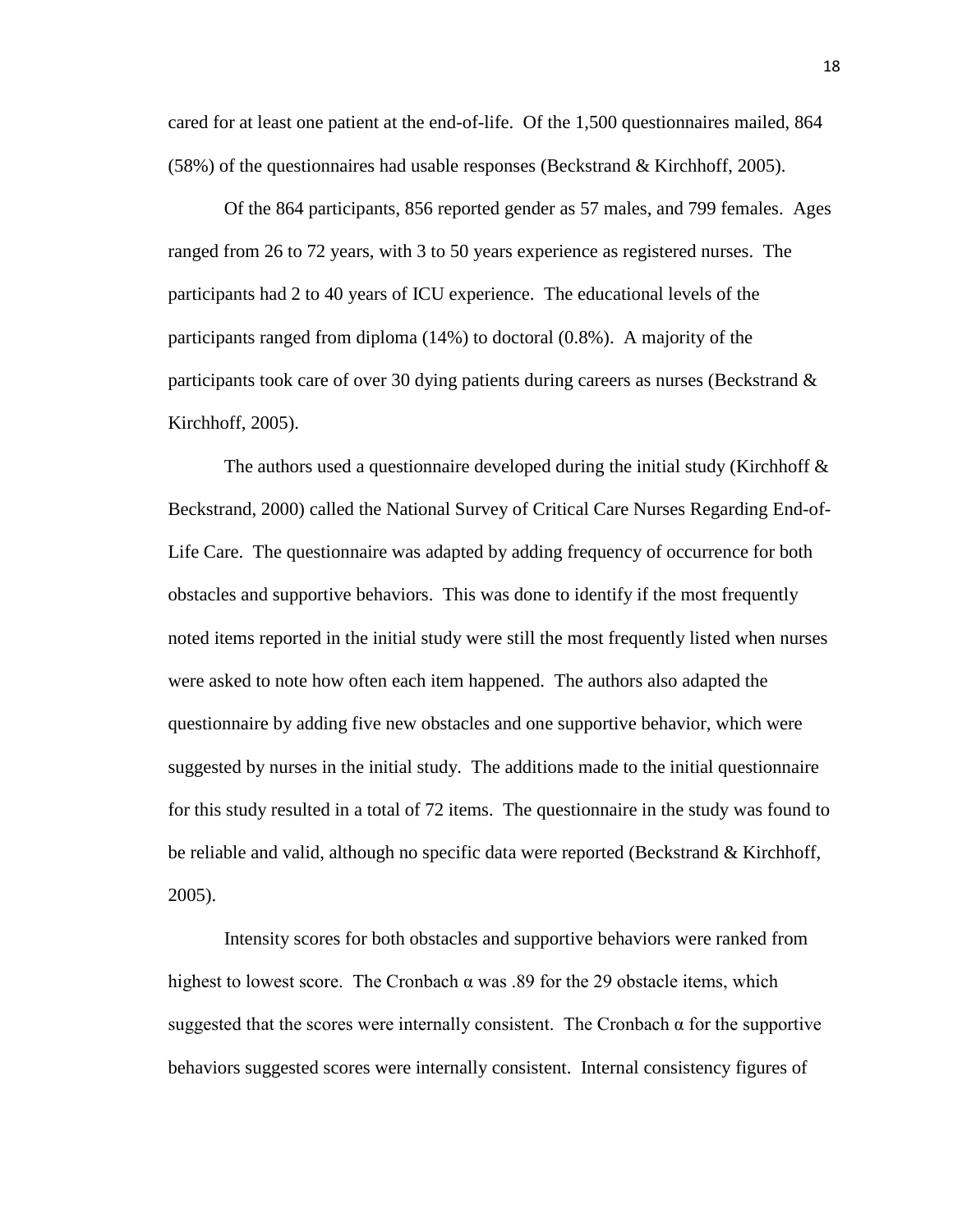reliability were done with the 29 obstacle frequency items being  $(r=.89)$ , the 24 supportive behavior items being  $(r=.86)$ , and the 24 supportive behavior frequency items being (r=.81) (Beckstrand & Kirchhoff, 2005).

Beckstrand and Kirchhoff (2005) found that the mean intensity scores for the obstacles ranged from 1.62 to 4.03. The response choices ranged from 0 to 5 (0=not an obstacle, 5=very large obstacle). The highest ranked obstacle was that physicians' opinions differed on care  $(m=4.03)$ . The second highest ranked obstacle was patients' family and friends constantly calling a nurse for updates on patients' conditions rather than the assigned family member (m=4.02). The lowest obstacle noted was family visiting hours being too restrictive  $(m=1.62)$ . Another low ranked obstacle was family visiting hours being too liberal (m=2.06).

The results pertinent to the first research question regarding the obstacles the participants viewed as most frequently occurring, and most intense, had two different ranges for the mean scores. The range of mean scores for the most frequently occurring obstacles was 0.98 to 3.69. The response choices ranged for 0 to 5, with 0=never occurring and 5=always occurring. The intensity scores for the most intense obstacle ranged from 2.06 to 14.83. The highest ranked most frequently occurring, and most intense obstacle, was the patients' family and friends constantly calling a nurse for an update on the patient's condition rather than calling the assigned contact person  $(m=3.69)$ and an intensity score  $(m=14.83)$ . The lowest ranked most frequently occurring and most intense obstacle was the continuation of advanced treatments to dying patients because of financial benefits to the hospital (m=.98) and an intensity score (m=2.06) (Beckstrand  $\&$ Kirchhoff, 2005).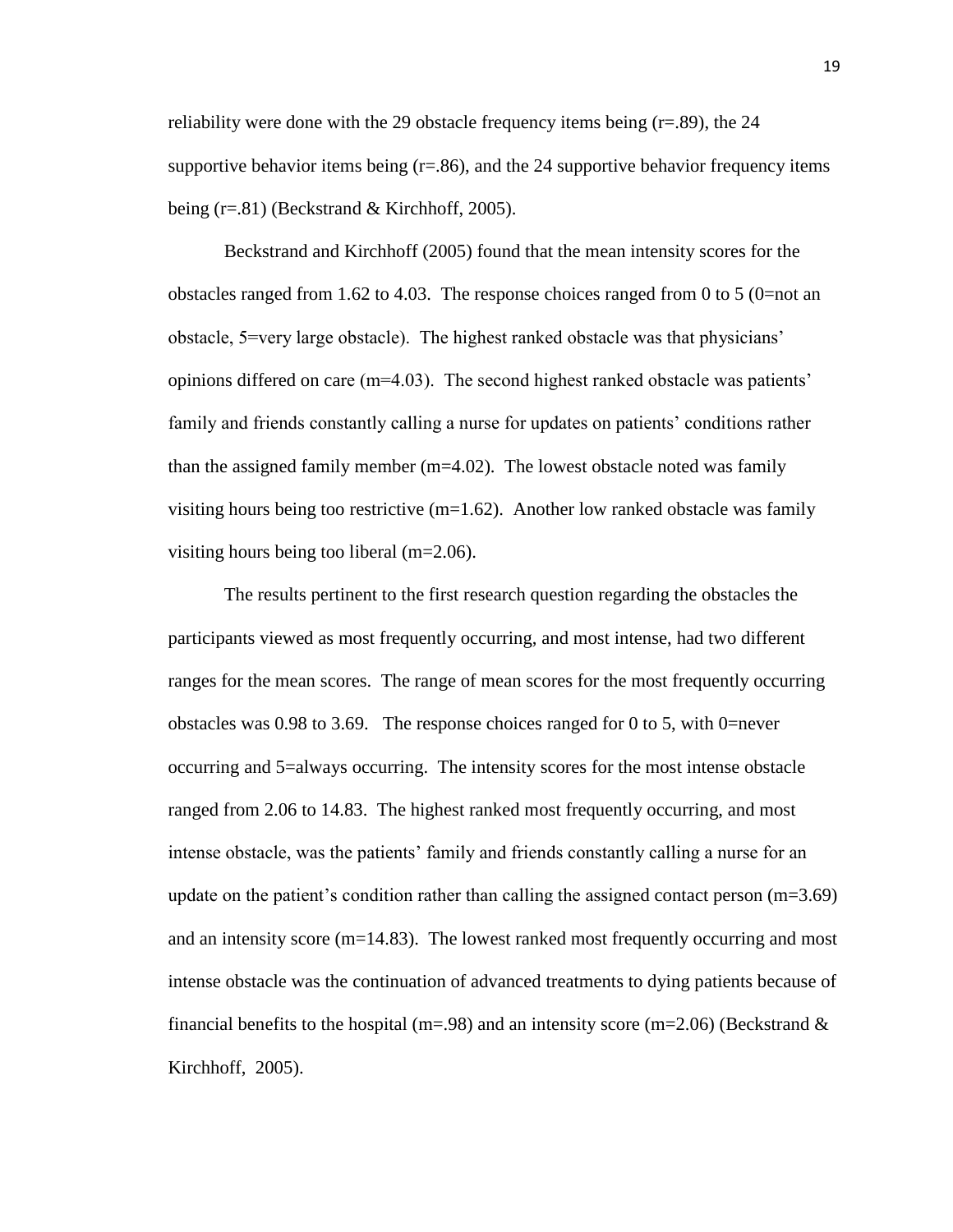Beckstrand and Kirchhoff (2005) found that the mean intensity scores for the supportive behaviors ranged from 2.61 to 4.59. The response choices ranged from 0 to 5, with 0=not supportive, to 5=very supportive. The highest ranked item was agreement of physicians about the direction a patient's care should go (m=4.59). Another highly ranked supportive behavior was family's acceptance that a patient was dying (m=4.57). The lowest ranked supportive behavior was the availability of unlicensed staff to help provide care for dying patients (m=2.61).

The authors also noted two different sets of mean scores related to the second research question regarding supportive behaviors, most intense and most frequently occurring. The range of mean scores for the most frequently occurring supportive behavior was 0.77 to 3.96. The response choices were ranked similarly to the obstacle response choices with 0=never occurs, and 5=always occurs. The intensity scores for the most intense supportive behavior ranged from 2.63 to 17.58. The highest ranked most frequently occurring, and most intense supportive behavior was allowing a patient's family unlimited time alone with the patient after death (m=3.96) with an intensity score of m=17.58. The lowest ranked most frequently occurring and most intense supportive behavior was having members of the ethics committee attend unit rounds on a routine basis (m=0.77) with an intensity score of m=2.63 (Beckstrand & Kirchhoff, 2005).

The authors concluded that the results validated the initial study conducted 5 years ago. The mean intensity scores for obstacles in this study were higher than the results from the initial study. This suggested that serious problems in end-of-life care still exist, and may be worsening. The authors noted that the ranges of mean scores for supportive behaviors were also higher than the obstacles in this study. The authors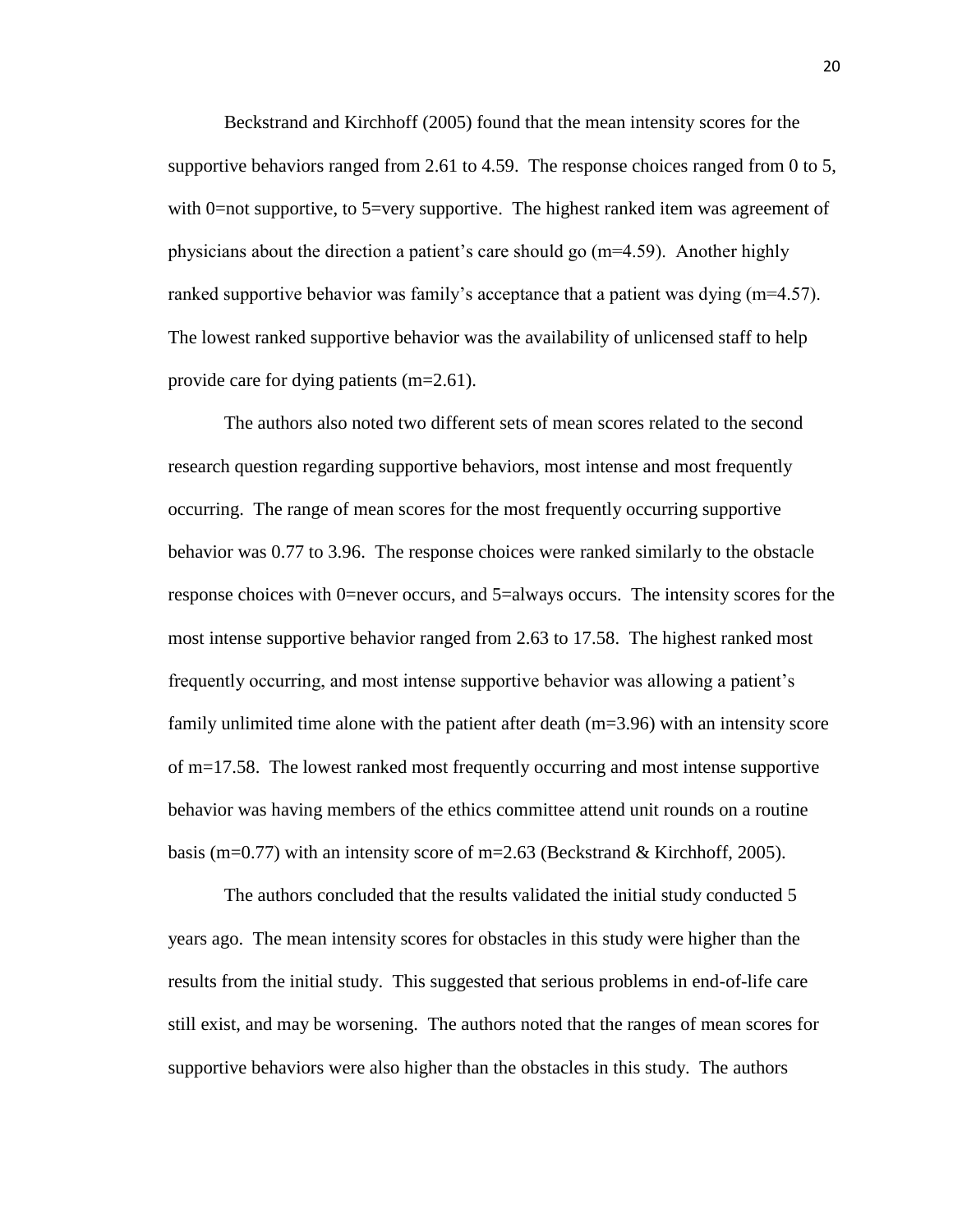concluded that a better understanding of the most intense and frequently occurring obstacles and supportive behaviors could lead to the improvement of end-of-life care (Beckstrand & Kirchhoff, 2005).

Wotton, Borbasi, and Redden (2005) believed end-stage heart failure (ESHF) is a growing concern among the Australian population, and that nurses were the main caregivers for patients transitioning from ESHF to death. A descriptive, exploratory study describing registered nurses' perceptions of factors influencing care for patients in the palliative phase of end-stage heart failure (ESHF) was conducted.

Purposive sampling was used to select nurses with cardiac and palliative care experiences. The sample consisted of 17 participants, including registered nurses, clinical nurse consultants, and clinical nurses or nurse managers, ranging in age from 25 to 55 years with cardiac and palliative care experience. Fixed response questions were used in the selection process for basic demographic data such as age, qualifications, and years and areas of nursing experience (Wotton et al., 2005).

A semi-structured interview guide with nondirective probes was used for interviews which lasted 1 hour. The taped interviews were later transcribed and analyzed to obtain common themes and categories. A panel of nursing experts with cardiac and palliative care backgrounds assisted in crosschecking the initial analysis and confirming emerging themes and categories (Wotton et al., 2005).

The authors identified four themes that nurses' perceived as factors influencing palliative care. The themes included the following: (a) "knowledge of the patient," (b) "health system inadequacies," (c) "knowledge of palliative care," and (d) "difficulties in the provision of palliative care." The first theme, "knowing the patient," included the

21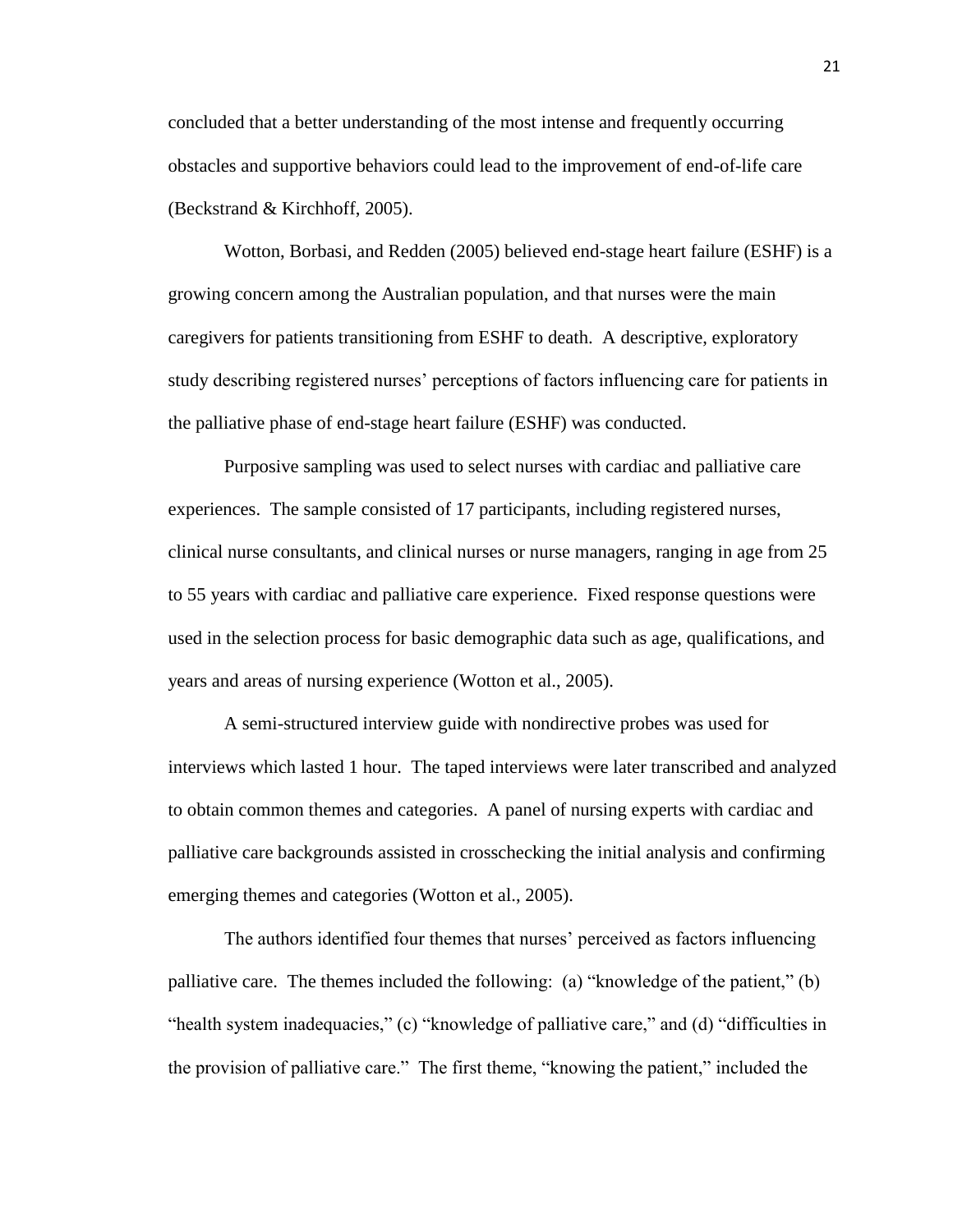following three sub- themes: (a) "recognizing ESHF," (b) "knowing the patient," and  $(c)$ "patient and family knowledge of the disease process." The second theme, "health system inadequacies," included the following two sub-themes: (a) "difficulties with communication between the different types of physicians and nurses," and (b) "unsatisfactory staffing levels." The last two themes did not include any sub themes (Wotton et al., 2005, pp. 20-23).

Wotton et al.  $(2005, p. 23)$  found that "knowing the patient" was essential for nurses to provide end-of-life care to ESHF patients. The nurses expressed concern regarding lack of time and resources to provide palliative care to ESHF patients due to not knowing the knowledge level of the patient and family about ESHF disease process. The nurses expressed a need for a multidisciplinary team to coordinate palliative care in ESHF patients. The authors found that acute care nurses should have knowledge of palliative care including the physiology of heart failure (HF) and ESHF. Nurses focused on the patients' physical and emotional comfort in providing palliative care.

The authors concluded that the nurses involved believed that the addition of plans to improve financial, social, and physical conditions for patients with ESHF should be considered as urgent and important. Palliative care for ESHF patients should have a holistic approach using a multidisciplinary cross-trained team of medical professionals. Recommendations for practice include: the need for education for patients and families regarding ESHF, and more collaboration between the members of the multidisciplinary healthcare team to assist patients with ESHF and to prepare families for the final course of the illness (Wotton et al., 2005).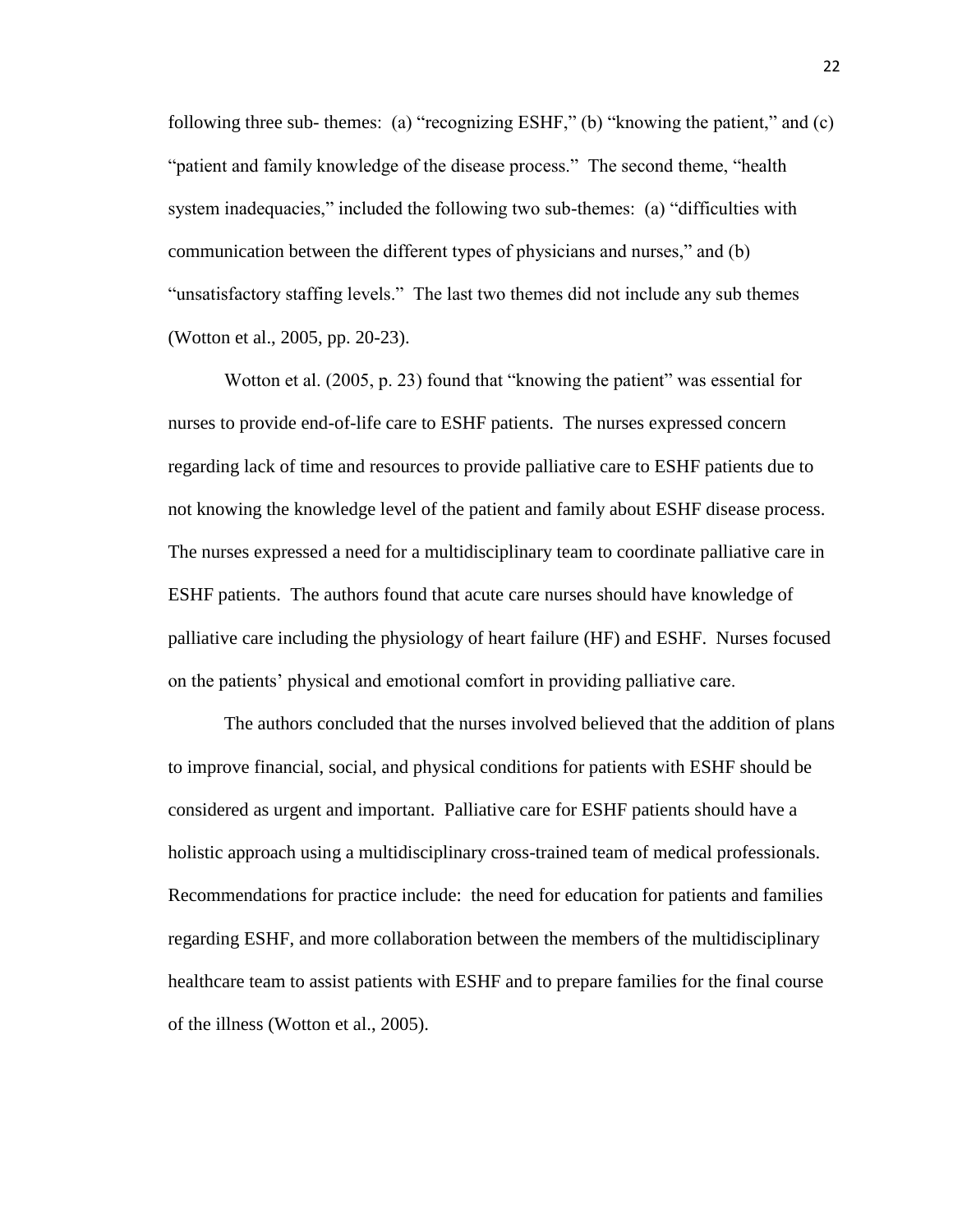Nurses working on general units care for individuals at end-of-life. Thompson, McClement, and Daeninck (2006) wanted to understand nurses' perceptions of the quality of end-of-life care being provided by nurses on an acute medical ward, and nurses' perceptions of the care. The grounded theory methodology was used to examine nurses' perceptions of quality end-of-life care.

The authors targeted the generalist nurse population's perspective on end-of-life care, in contrast to other studies that focused on one group of nurses, such as critical care nurses' perspectives. The setting was one of two adult inpatient medical units at two different university affiliated teaching hospitals in central Canada. Each unit provided active treatment for patients with acute and chronic conditions. A purposive sample consisted of 10 Registered Nurses (RNs). Eight RNs came from the first hospital, and two RNs from the second hospital. The following was the eligibility criteria for the study: 18 years of age or older, able to speak and read English, willing to participate in the study, and had worked a minimum of 3-6 months on a designated unit (Thompson et al., 2006).

Semi-structured interviews were conducted to collect data from nurses. The nurses were also observed on the units for a period of time by the authors. Interview transcripts and field notes were collected, read, and analyzed using the constant comparative method. The data analysis included multiple readings of individual transcripts and making comparisons among transcripts. Categories emerged from the coding, and then each one was coded for process, which resulted in sub-processes of the model. The sub-processes resulted in action/interaction mechanisms in which nurses carry out quality end of life care (Thompson et al., 2006).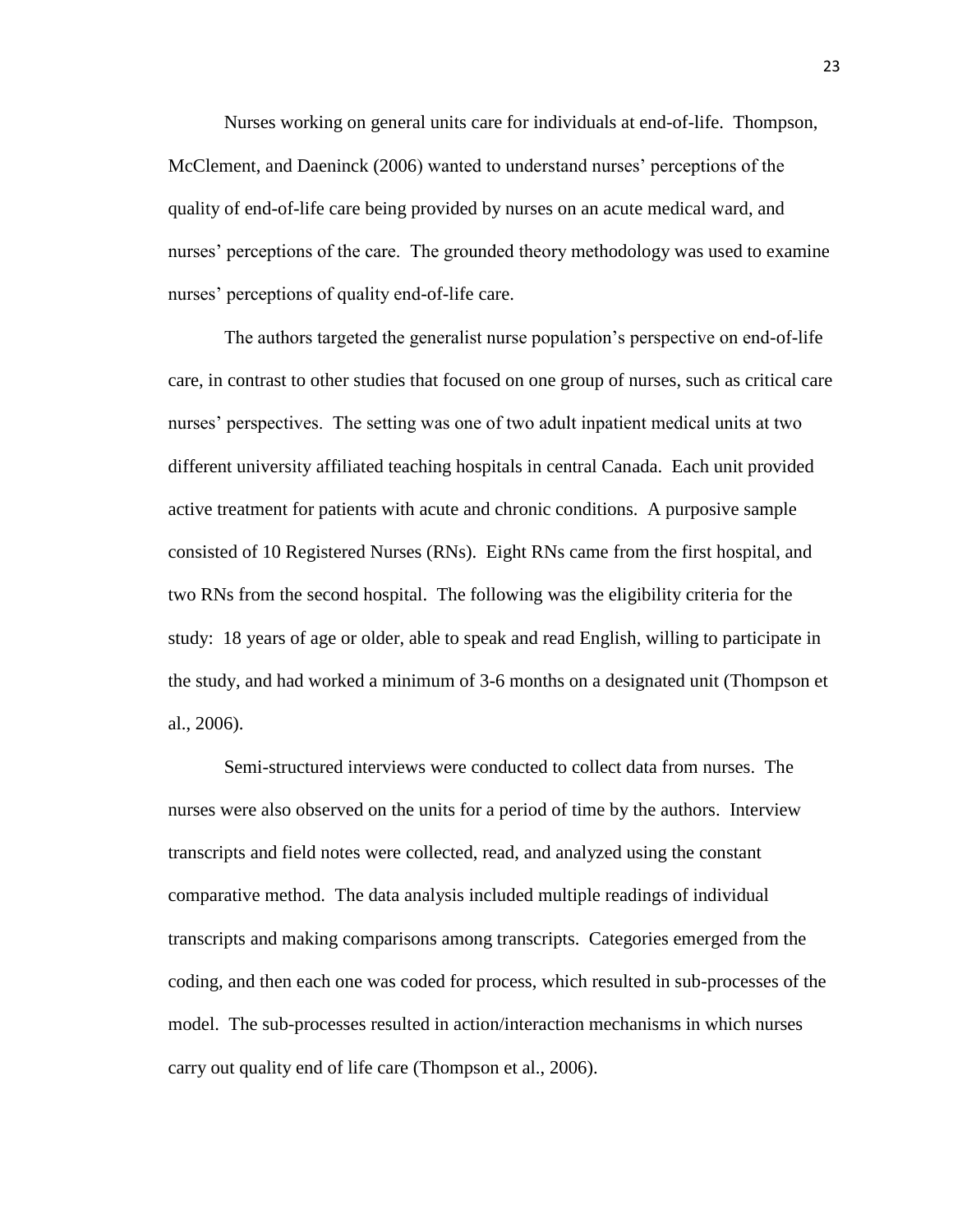Reliability and validity of the study was determined by the "fit, work, and grab" of the theory. This refers to how the theory applies, and whether the interpretation depicts the participants' experiences accurately. The findings were reliable and valid according to the "fit and grab" (Thompson et al., 2006, pp. 172).

The authors identified the main themes as "creating a haven for safe passage." The four sub-processes found under the main process were the following: "facilitating and maintaining a lane change," "getting what's needed," "being there," and "manipulating the care environment." "Facilitating and maintaining a lane change" entails acknowledgement by physicians, nurses, the terminally ill patients, and family that death is eminent. "Getting what's needed" relates to strategies the nurses used to make sure the needs of patients were met, and an appropriate care plan was in place. "Being there" relates to the importance of nurses being available physically and emotionally to family members of dying patients. "Manipulating the care environment" relates to changing the physical surroundings to optimize end-of-life care (Thompson et al., 2006, pp. 172-174).

Thompson et al. (2005) found that one limitation of the study was that all the participants were female. Another limitation was that there was an over representation of nurses who were minimally involved in palliative care. The final limitation was that there was no direct observations made of nurse-patient interactions during participant observation due to scheduling conflicts and time constraints. The authors concluded that nurses working on acute medical units prioritize the delivery of high quality end-of-life care, even though often pulled in multiple directions. A variety of strategies was used to deliver quality care in the hectic environment (Thompson et al., 2006).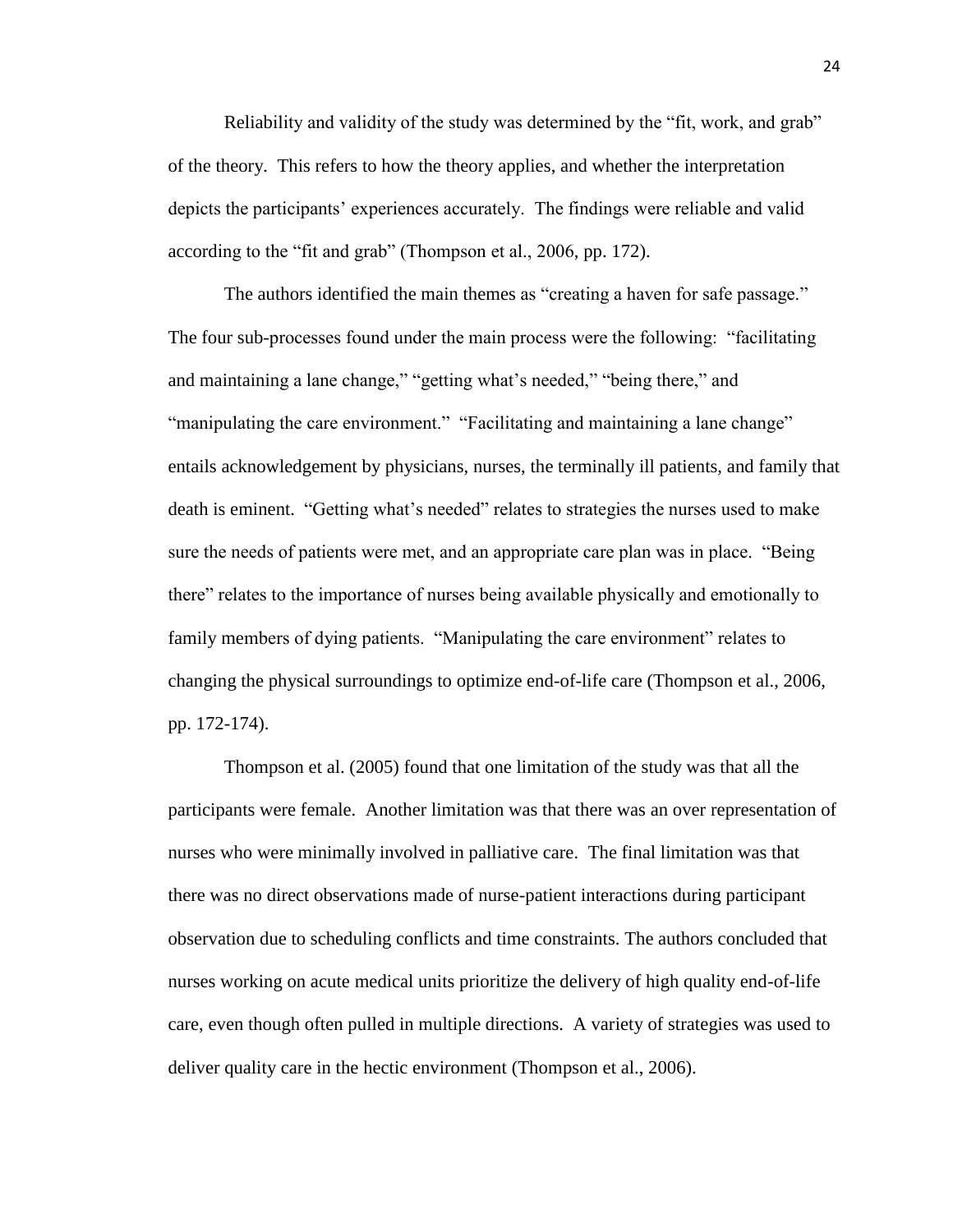A study conducted by Kinoshita (2007) was designed to identify reasons why intensive care (ICU) nurses experience hardships in respecting the wishes of patients in end-of-life care. The author noted that the most important part to be considered in determining a treatment plan for patients receiving end-of-life care is the wishes of the patients.

The study took place in Japan. The sample consisted of 1,210 nurse participants. The sample included 1,135 women, 47 men, and 28 unknown, with a mean age of 30 years, and a mean nursing experience of 8.6 years. The participants were ICU nurses who worked in 50 different university hospitals. The questionnaire contained items about ICU and end-of-life care. Questionnaires were mailed to the nursing unit manager of each ICU, and then distributed to ICU nurses that agreed to participate. Responses were collected by mail (Kinoshita, 2007).

Data were analyzed using content analysis and a coding schema. The author divided the data into 12 categories which were further grouped into 4 themes. The four themes were the following: "Patients' wishes unknown," "Decisions made by others," ―ICU functioning unsuitable for end-of-life care,‖ and ―Characteristics of ICU end-of-life care." The themes were further cross-checked with statements made during the interviews (Kinoshita, 2007, pp. 654).

Kinoshita (2007) found that 15 participants (1.3%) thought patients' wishes were well respected, 246 participants (21.2%) thought patients' wishes were adequately respected, 623 participants (53.8%) thought patients' wishes were not adequately respected, and 274 participants (23.7%) thought patients' wishes received little respect. Of the participants, 845 indicated a reason for the above beliefs and described specific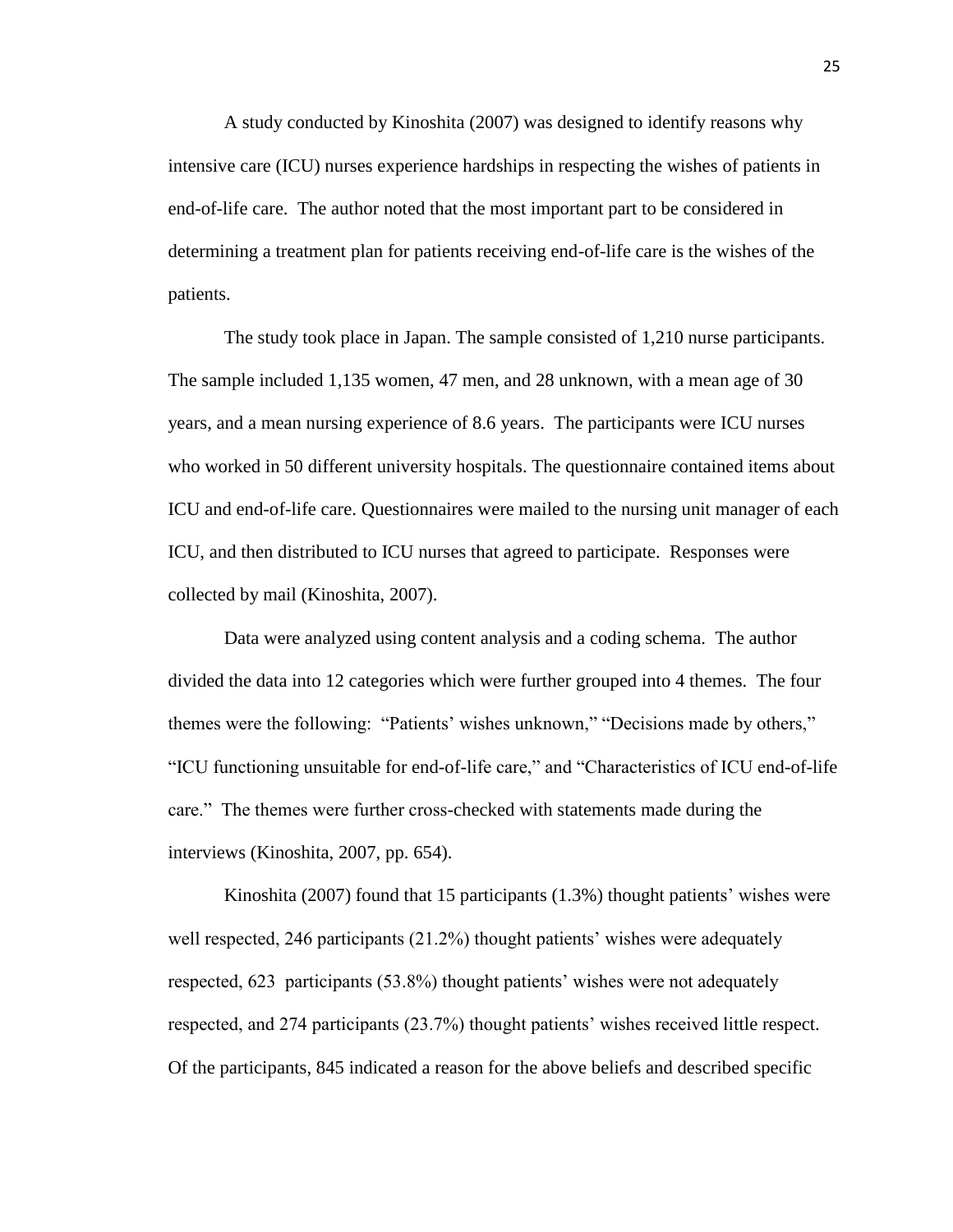experiences, also included in the analysis. The two categories found under "patients' wishes unknown" were the following: circumstances prevent patients' wishes from being determined, and lack of information about patients' wishes. The author also noted that Japanese people avoid talking about death, and for this reason alone, many have not thought about how wish to approach dying.

The categories noted under "decisions made by others" were the following: "decision-making priority given to the family," "decisions made mainly by doctors," "experience of settings in which patients' wishes were not accepted," and "not enough information provided to patients and families about possibility of dying." The categories noted under "characteristics of ICU end-of-life care" were the following: patients have high expectations of recovery and are not mentally ready to die; patients undergo such a change in appearance, and probably would not request treatment; and sudden death and time constraints. The other themes also noted from the data were lack of opportunity to discuss death in ICUs, and participants lacked palliative care skills (Kinoshita, 2007, pp. 655).

The author concluded that many ICU nurses in Japan believe that patients' desires are not respected in the process of end-of-life care in ICUs. The most noted reasons ICU nurses believe the above was that acknowledging patients' wishes was impossible, and often decision-making was performed by others regardless of whether patients' desires are known. The author also concluded from the narrative that participants doubted whether life-saving and life-prolonging treatments should be performed or continued. The participants as a whole, expressed difficulties in respecting patients' desires regarding end-of-life care (Kinoshita, 2007).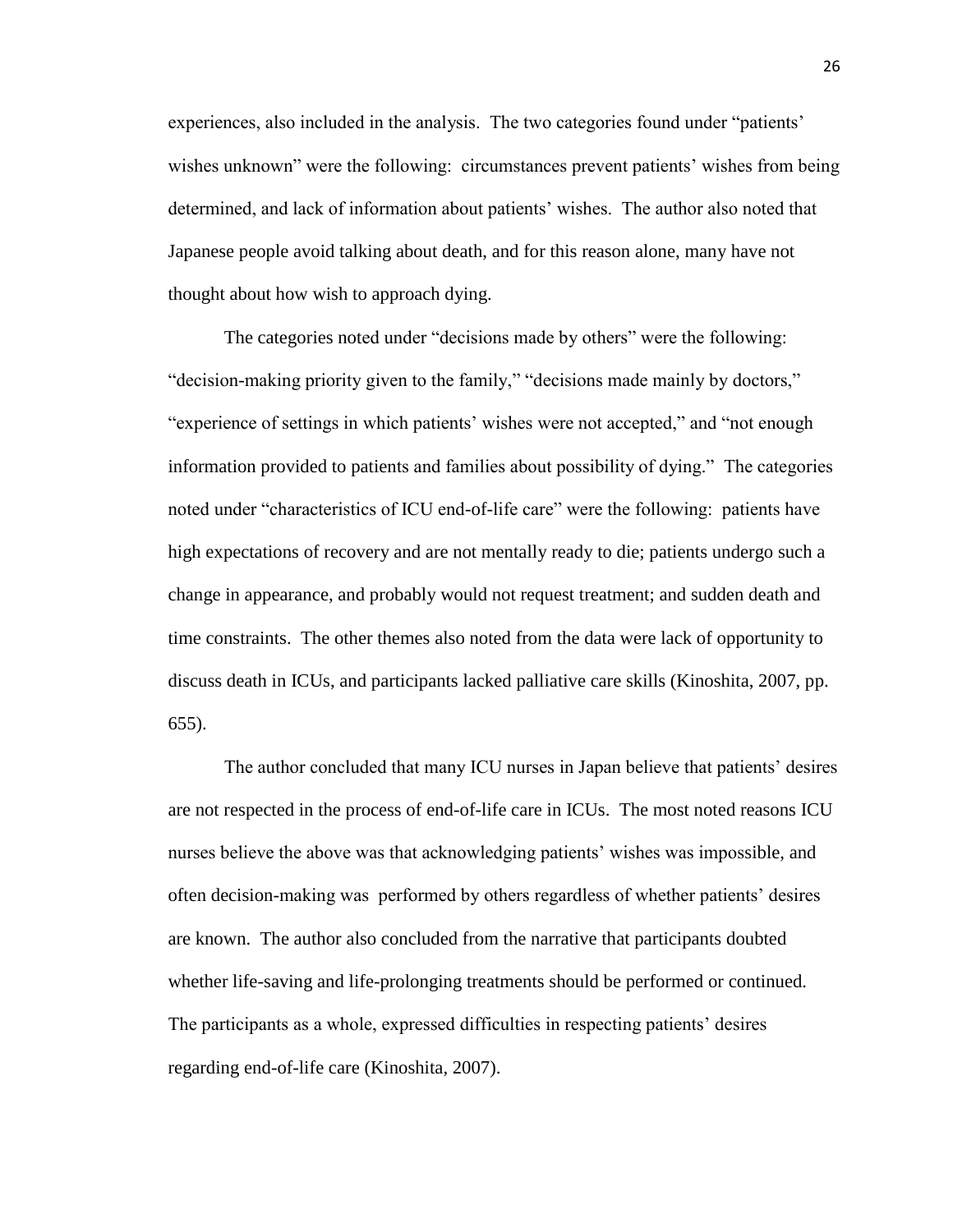Oncology nurses often deal with death and dying on a regular basis, and care for patients in various stages of cancer. A descriptive study conducted by Lange, Thorn, and Kline (2008), assessed oncology nurses' attitudes about death and caring for dying cancer patients. The attitudes that oncology nurses have towards death and dying can influence the care being provided. The theoretical framework was the Nursing Role Effectiveness Model based on the Structure-Process Outcome Model of Quality Care (Doran, Sidani, Keatings, & Doidge, 2002, as cited in Lange et al., 2008).

A convenience sample consisted of 355 inpatient and outpatient oncology nurses. The setting was a 432 bed comprehensive cancer center in New York, NY. RNs throughout the hospital were invited to participate during annual RN competency review or nursing orientation. Ninety-three percent of participants were female, and 36% were between the ages of 30-39 years. Around 75% had been RNs for 5 or more years, and more than 60% worked at the cancer center for 5 or more years, and had experience working with dying patients (Lange et al., 2008).

The instruments included two different self-administered questionnaires. The Frommelt Attitude Toward Care of the Dying (FAT-COD) Scale, Form B (Frommelt, 1991) is a 30-item questionnaire to measure participants' attitudes toward caring for dying patients. It consists of an equal number of positively and negatively worded statements with response options of strongly disagree, disagree, uncertain, agree, and strongly agree. The instrument was found to be valid. The content validity index of the FATCOD was 1.00, with a computed inter-rater agreement of 0.98, which was later repeated, and found to be 1.00. The Pearson coefficient was 0.94 (Lange et al., 2008).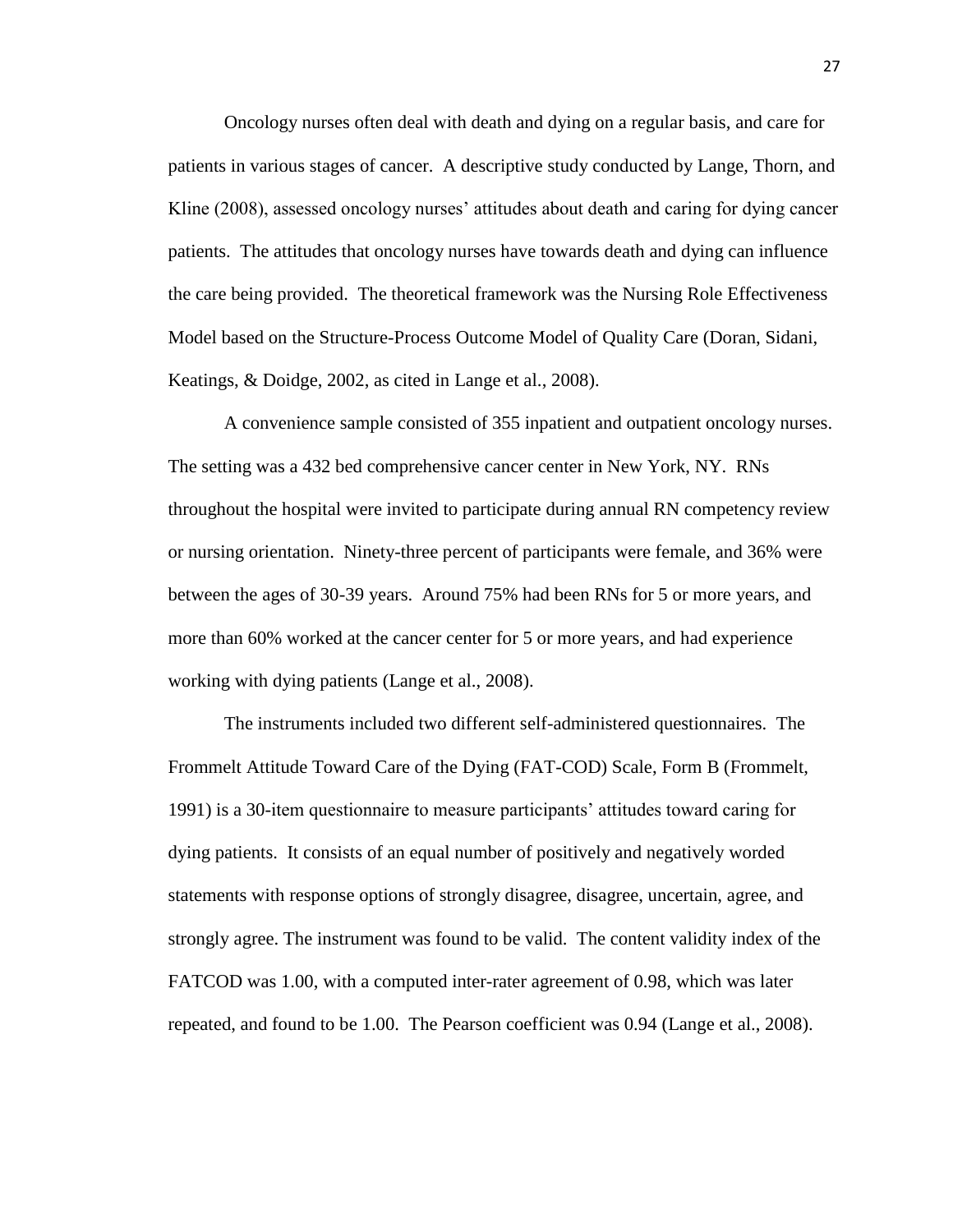The second instrument was the Death Attitude Profile-Revised (DAP-R) (Wong, Reker, & Gesser, 1994). It is a 32-item questionnaire that uses a 7-point Likert scale to measure participants' attitudes toward death. It consists of the following five subscales to determine participants' feelings: fear of death, death avoidance, neutral acceptance, approach acceptance, and escape acceptance. The instrument was found to be reliable using alpha coefficients and four week test-retest coefficients (Lange et al., 2008).

Lange et al. (2008) found that viewing death from a neutral or escape perspective was directly related to a more positive attitude toward caring for dying patients and families. It was also found that variables such as education and work experience had a positive effect on communication, which contributes to improved patient outcomes. The strongest indicators of exhibiting a positive attitude toward dying patients were found to be years working as a RN, age, and years employed at cancer center. There was also a direct correlation between years of experience and viewing death as an escape from painful existence. The authors found the following limitations: participants were mainly female, with 75% having worked as RNs for 5 or more years, sample size may limit generalizability of findings, and self-report methods may result in falsely positive responses.

The authors concluded that more experienced oncology nurses view death from a more positive perspective than less experienced nurses, as well as displaying a more positive attitude in caring for dying patients. As a result, a palliative care educational component should be included in the new RN employee orientation course, as well as other hospital training programs. The results reinforced the importance of providing ongoing education on end of life care for oncology nurses (Lange et al., 2008).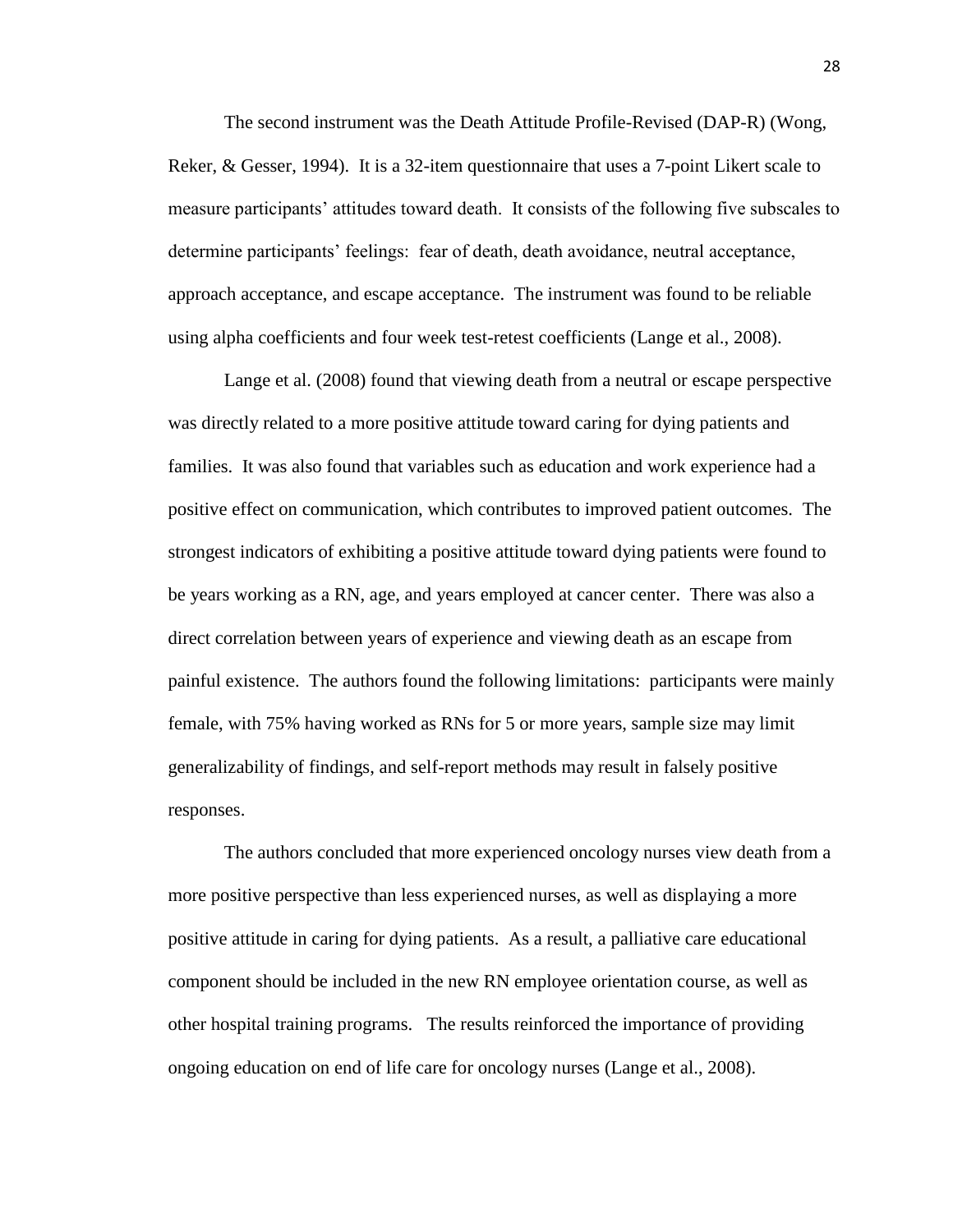A study conducted by Beckstrand et al. (2009) identified oncology nurses' views of barriers and assisting behaviors at end of life. The authors aimed to answer two research questions: "What is the magnitude of selected barriers to providing end of life care to patients with cancer as viewed by oncology nurses?; and "What are the assisting behaviors in providing end of life care to patients with cancer as viewed by oncology nurses?" (pp. 447).

The national sample consisted of 1,000 geographically dispersed randomly selected oncology nurses obtained from the Oncology Nursing Society (ONS) membership list. The criteria for being selected included the following: ONS members that cared for inpatients with cancer, understood English, and had experience in end-oflife care (Beckstrand et al., 2009).

The authors used the Survey of Oncology Nurses' Perceptions of End-of-Life Care, which was adapted from two previous surveys with critical care nurses (Beckstrand & Kirchhoff, 2005) and emergency nurses (Beckstrand, Smith, Heaston, & Bond, 2008). The authors used information from the literature and expert opinions to further adapt and finalize the questionnaire, and to strengthen content validity. The final questionnaire had 68 items, including 50 Likert type items, 4 open ended questions, and 14 demographic questions (Beckstrand et al., 2009).

Each participant was assigned a numerical code; questionnaires were mailed. Items were ranked from highest to lowest on the basis of mean scores to determine which items were the biggest barriers and the most assistive behaviors. Reliability was reported using Cronbach alpha scores. The answers to the open-ended questions were analyzed with content analysis and categorized by like items (Beckstrand et al., 2009).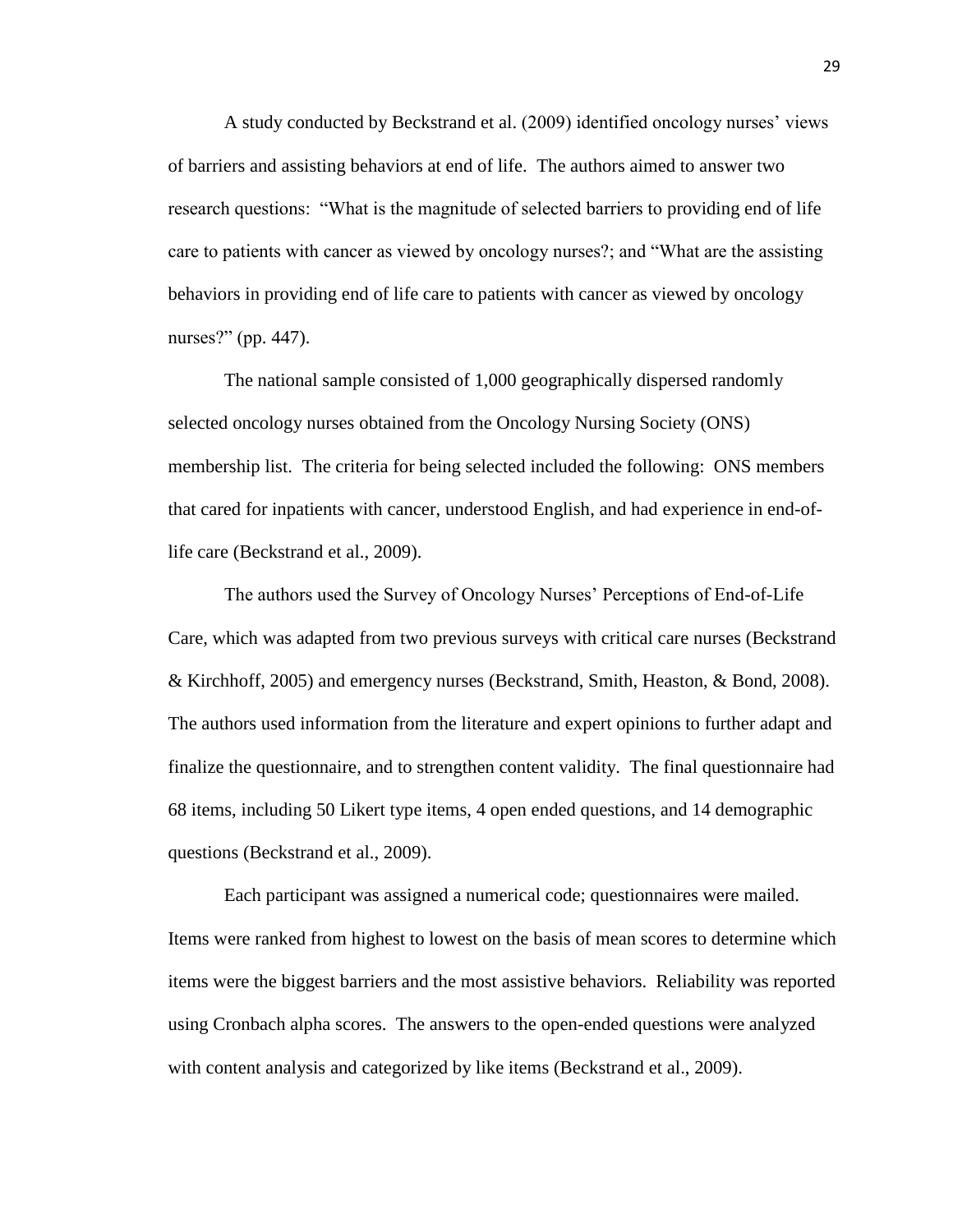Of the 1,000 questionnaires, 375 (38%) had usable responses. Ninety- three potential participants were eliminated from the study for the following reasons: the questionnaire could not be delivered, the nurse was retired, or the participants were ineligible. Of the 375 participants, 351 were women, 18 were men, and 6 did not report gender. Participants ranged in age from 23 to 72 years old, were employed as staff or charge nurses, clinical nurse specialists, or managers or educators. The participants worked an average of 36.1 hours a week, had been RNs for a mean of 18 years, and had worked in oncology an average of 12.5 years. Participants reported practice settings to be the following: 58 % non-profit community hospitals, 11% for-profit community hospitals, 20% university medical centers, 4% county hospitals, 2% federal hospitals, 1% state hospitals, 4% county hospitals, 1% military hospitals, and 3% other. Two hundred and forty-two participants achieved certifications, such as oncology certified nurse, advanced oncology certified nurse, certified ostomy care nurse, or advanced drawing charge nurse. The majority of participants reported caring for more than 30 dying patients throughout careers. The educational levels of the participants ranged from diploma (8%) to doctoral (1%) (Beckstrand et al., 2009).

Beckstrand et al. (2009) noted mean barrier scores ranged from 1.02 to 3.56. The response choices ranged from 0 to 5, with 0=not a barrier, to 5=a very large barrier. Cronbach alpha for the 26 barrier items was high at 0.92. The highest ranked barrier to providing end of life care was nurses having to deal with angry family members (m=3.56). The second highest ranked barrier was families not accepting the patient's poor prognosis (m=3.55). The third highest ranked barrier was being called away from dying patients and families to care for other patients (m=3.53). Participants also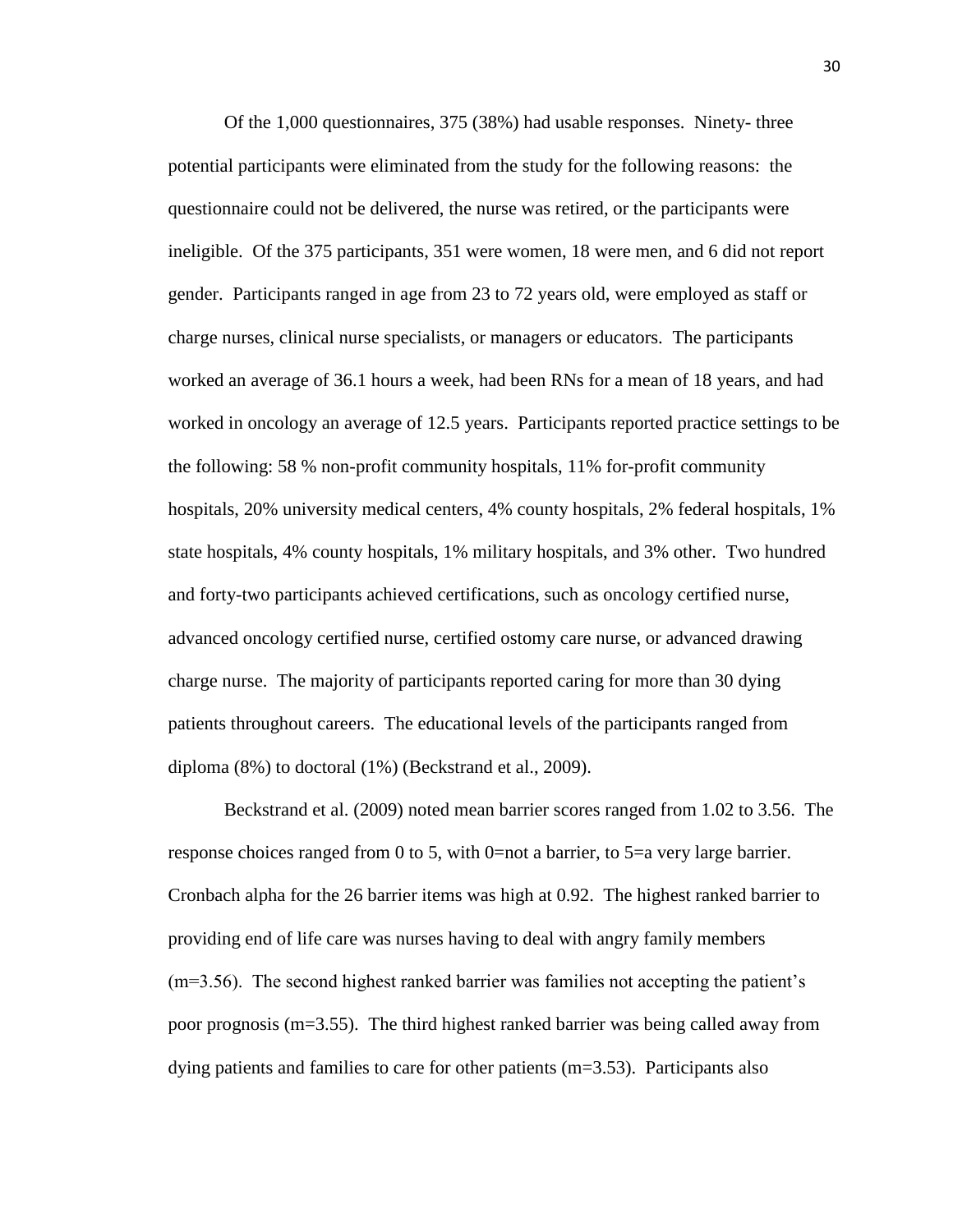addressed the third barrier by stating that staffing ratios, high nurse and patient load, or lack of time to care for dying patients, were large barriers in providing end of life care. The two lowest ranked barriers were the following: no available support person for families (mean=2.03), and restrictive visiting hours (mean=1.02).

The mean scores for the 24 assistive behavior items ranged from 4.58 to 3.72. The response choices ranged from 0 to 5, with 0=not assistive, to 5=very assistive. Cronbach alpha for the 24 assistive behaviors was high at 0.9. The two highest ranked assistive behaviors were the following: allowing family members adequate time to be alone with patients after death (mean= 4.58), and having social work or palliative care staff as part of the patient care team (mean=4.55). The two lowest ranked assistive behaviors were the following: having fellow nurses care for other patients while you get away from unit for few moments after a patient's death (mean=3.78), and having families physically care for dying patients (mean=3.72) (Beckstrand et al., 2009).

The authors found the results were generalizable to the population of Oncology Nursing Society members who work in inpatient oncology settings because the sample was randomly selected, geographically dispersed, and of adequate size. Eight of the top 10 barriers to end of life care were directly related to families. The mean scores for assistive behaviors were higher for barriers because the highest scoring behaviors were behaviors under nurses' control, and were perceived as very helpful. The following were limitations noted in the study: participants were highly experienced in nursing and oncology causing views to be different from less experienced co-workers; the frequency of occurrence of the barriers and assistive behaviors was not analyzed to determine overall magnitude of each barrier and assistive behavior (Beckstrand et al., 2009).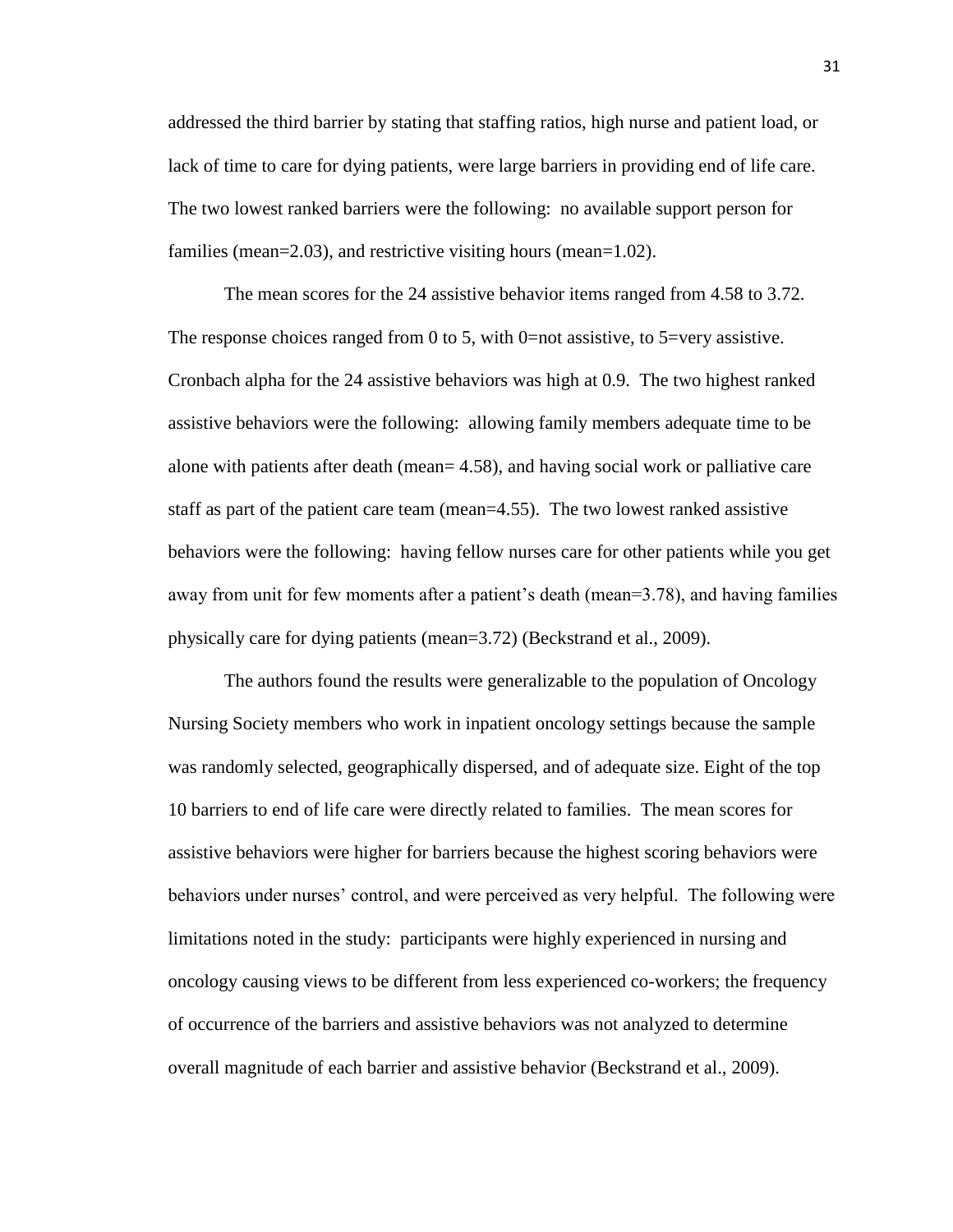The authors concluded that oncology nurses are dedicated, experienced, and comfortable in dealing with most issues involving end of life care. It was recommended that support for oncology nurses who provide end-of-life care to cancer patients should include strategies to correctly interact with angry, anxious, or overly optimistic family members, and to work with families to understand and accept the prognosis and dying process of loved ones. Other recommendations included involving social workers and palliative care staff on the oncology interdisciplinary team to support physicians, nurses, patients, and families in end of life care. It was also noted that the information concerning barriers and assistive behaviors in end of life care should be used by nurses, nurse managers, and advanced practice nurses to improve end of life care for cancer patients and families (Beckstrand et al., 2009).

#### *Physicians' Views of End-of-Life Care*

Oberle and Hughes (2001) expressed interest in identifying nurses' as well as physicians' perceptions of end-of-life care. Oberle and Hughes conducted a qualitative, descriptive study using a grounded theory methodology to identify and compare the perceptions of physicians and nurses regarding ethical problems in end-of-life decisions.

The sample consisted of 14 nurses and 7 physicians working on an adult medical surgical unit in a large acute care Canadian hospital. All of the nurses were female, and all but one of the physicians was male. The nurses ranged in experience from 5 to 28 years, while the physicians had been practicing for up to 20 years. Three of the nurses, and one physician, had formal ethics educational training. The nursing unit managers selected staff nurses. The physicians were recruited by being approached by a physician collaborating with the study researchers (Oberle & Hughes, 2001).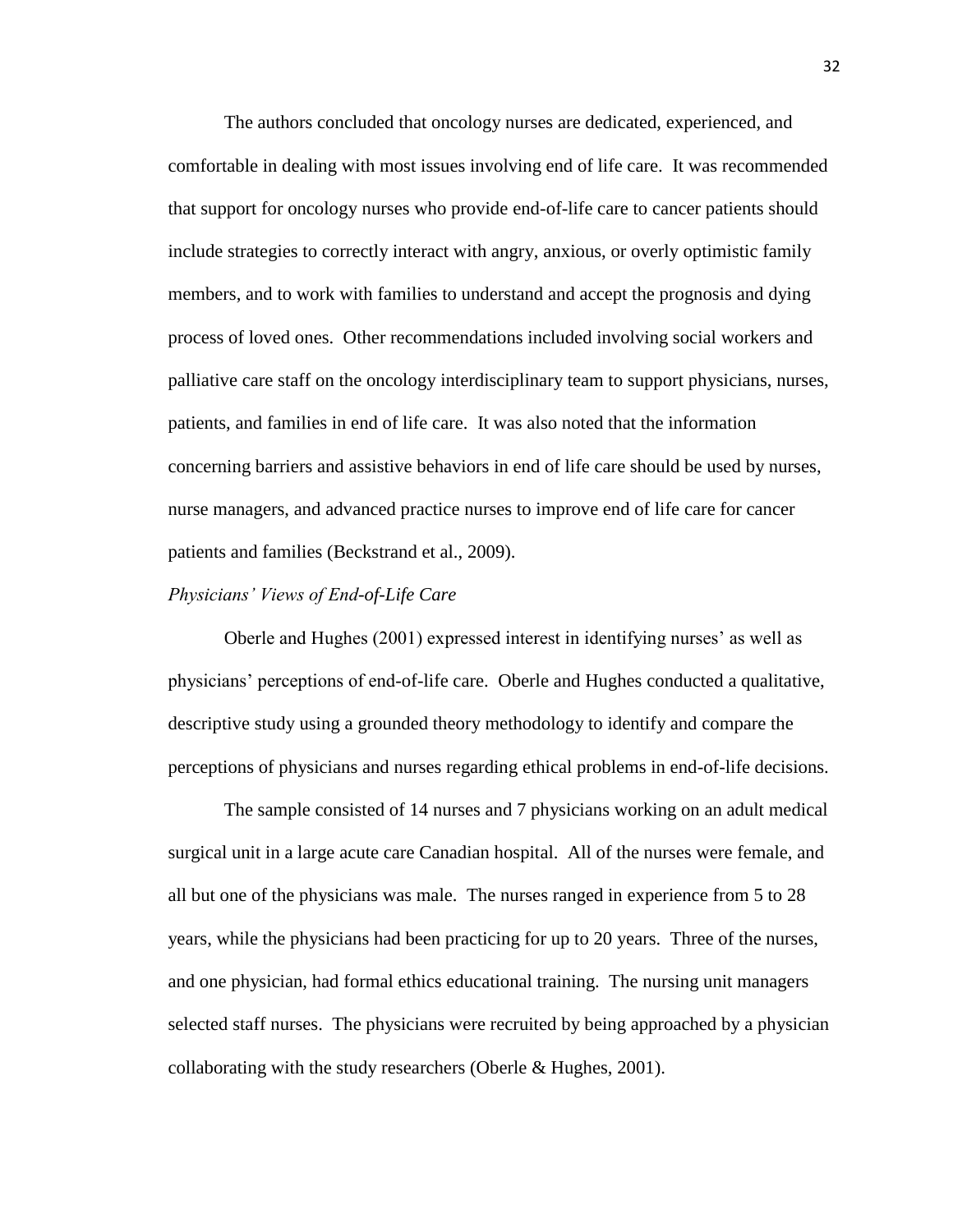One-on-one structured interviews were conducted ranging in length from 45 to 90 minutes. The participant chose the site of the interview. Each interview began with the main question: "Please describe for me a frequently recurring ethical problem that you have experienced in practice—something that has been a common problem for you" (p. 709). Probing was used to encourage the participants to elaborate more on perceptions. Each interview was transcribed and analyzed based on the methods of Strauss and Corbin (1998). The authors began coding after each transcript was read thoroughly several times. A constant comparative analysis method was used to sort and resort individual meaning units as categories and then as patterns. Patterns were then combined into common themes. The analysis was conducted in the following three phases: (a) physicians' and nurses' interviews were analyzed separately and themes identified, (b) overarching of themes common to both were identified, and (c) similarities and differences within each overarching theme were identified and noted (Oberle & Hughes, 2001).

Oberle and Hughes (2001) found that the main differences between nurses' and physicians' ethical concerns were related to positions as caregivers. The reasoning behind the differences was that physicians make the ultimate decision on the direction of a patient's care and write the orders. Nurses take care of the orders and live with the decisions made by physicians. The authors found that both physicians and nurses were very concerned about the decision-making process. As the authors analyzed patterns and themes from the interviews, authors found that the main problem for both physicians and nurses was witnessing suffering of patients and families, and the moral obligation to try to reduce that suffering. Oberle and Hughes also found many of the themes from the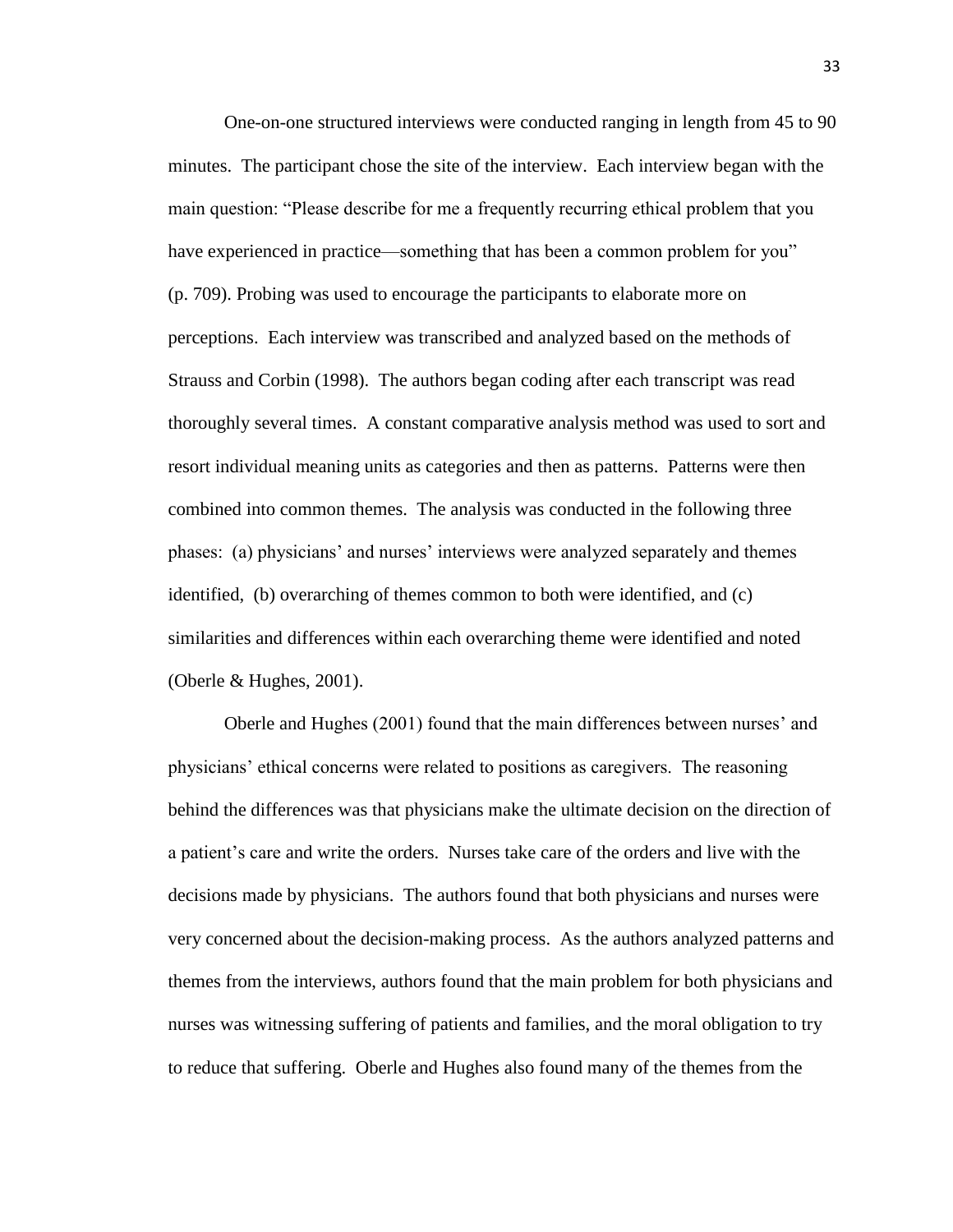interviews overlapped and intertwined. The common themes were "competing values," "scarce resources," "hierarchical processes," and "communications" (pp. 710).

The authors also found that physicians often wrestled with making the right decision. Nurses experienced moral distress in uncertain situations when nurses believed the wrong decision was made. The physicians were stressed about how to explain to patients' families different life- saving measures that can be provided at the end-of-life, and whether values or opinions were affecting what decision is ultimately made. In contrast, nurses were more concerned that physicians were not acting in the best interest of the patient or the family. Both physicians and nurses believed inability to exercise moral agency was a result of limits imposed by hierarchical structures. The authors also found that resource allocation was an issue among both groups. The participants found effective communication to be a key factor in end-of-life decision making (Oberle  $\&$ Hughes, 2001).

Although the authors found some ethical-related differences between physicians and nurses, the majority were similar. The differences between the two groups mainly focused on the hospital's hierarchical structure, and the assigned roles of physicians and nurses, not moral commitment or reasoning. The authors concluded that physicians make the decisions, and nurses abide by decisions. The authors recommended that crossdisciplinary discussion and mutual acknowledgement of the burden carried by the other was needed to reduce the moral distress experienced by both physicians and nurses (Oberle & Hughes, 2001).

Communication between the medical team, patients, and patients' families is an important topic in end-of-life care. In 2003, Ahrens, Yancey, Kollef, and Kleinpell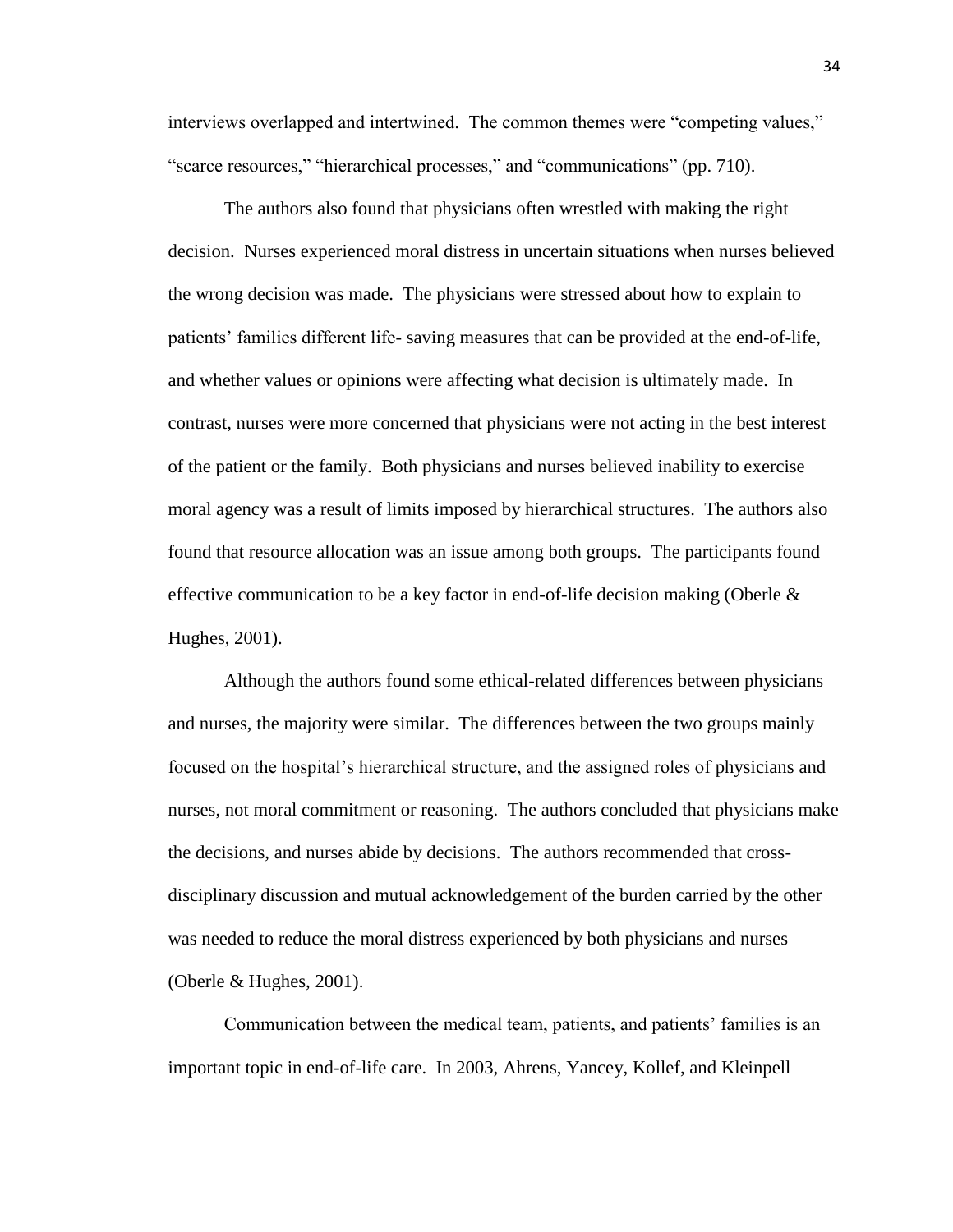conducted a quasi-experimental study to evaluate the effectiveness of a communication team that included a physician and a clinical nurse specialist, on length of stay and costs for patients near the end of life in the intensive care unit (ICU).

The setting of the study was a medical ICU at Barnes-Jewish Hospital (Ahrens et al., 2003). The sample consisted of 151 patients divided into two groups: 108 in the standard-practice or control group, and 43 in the intervention group. The participants selected were deemed to be at high risk of dying by the physician and clinical nurse specialist. Patients met at least two of the inclusion criteria, which included patients with the following: AIDS with a very low CD4 count, conditions associated with an unacceptable quality of life such as anoxia, imminent demise, lethal condition, treatment with mechanical ventilation for more than 3 days, and prehospitalization history of New York heart Association class IV heart failure with an ejection fraction of less than 0.20.

Two ICU clinical nurse specialists, and the medical director of the medical ICU led the study. During a 1 year period, the medical director teamed with a clinical nurse specialist who cared for 43 patients in the intervention group, and an attending physician who cared for the 108 patients in the standard-practice or control group. The physician provided daily medical updates to patients' families, offered care guidelines, and shared medical advice concerning treatment with patients and families. The role of the clinical nurse specialist was to provide daily information to the families, and to offer the opportunity to clarify any issues. The clinical nurse specialist was the primary source of information after the brief discussion with the physician (Ahrens et al., 2003).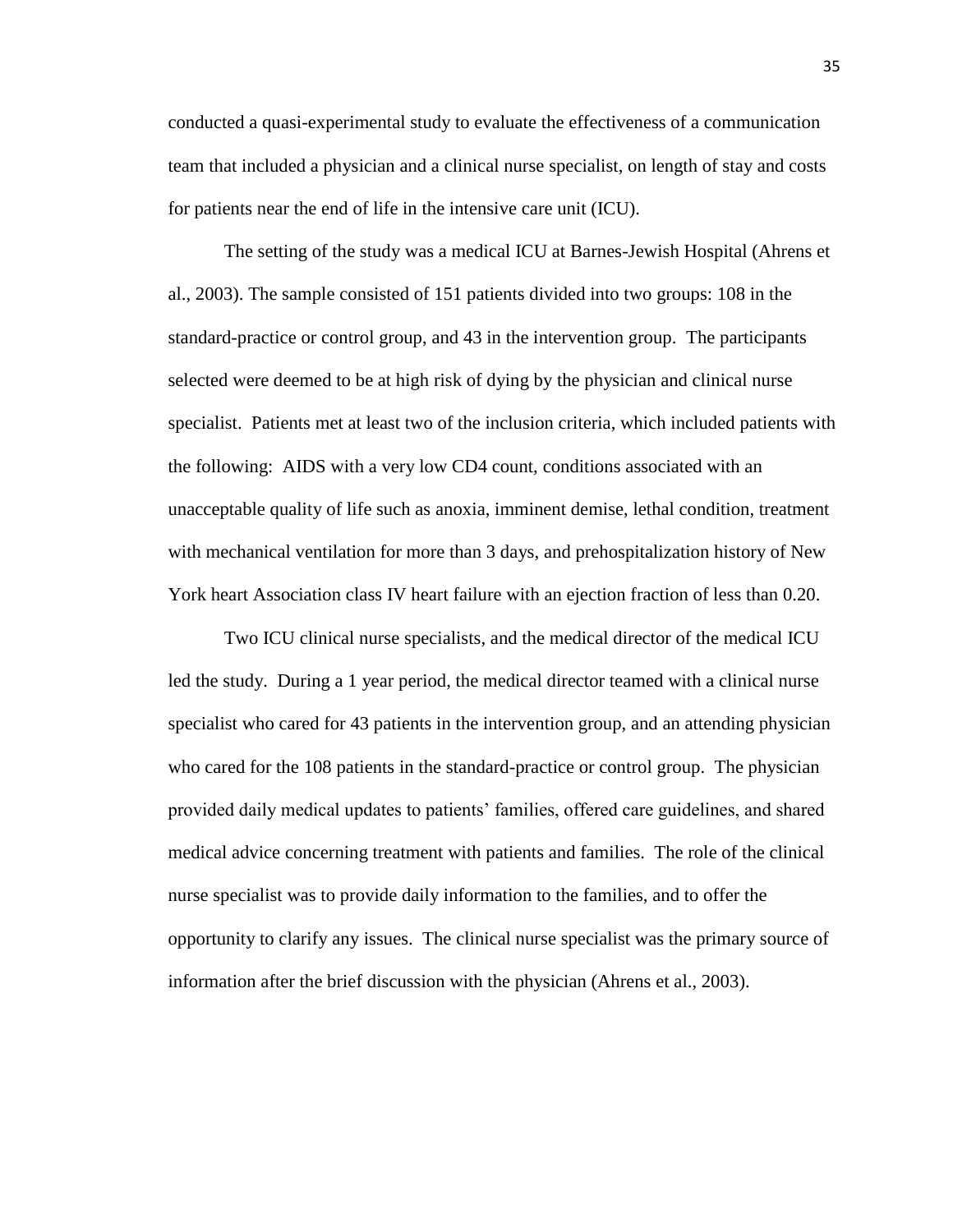The score on the Acute Physiology and Chronic Health Evaluation (APACHE) measured the severity of patients' illnesses. The instrument was found to be reliable and valid (Ahrens et al., 2003).

Demographic data were collected. Ahrens et al. (2003) noted that there was a slightly higher percentage of females in the study compared to males. The participants were white, African American, and Asian. The mean age of the control group participants was 61.1, and the mean age of the intervention group participants was 65.3. The participants' conditions ranged from primary cardiac to cancer. The mean APACHE scores were significantly different in the two groups (28.6 in the control group and 32.1 in the intervention group).

Ahrens et al. (2003) found that the mean ICU length of stay was reduced from 9.5 days for the standard practice group, and 6.1 days in the intervention group. The mean length of stay in the hospital was also significantly different between the two groups: 16.4 days for standard practice, and 11.3 days for the intervention group. The hospital's direct and indirect costs were lower in the intervention group than in the control group, as well as the hospital's fixed costs. Mortality during ICU admission was lower in the intervention group (74%) than in the control group (93%). With clear communication in 42 of the 43 cases in the intervention group, the patients' families decided either to withhold or withdraw care at the end of life.

In conclusion, Ahrens et al. (2003) noted that improving communications with patients and families at the end of life could help make effective decisions as well as benefit financially. Effective communication allows for a better understanding of the end of life process, and measures that can be taken during that time.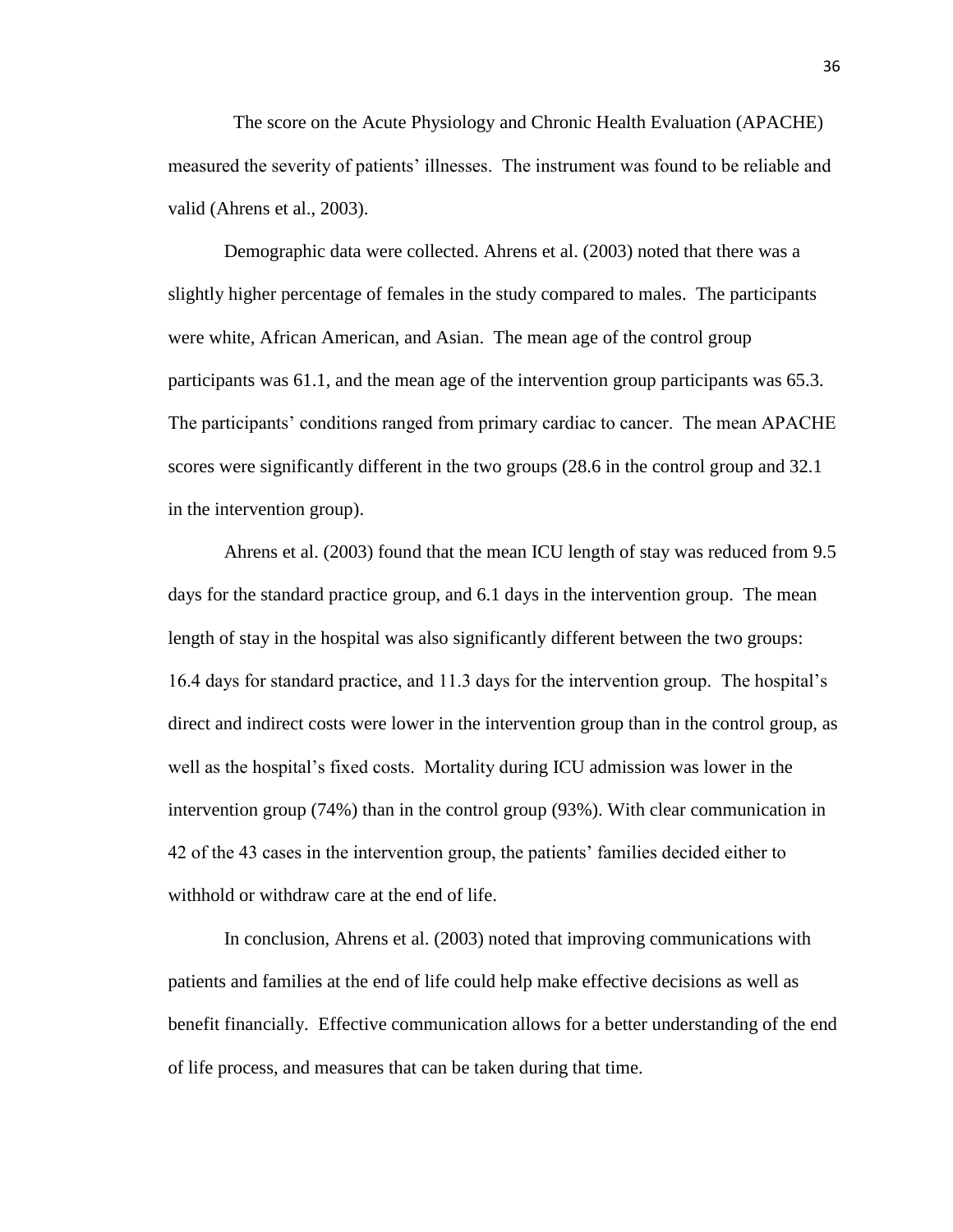# *Patients' and Families' Views of End-of-Life Care*

Palliative care is important in the lives of dying patients who deserve excellent care. Johnston and Smith (2005) conducted a qualitative phenomenological study to identify perceptions of palliative care nurses and patients receiving palliative care, particularly focusing on the expert palliative care nurse. The authors aimed to answer three research questions: "What is palliative nursing care from the dying patient's perspective?"; "What is palliative nursing care from the nurse's perspective?"; and "Are there differences between dying patients' and nurses' perceptions as to what constitutes expertise in palliative nursing care?" (pp. 702).

A convenience sample of 44 participants was invited. The sample consisted of 22 registered nurses, and 22 patients. The participants were gathered from two hospices, and two hospitals in the United Kingdom. The eligibility criteria for patients included the following: being cared for in one of four study sites, diagnosis of life-threatening illness, life expectancy of not greater than 2 years but not less than 2 weeks, awareness of diagnosis, and the ability to communicate in English verbally. The criteria for nurses included the following: registered nurse, post registration experience of at least 2 years, and post registration qualification in palliative care. The settings of the study were the two specified hospices and two specified hospitals in the United Kingdom (Johnston  $\&$ Smith, 2005).

In-depth interviews were used to identify patients' and nurses' perceptions. Nurse interviews were shorter in length than patient interviews. A reflective field journal was kept during the interviews to provide an audit trail. Although the study instrument was found to be valid, reliability was difficult to assess due to an interview guide being used.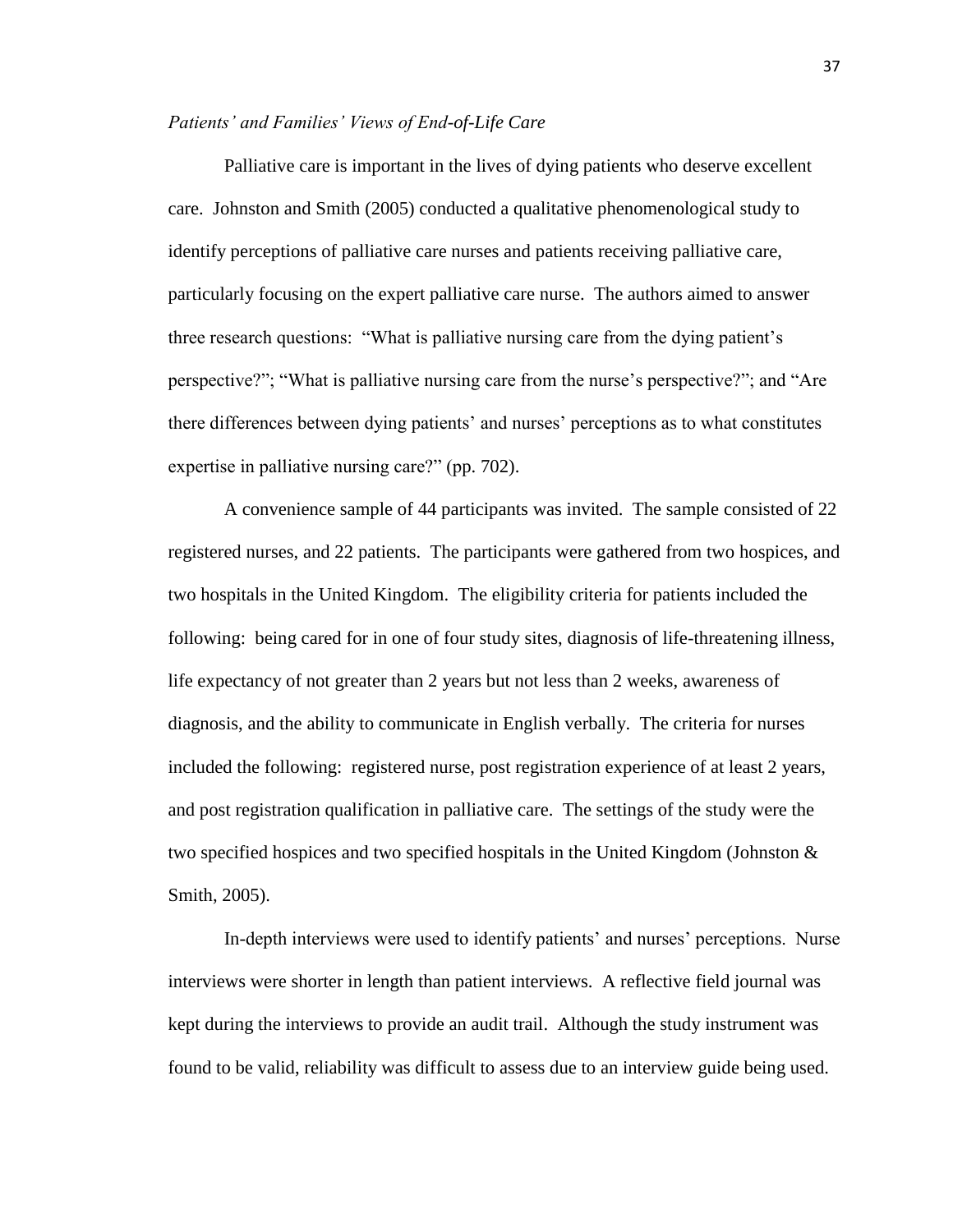The interview tapes were transcribed and checked for accuracy. A reflective, interpretive process using Colazzi's (1978) framework and Miles and Huberman's (1994, as cited in Johnston & Smith, 2005) content analysis process were used to identify themes and categories from the interviews and journal data. The authors also used Guba and Lincoln's (1988) criteria of credibility, fittingness, auditability, and confirmability to establish rigour and reflexivity (as cited in Johnston & Smith, 2005).

The authors identified 8 themes, and 29 categories from patients' and nurses' interviews. The key theme for patients was "connecting." Connecting focused on the importance of interpersonal skills, and the value of nurse-patient relationship. The authors found that patients viewed expert palliative nursing care as effective interpersonal skills and caring skills. Patients also expressed that nurses should meet needs by helping, providing with emotional support, being someone to talk to, providing comfort, and most importantly spending time with. The perceptions of nurses indicated that effective palliative care is directly related to providing comfort, which included the ability to relieve pain and control distressing symptoms. The authors also found that the lived experience of a palliative care patient is different from the experience of a qualified nurse caring for that patient (Johnston & Smith, 2005).

The authors concluded that palliative care training should be mandatory for nurses who work in palliative care as part of a post graduate program in palliative care, or as a special course. Education about pain and symptom control should be taught, along with psychosocial aspects of palliative care, and role of effective communication and caring practices. Future research should be conducted to evaluate whether expert nurses really practice the way that palliative care should be practiced (Johnston  $\&$  Smith, 2005).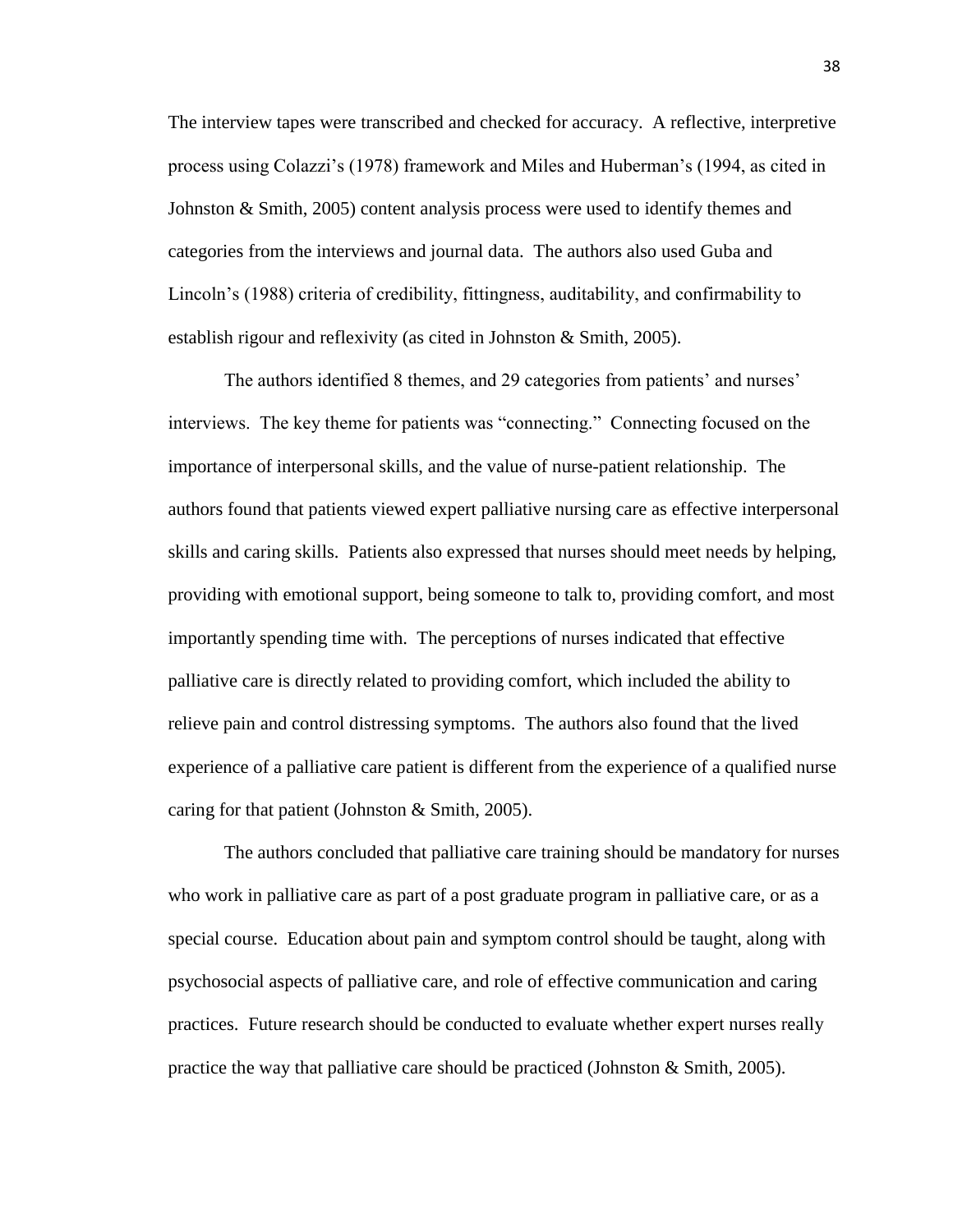A grounded theory study, conducted by Reinke, Engelberg, Shannon, Wenrich, Vig, Back, and Curtis (2008), focused on identifying perceptions of patients, families, and clinicians regarding palliative and end of life care for patients with severe chronic obstructive pulmonary disease (COPD) or advanced cancer. Both COPD and advanced metastatic cancer are diseases that can limit a person's life, and have different levels of functional decline, which in turn requires different levels of care at the end of life.

The sample consisted of physicians, nurses, patients, and patients' families. Physicians were selected first, and then patients, family members, and nurses. An expert panel of physicians from two different cities (Seattle and Tacoma), from three different specialities (oncology, pulmonary, and general medicine), was used to select physician participants. The expert panel identified physician leaders, and classified into three categories: focused on curative treatment, focused on palliative care, or "in the middle." The expert panel randomly assigned physician participants from the three categories. The following eligibility criteria was used for physician participants:  $\geq 50\%$  time spent in clinical practice, and the ability to identify at least four eligible patients (Reinke et al., 2008).

Patient participants were recruited by enrolled physician participants. The eligibility criteria for patient participants included the following: diagnosis of advanced cancer (metastatic or non-operable cancer), or severe COPD, described as: "would not be surprised if the patient died from any cause in the next year." Patients that did not speak English well in an interview were excluded. Patient participants identified a family caregiver or close friend, and nurses involved in care. If patient participants were unable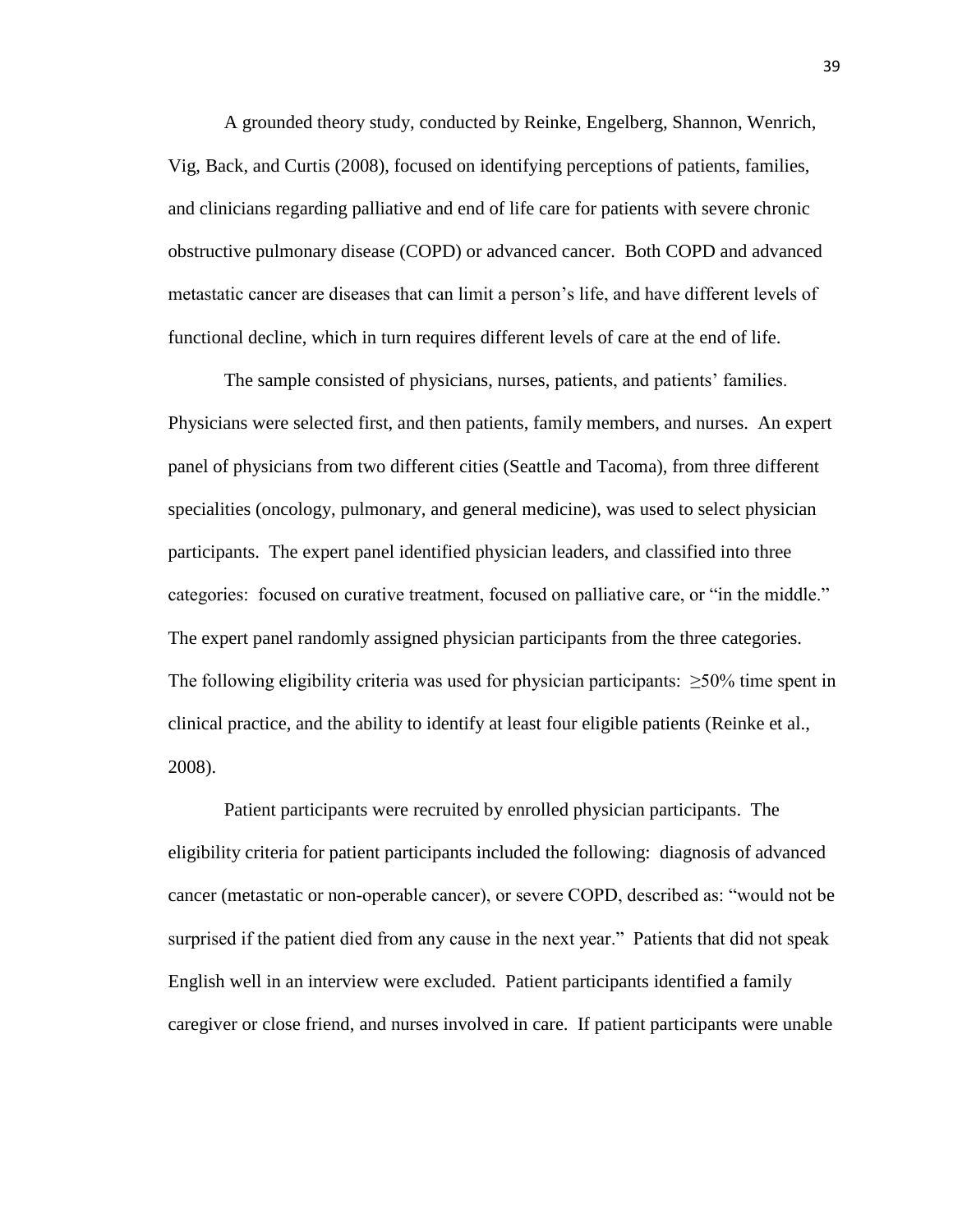to identify a nurse for the study, the patient's physician would identify a nurse involved in the patient's care (Reinke et al., 2008).

The sample consisted of 31 physician participants, 55 patient participants, 36 family member or friend participants, and 25 nurse participants. Of the patient participants, 24 had oxygen-dependent COPD, 30 had advanced cancer, and 1 had both COPD and cancer. Two patients were enrolled in hospice at the beginning of the study, and seven entered hospice during study follow-up. Twenty-one patients died within the first 6 months of the study. The average age of clinician (RNs and MDs) participants was mid 40s, and the average years of practice were 20 years. The majority of clinician participants did not have training in end of life care. The majority of family or friend participants were actual family members such as spouse, child, or sibling (Reinke et al., 2008).

Semi-structured interviews were conducted by two experienced interviewers who received training from investigators. Prior to starting the interviews, the interviewers completed 5 hours of observation. Follow-up interviews were conducted with patients at two different times: 4-6 months after study entry, and 12 months after study entry. The interviews were audiotaped and transcribed word for word (Reinke et al., 2008).

Three analytic steps were completed for the study: open coding, axial coding, and selective coding. Open coding entailed the development of a coding framework designed to identify the meaning of participants' speech. Axial coding was used to identify identify relationships among codes. Selective coding was used to develop theoretical constructs using open and axial codes. The investigative team developed a list of codes related to research topics of communication about hope and prognostic information.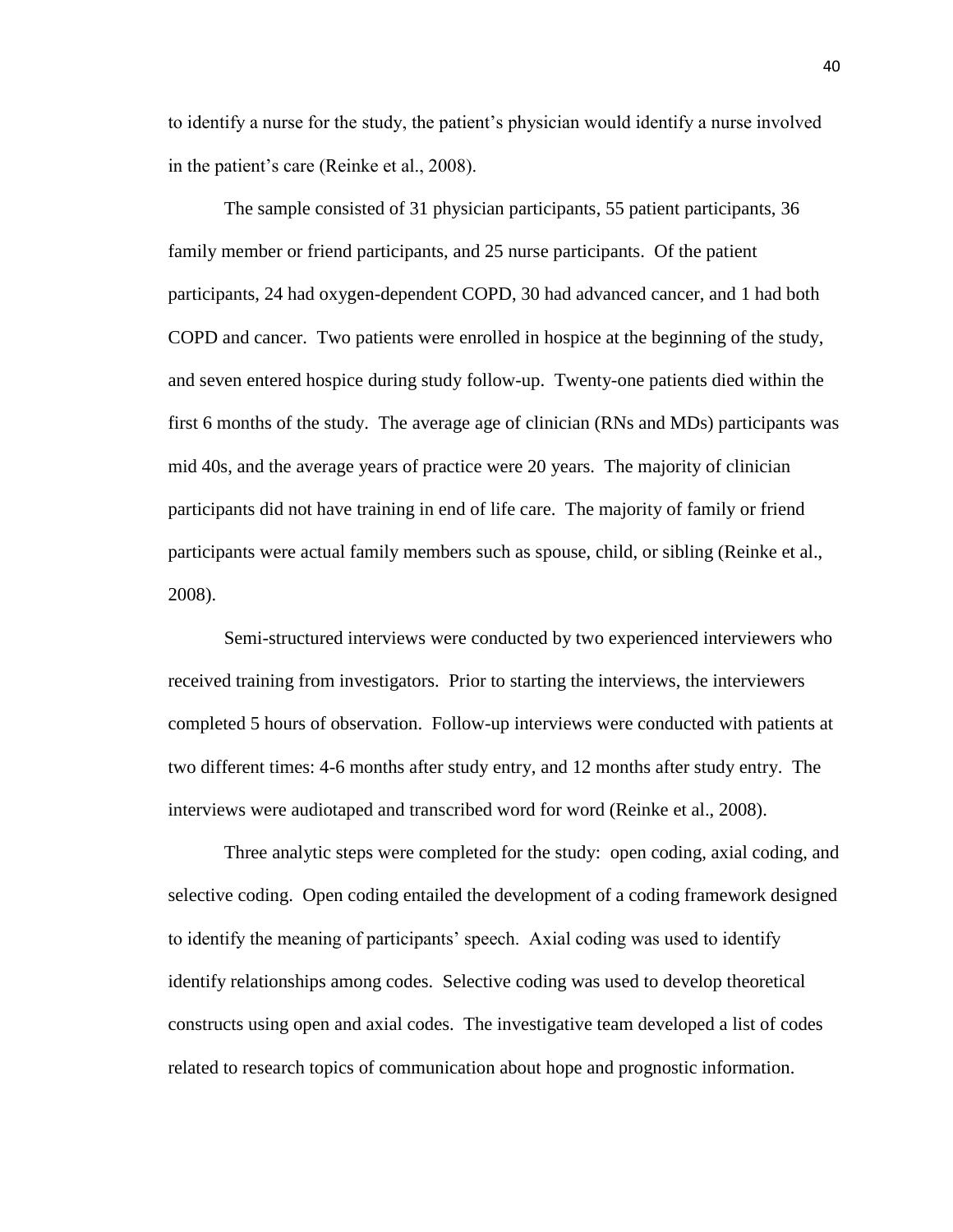Reliability for transitions coding was established by the following: (a) initial review of transitions coding scheme by the entire multidisciplinary team; (b) reexamination of the transition coding scheme for a quarter of the transcripts; and (c) recoding of a random sample of 30 transitions passages into the transitions coding scheme by a second investigator not affected by the initial coding results. The results represented a 90% agreement, and a  *statistic of 0.85, both representing good agreement (Reinke et al.,* 2008).

The authors identified six themes in regards to participants experiences with transitions. Some of the themes were similar to both COPD and cancer patients, and others were particular to one of the diseases. The six themes are the following: "new or different treatments," "no more treatment/curative to palliative care," "activity limitations," "initiation of oxygen therapy," "exacerbations/hospitalizations," and "improvement of illness." Themes found to be common to patients with COPD and cancer as well as clinicians, were the following: "new or different treatments," and "no more treatment/curative to palliative care." Themes found to be unique to patients with COPD and clinicians, were the following: "activity limitations/functional decline," and ―initiation of oxygen therapy.‖ The theme identified as unique to clinicians for patients with COPD was the following: "illness exacerbation or hospitalization." The theme identified as unique to patients with cancer was the following: "improvement from illness.‖ The authors concluded that important differences exist regarding transitions in palliative and end-of-life care between patients with COPD. Cancer, and that transition often entails more than a "one-time" transition from curative care to care focused on "comfort measures only" (Reinke et al., 2008, pp. 604-607).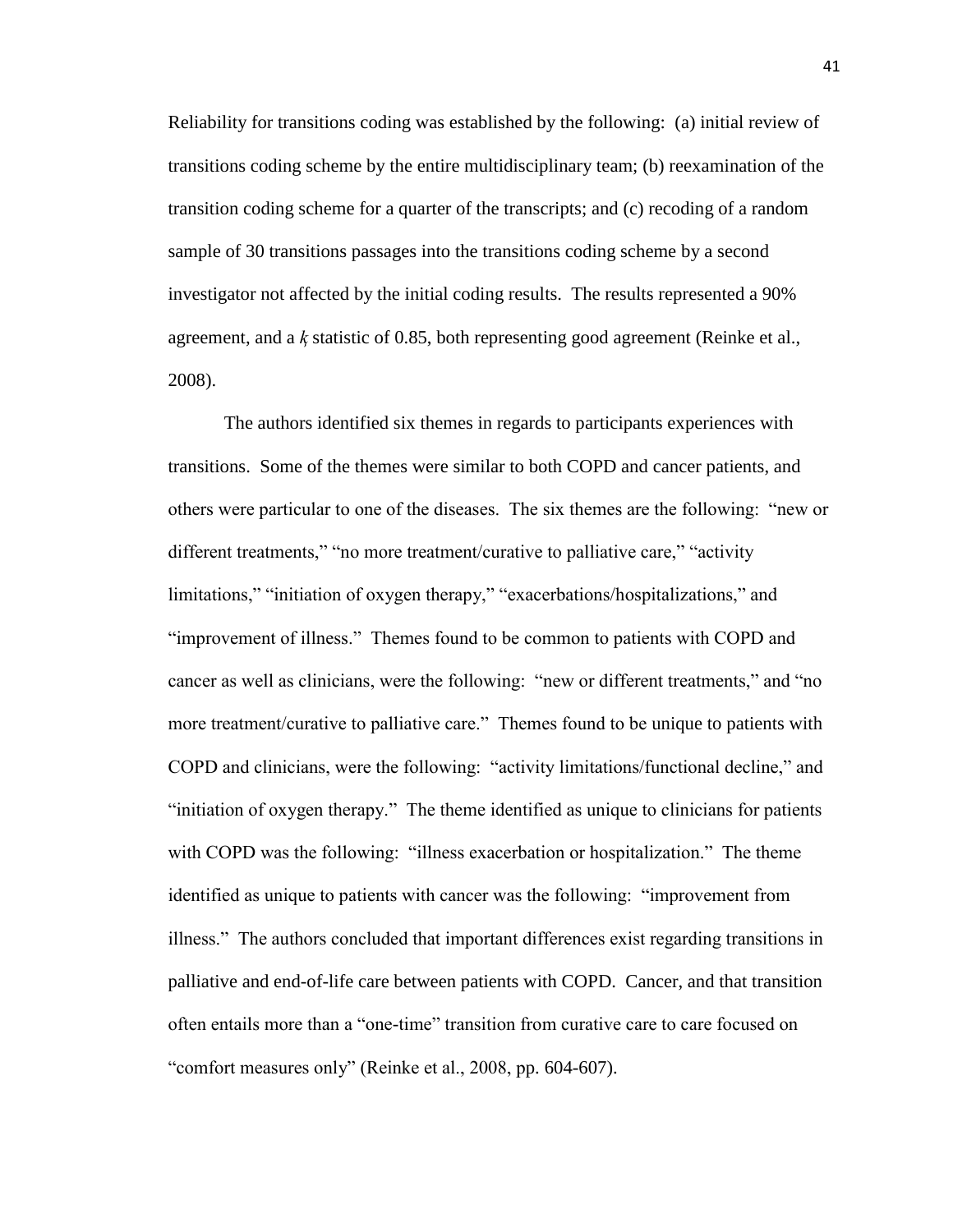One limitation was that the study was designed to identify patient, family, and clinician views, but not designed to describe the prevalence of the views identified, or the prevalence or timing of the transitions in palliative care, that the authors have described. The study was initially designed to explore how participants balance the need for prognostic information and hope and not specifically to explore transitions (Reinke et al., 2008).

# *Summary of Findings*

# *Nurses' Views of End-of-Life Care.*

The purpose of the study by Puntillo et al. (2001) was to identify the knowledge, beliefs, and ethical concerns of nurses caring for dying patients in Intensive Care Units (ICUs). Findings showed ICU nurses agreed with withholding or withdrawing lifesustaining therapies to allow death to occur when patients and/or the patients' families do not want further treatment, or when the treatment is not serving a purpose. The authors concluded that palliative care in the ICU should be given regardless of death being imminent or not.

The goal of the study by Kirchhoff and Beckstrand (2000) was to identify critical care nurses' views of barriers and of assisting behaviors in providing end-of-life care for dying patients. The assisting behaviors were higher than the barriers. The authors concluded that no single barrier was viewed by participants as either large or very large. The top and most common assisting behaviors included agreement of physicians regarding direction of care, appreciation of nurses from patients' families, and allowing nurses to provide flexibility in patients' environments.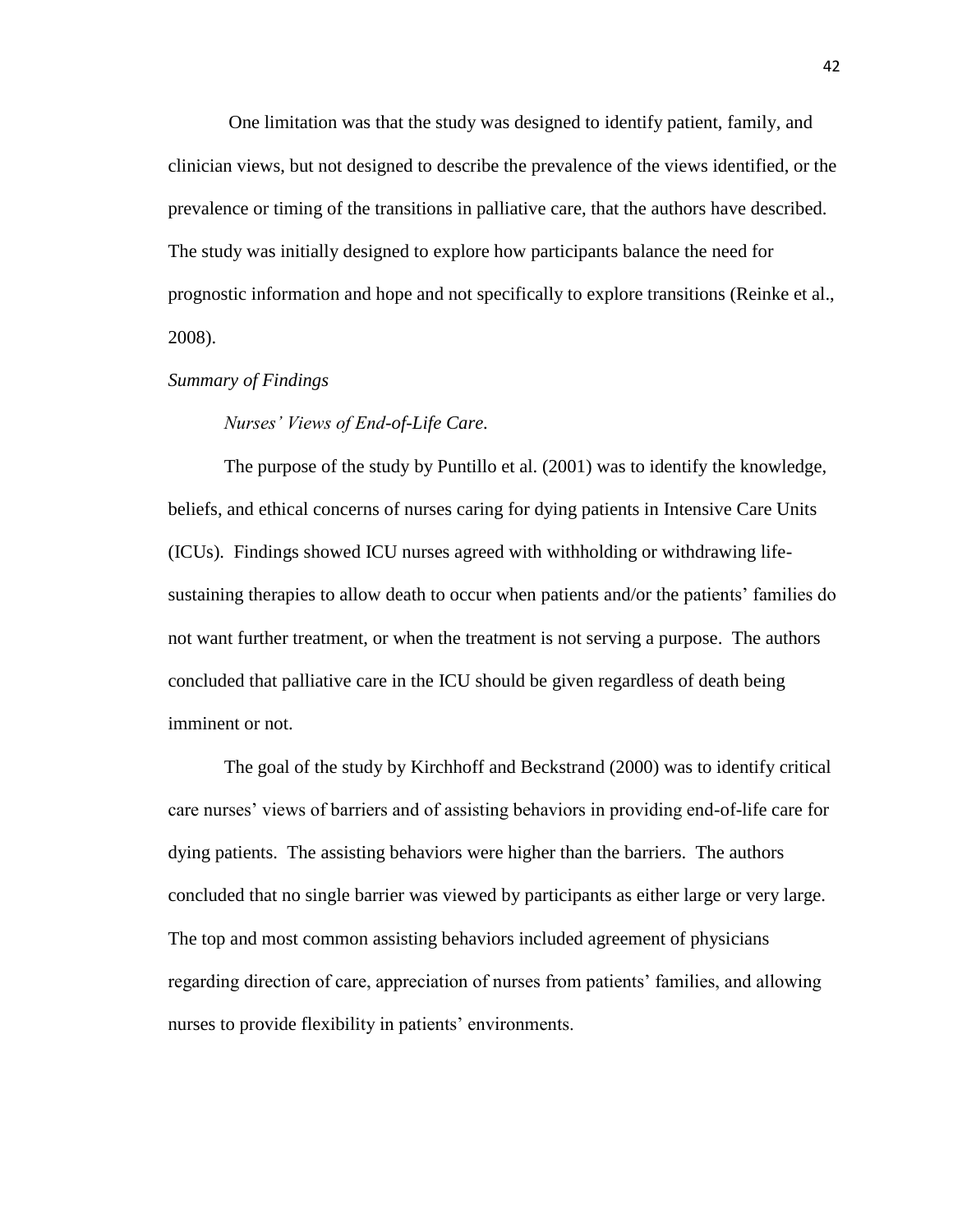The purpose of the study by Beckstrand and Kirchhoff (2005) was to identify critical care nurses' views of both the intensity and frequency of barriers and assisting behaviors in providing end-of-life care to patients and families. The greatest barriers to appropriate end-of-life care in the ICU were the actions of patients' families and the most assisting behaviors were controlled by the nurses. The results suggested that serious problems in end-of-life care still exist and may be worsening. The authors concluded that a better understanding of the most intense and frequently occurring barriers and assisting behaviors could lead to the improvement of end-of-life care.

Describing registered nurses' perceptions of factors influencing care for patients in the palliative phase of end-stage heart failure (ESHF) was the purpose of Wotton et al.'s (2005) study. The authors found that knowledge of palliative care should be given to acute care nurses. The authors also found nurses focused on the patients' physical and emotional comfort in palliative care. The authors concluded that the nurses involved believed that the addition of plans to improve financial, social, and physical conditions for patients with ESHF should be considered as urgent and important. Palliative care for ESHF patients should have a holistic approach using a multidisciplinary cross-trained team of medical professionals.

The purpose of the study by Thompson et al. (2006) was to understand nurses' perceptions of the quality of end-of-life care being provided by nurses on an acute medical ward, and nurses' perceptions of the care. The authors concluded that nurses working on acute medical units prioritize the delivery of high quality end-of-life care, even though often pulled in multiple directions.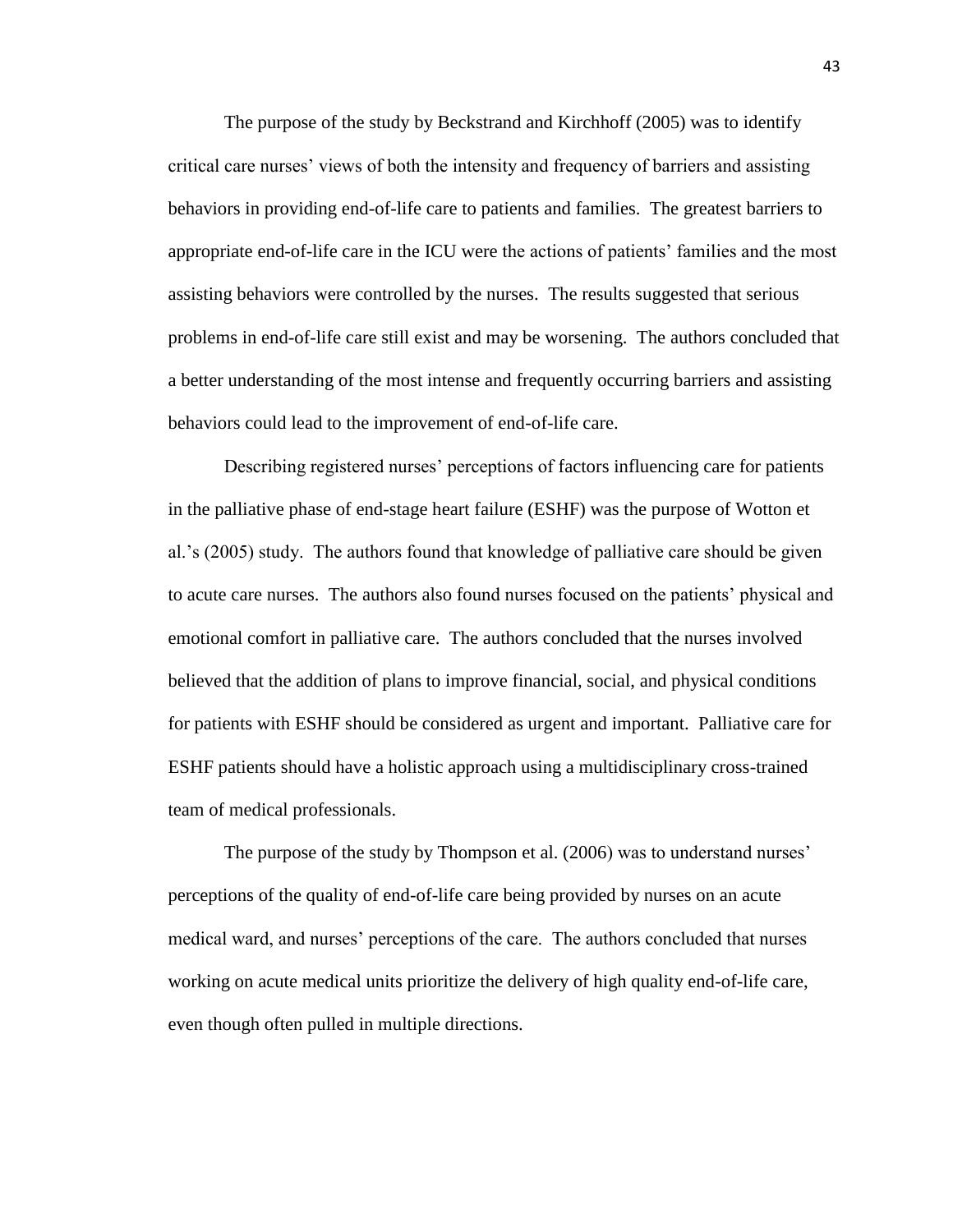The purpose of Kinoshita (2007) was to identify reasons why intensive care (ICU) nurses experience hardships in respecting the wishes of patients in end-of-life care. The author concluded that many ICU nurses in Japan believe that patients' desires are not respected in the process of end-of-life care in ICUs. The most noted reasons ICU nurses believe the above was that acknowledging patients' wishes was impossible, and often decision-making was performed by others regardless of whether patients' desires are known.

The purpose of Lange et al.'s (2008) study was to assess oncology nurses' attitudes about death and caring for dying cancer patients. The findings showed a direct correlation between viewing death from a neutral, or escape perspective and a more positive attitude toward caring for dying patients and families. The authors concluded that more experienced oncology nurses view death from a more positive perspective than less experienced nurses, as well as displaying a more positive attitude in caring for dying patients.

Identifying oncology nurses' views of barriers and assisting behaviors at end of life was the purpose of Beckstrand et al.'s (2009) study. The findings showed the mean scores for assistive behaviors were higher than the mean scores for barriers because the highest scoring behaviors were behaviors under nurses' control, and were perceived as very helpful. The authors concluded that oncology nurses are dedicated, experienced, and comfortable in dealing with most issues involving end of life care.

#### *Physicians' Views of End-of-Life Care.*

Identifying and comparing the perceptions of physicians and nurses regarding ethical problems in end-of-life decisions was the purpose of Oberle and Hughes (2001)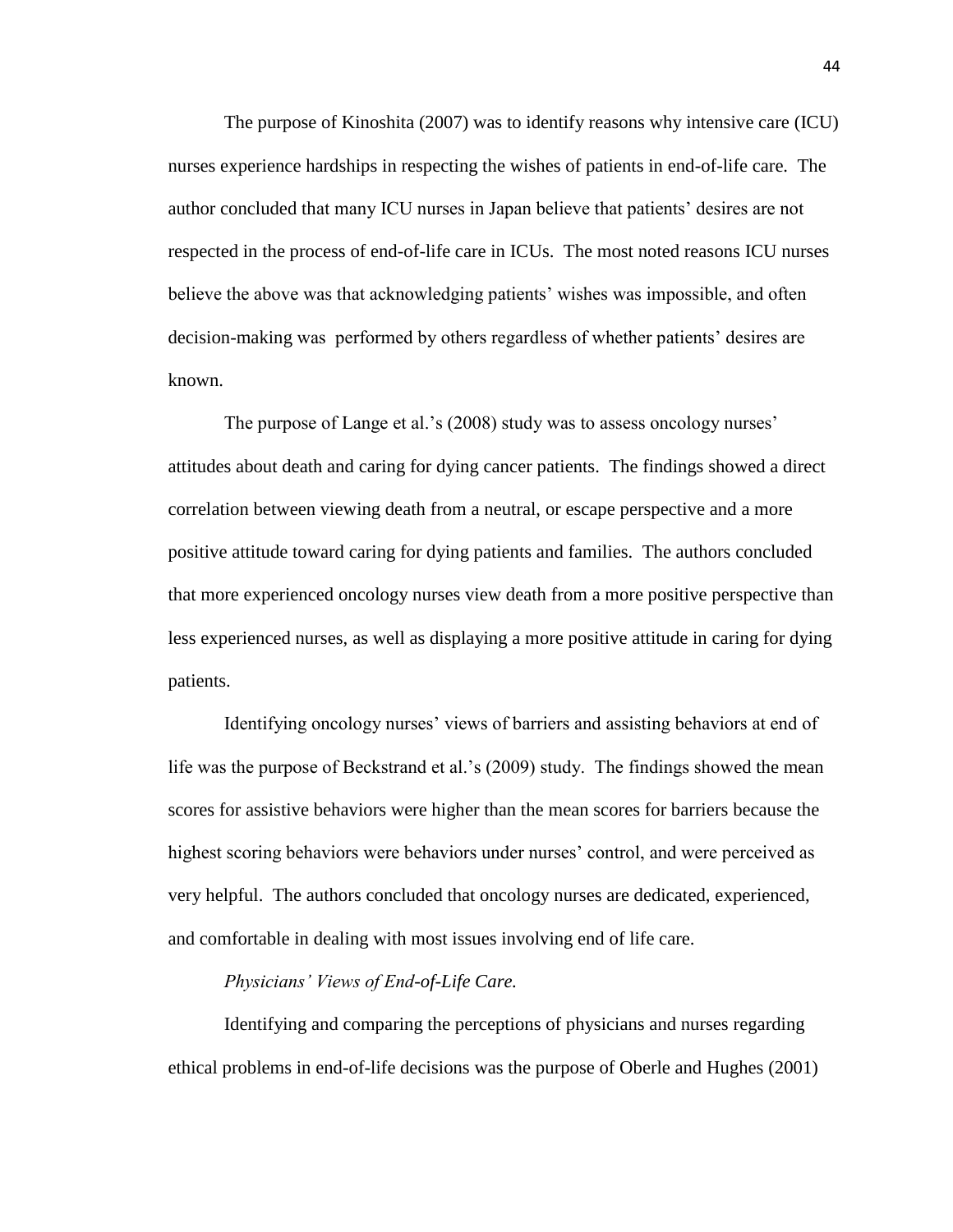study. The findings showed the main differences between physicians' and nurses' ethical concerns were related to positions as caregivers. The authors concluded that the differences between the two groups mainly focused on the hospital's hierarchical structure, and the assigned roles of physicians and nurses, not moral commitment or reasoning.

The purpose of the study by Ahrens et al. (2003) was to evaluate the effectiveness of a communication team that included a physician and a clinical nurse specialist, on length of stay and costs for patients near the end of life in the intensive care unit (ICU). The authors concluded that improving communications with patients and families at the end of life could help make effective decisions as well as benefit financially.

#### *Patients' and Families' Views of End-of-Life Care.*

The purpose of Johnston and Smith's (2005) study was to identify perceptions of palliative care nurses and patients receiving palliative care, particularly focusing on the expert palliative care nurse. The findings showed that patients viewed expert palliative nursing care as effective interpersonal skills and caring skills. The authors concluded that palliative care training should be mandatory for nurses who work in palliative care as part of a post graduate program in palliative care, or as a special course.

Identifying perceptions of patients, families, and clinicians regarding palliative and end of life care for patients with severe chronic obstructive pulmonary disease (COPD) or advanced cancer was the purpose of Reinke et al.'s (2008) study. The authors concluded that important differences exist regarding transitions in palliative and end-oflife care between patients with COPD.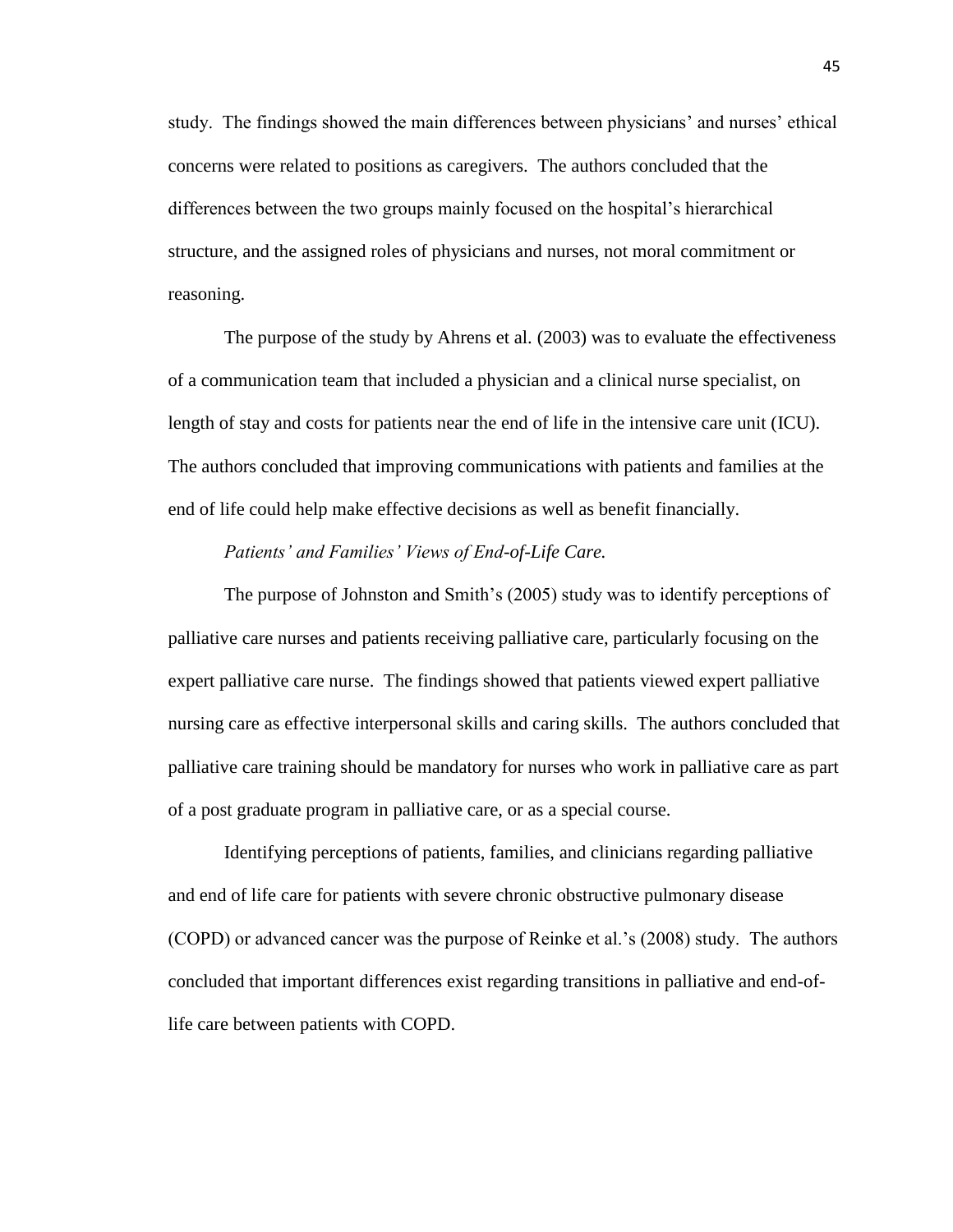# Chapter III

# *Methodology*

# *Introduction*

End-of-life care is a growing need for the elderly individuals who are hospitalized in ICU. End-of-life care needs to be addressed, to assist nurses dealing with end-of-life care in ICU. The purpose of this study is to evaluate critical care nurses' perceptions of the impact of selected obstacles and supportive behaviors in providing end-of-life care in ICU. This study is a replication of Beckstrand et al.'s (2009) study.

# *Research Questions*

- 1. What are the greatest obstacles to providing end-of-life care to patients in Intensive care as perceived by critical care nurses?
- 2. What are the most supportive behaviors surrounding end-of-life care in Intensive care as perceived by critical care nurses?

# *Population, Sample, and Setting*

The population will be critical care nurses recruited from four different hospitals in Indianapolis, IN. The hospitals include two trauma centers and two community hospitals. Each hospital has two or three ICUs. The units include: medical ICU, surgical ICU, and adult ICU. The anticipated sample will consist of 120 critical care nurses, 30 from each hospital. Inclusion criteria for nurses are: 5-7 years critical care experience,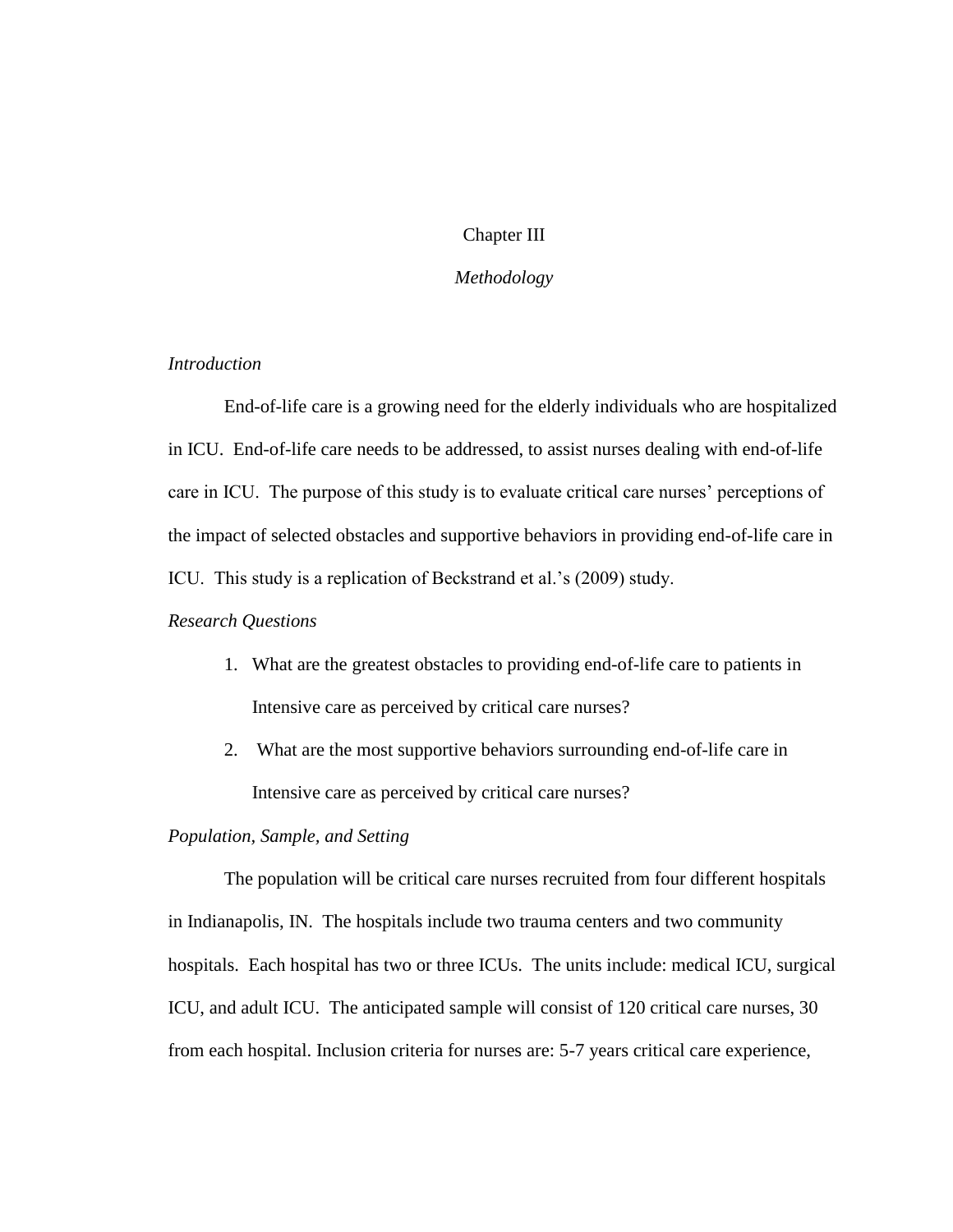currently employed at least part-time in critical care setting, and had cared for at least five patients at the end-of-life in the last year.

# *Protection of Human Rights*

The study will be submitted for approval to the Institutional Review Boards of Ball State University. Approval will also be obtained from each participating hospital. A description of the study will be given to each participant describing the study. Participation will be voluntary, with the participant being able to withdraw at any point. Confidentiality will be maintained. Each participant will be assigned a number code for data management. No risks have been identified with the study. All data will be anonymous and will not contain any names or other personal info. Benefits include providing a better understanding of nurses' views of supportive behaviors and obstacles in providing end-of–life care, and in understanding those views can help provide better end-of life care to patients.

#### *Procedures*

After receiving permission from the IRB at Ball State University and each hospital, meetings will be scheduled at each hospital with the Director of Nursing. Then meetings will be scheduled with nurse managers of the designated units, and details of the study will be discussed. A staff meeting will be scheduled with nurses at each hospital working in all ICU units to discuss the study. Participation criteria and details of the study will be discussed at the staff meeting. All staff will be invited to participate. Following the scheduled meetings, questionnaires will be placed in all staff mailboxes on the units with a cover letter. The researcher will access the staff mailboxes with the permission of the nurse managers. Questionnaires will be returned on each unit to a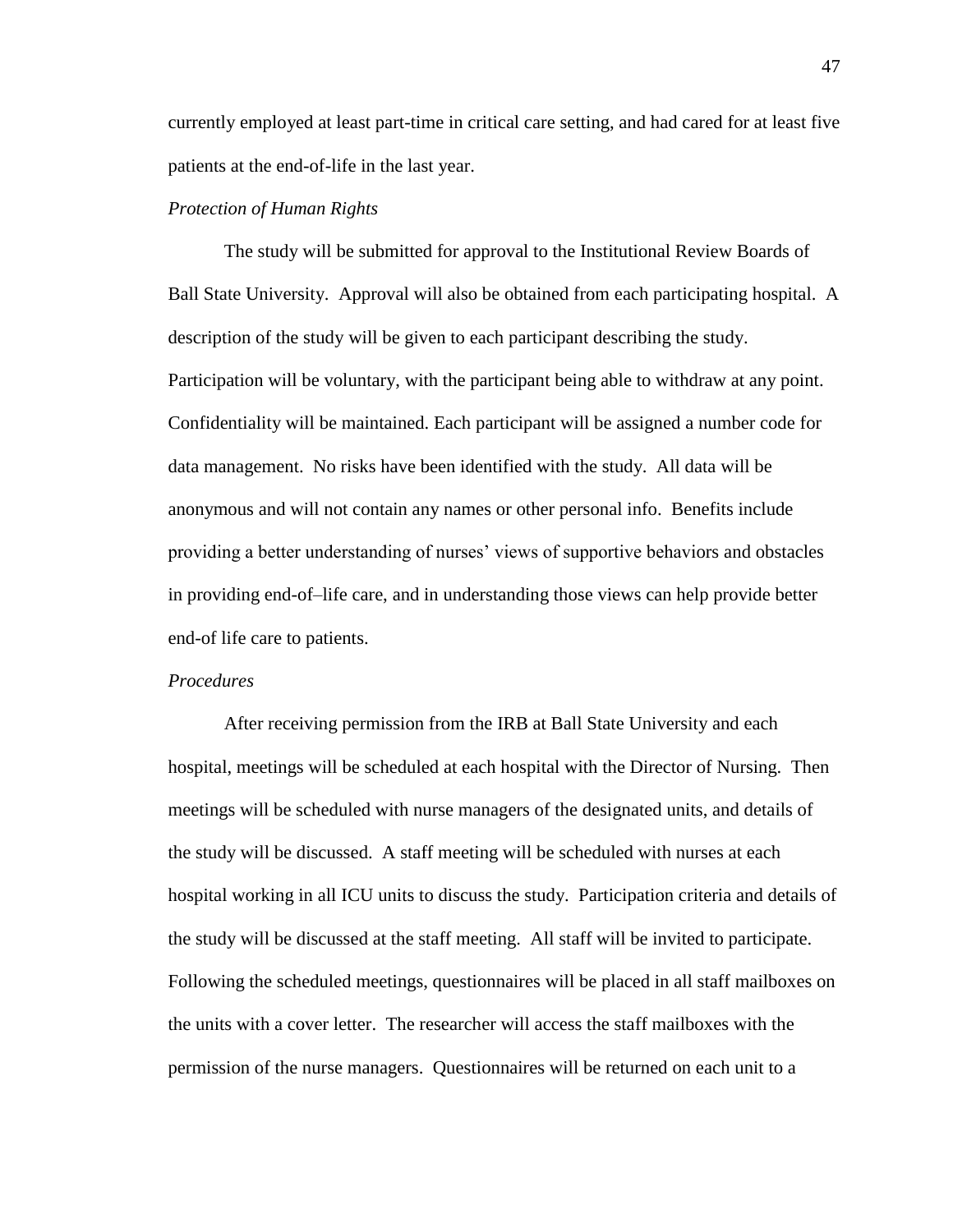secure box that will be located in the staff lounge. Completed questionnaires will then be collected by the researcher.

#### *Instrumentation*

The instrument used in the study will be a questionnaire, the National Survey of Critical Care Nurses Regarding End-of-Life Care, developed by Kirchhoff and Beckstrand (2000). Critical care nurses were asked to rate the magnitude of listed obstacles and supportive behaviors in giving end-of-life care to dying patients. The original questionnaire had 72 items: 29 obstacle items, 24 supportive behaviors, 4 openended items for nurses to add any items that it did not cover, and 15 demographic questions. The final questionnaire has 68 items, including 50 Likert-type items, 4 openended questions, and 14 demographic questions (Beckstrand  $\&$  Kirchhoff, 2005). Items are scored on a scale of 0 to 5, with  $0 =$  not an obstacle or supportive behavior, and  $5=$ extremely large obstacle or supportive behavior. The questionnaire was tested and adapted to fit the critical care population. The questionnaire was pilot tested by 28 nurses from three different ICUs. The participants will also be asked to list any additional obstacles and supportive behaviors encountered while caring for dying patients that had not been listed as items on the questionnaire. The study conducted by Beckstrand et al. (2009) found the National Survey of Critical-Care Nurses Regarding End of Life Care questionnaire was reliable with the Cronbach alpha for the 26 obstacle size items in the study to be 0.92 and the Cronbach alpha for the 24 supportive behavior items to be 0.9. *Design*

A typical descriptive research design will be used for this study. Typical research design is a type of quantitative research used to get more information about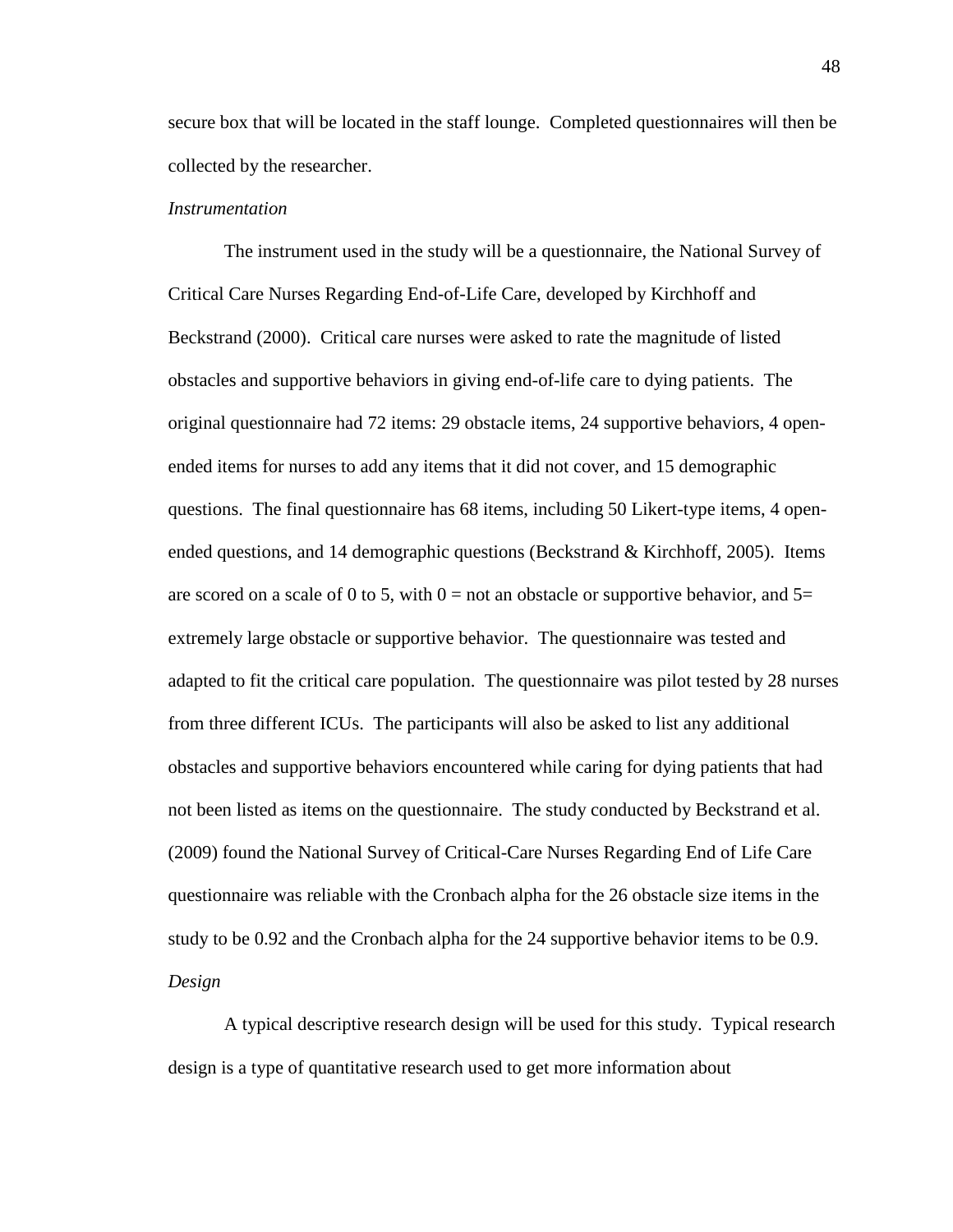characteristics within a specific field of study (Burns & Grove, 2009). This design is used to identify problems with current practice, develop theory, justify current practice, make judgments, or determine what others in similar situations are doing.

# *Data Analysis*

Responses will be entered into a data analysis file. Descriptive statistics will be used to analyze data. Measures of central tendency and dispersion and frequency will be calculated. The items will be ranked from highest to lowest based on mean scores to determine which items were the greatest obstacles and which behaviors were most supportive. Open-ended question responses will be analyzed using content analysis, and data will be categorized into categories, and frequency counts will be done (Beckstrand et al., 2009).

#### *Summary*

The study will be conducted to describe end-of-life care by identifying obstacles and supportive behaviors involving end-of-life care as perceived by critical care nurses. The questionnaire, the National Survey of Critical Care Nurses Regarding End-of-Life Care will be the instrument in the study. The design is descriptive with the sample and questionnaire. The findings will assist in identifying and understanding obstacles and supportive behaviors in end-of-life care. The results will assist healthcare providers involved in end-of-life care to give more quality end-of-life care to patients. This study will replicate a study by Beckstrand et al. (2009) in attempt to improve the quality of endof-life care.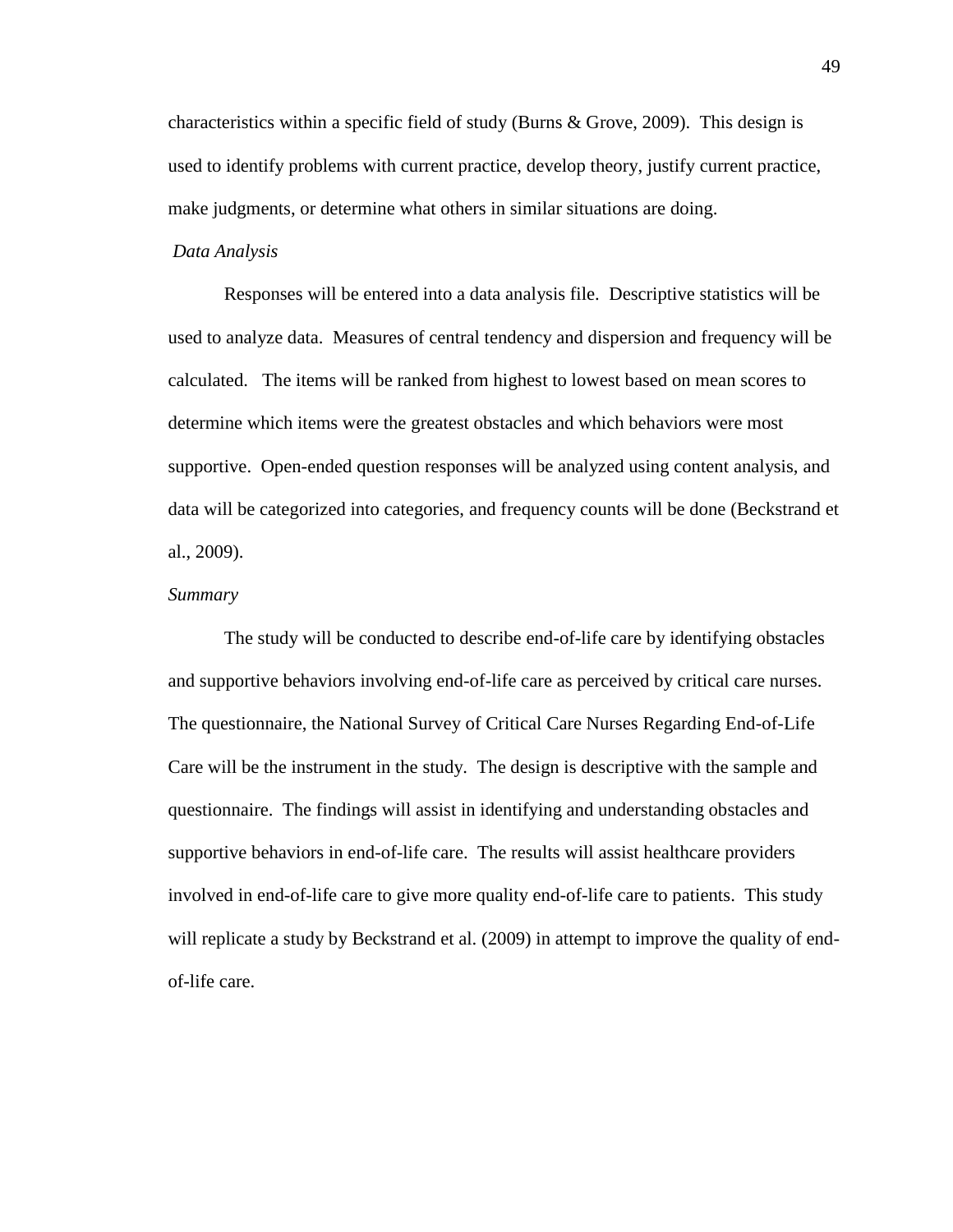- Ahrens, T., Yancey, V., Kollef, M., & Kleinpell, R. (2003). Improving family communications at the end of life: Implications for length of stay in the intensive care unit and resource use. *American Journal of Critical Care, 12*(4), 317-325
- Beckstrand, R. L., Callister, L. C., & Kirchhoff, K. T. (2006). Providing a "good death": Critical care nurses' suggestions for improving end-of-life care. *American Journal of Critical Care, 15*(1), 38-45.
- Beckstrand, R. L., & Kirchhoff, K. T. (2005). Providing end-of-life care to patients: critical care nurses' perceived obstacles and supportive behaviors. *American Journal of Critical Care, 14*(5), 395-403.
- Beckstrand, R. L., Moore, J., Callister, L., & Bond, E. A. (2009). Oncology nurses' of obstacles and supportive behaviors at the end of life. *Oncology Nursing Forum, 36*(4), 446-453.
- Beckstrand, R. L., Smith, M. D., Heaston, S., & Bond, A. E. (2008). Emergency nurses' perceptions of size, frequency, and magnitude of obstacles and supportive behaviors in end-of-life care. *Journal of Emergency Nursing, 34*(3), 290-300.
- Burns, N. & Grove, S. (2009). *The Practice of Nursing Research, 6th Edition*. Missouri: Saunders.
- CBS News (2010). The Cost of Dying: End-of-Life Care. Retrieved July 28, 2011 from <http://www.cbsnews.com/stories/2010/08/05/60minutes/main6747002.shtml>

Center to Advance Palliative Care (2011). Retrieved July 28, 2011 from www.capc.org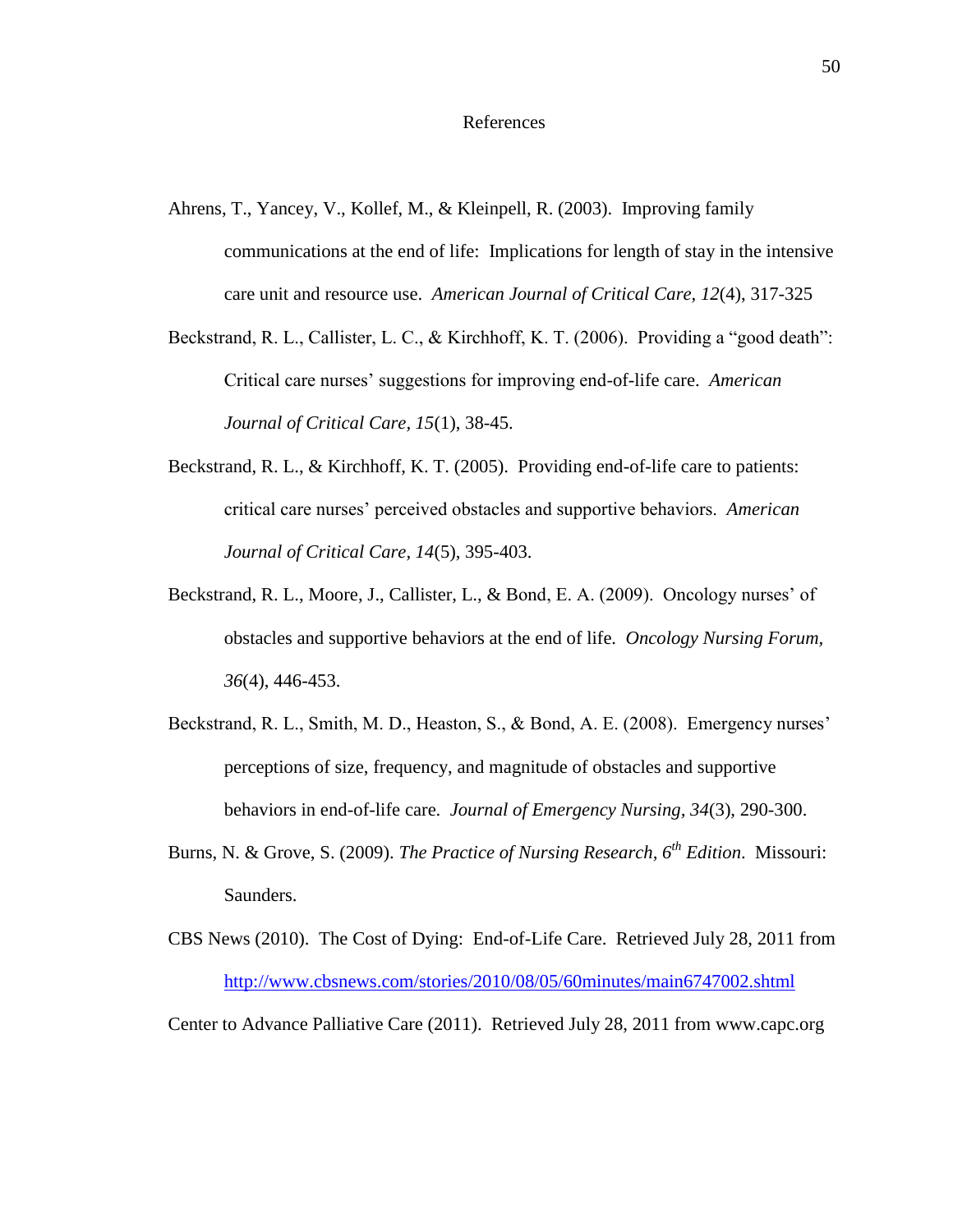- Clarke, E. B., Curtis, J. R., Luce, J. M., Levy, M., Danis, M., Nelson, J., Solomon, M. Z. (2003). Quality indicators for end-of-life care in the intensive care unit. *Critical Care Med, 31*(9), 2255-2262.
- Colazzi, P. F. (1978). Psychological research as the phenomenologist views it. In *Existential Phenomenological Alternatives for Psychology*, Valle & King, eds, Oxford University Press, Oxford, pp 48-7
- Doran, D. I., Sidani, S., Keatings, M., & Doidge, D. (2002). A empirical test of the Nursing Role Effectiveness Model. *Journal of Advanced Nursing, 38*(1), 29-39.
- Frommelt, K. H. (1991). The effect of death education on nurses' attitudes toward caring for terminally ill persons and their families. *American Journal of Hospice and Palliative Care, 8*(3), 37-43.
- Guba, E. G. & Lincoln, Y. S. (1988). *Effective Evaluation: Improving the Usefulness of Evaluation Results Through Responsive and Naturalistic Approaches.* Jossey-Bass Publishers, San Francisco, CA.
- Harding, A. (2010, October 14). End-of-life care costs continue to climb upward. Retrieved June 5, 2011 from

http://www.reuters.com/assets//print?aid=USTRE69C3KY20101014

- Johnston, B. & Smith, L. (2006). Nurses' and patients' perceptions of expert palliative nursing care. *Issues and Innovations in Nursing Practice,* 700-709.
- Kinoshita, S. (2007). Respecting the wishes of patients in intensive care units. *Nursing Ethics, 14*(5), 651-664.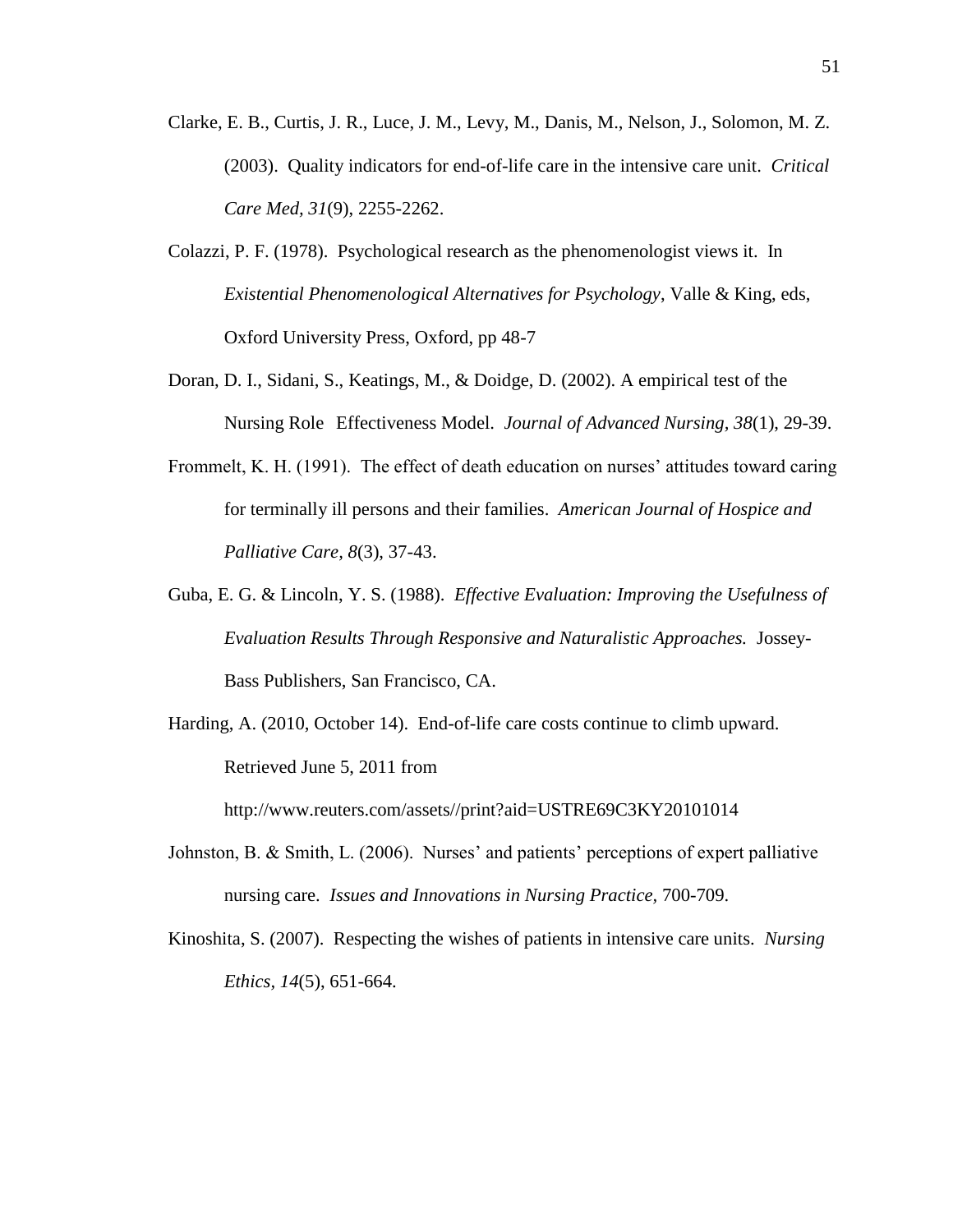- Kirchhoff, K. T., & Beckstrand R. L. (2000). Critical care nurses' perceptions of obstacles and helpful behaviors in providing end-of-life care to dying patients. *American Journal of Critical Care, 9*(2), 96-105.
- Lange, M., Thom, B., & Kline, N. (2008). Assessing nurses' attitudes toward death and caring for dying patients in a comprehensive cancer center. *Oncology Nursing Forum, 35*(6), 955-959.
- Luce, J. M. (2010). A history of resolving conflicts over end-of-life care in intensive care units in the United States. *Critical Care Med, 38*(8), 1623-1629.
- McNutt, S. B. (2005). The influence of nursing on end-of-life care in the adult ICU: How nurses can act to improve care of dying patients and their families. Retrieved July 28, 2011 from

http://www.junsnursing.arizona.edu/articles/Fall%202005/mcnutt.htm

- Miles, M. B. & Huberman, A. M. (1994) *Qualitative Data Analysis an Expanded Sourcebook*, 2nd ed. Sage Publications, Thousand Oaks, CA.
- National Council on Aging (2011). Chronic Disease. Retrieved July 28, 2011 from <http://www.ncoa.org/>
- National End of Life Care Intelligence Network (2010). Data and Statistics. Retrieved July 28, 2011 from http://www.endoflifecare-intelligence.org.uk/
- Oberle, K., & Hughes, D. (2001). Doctors' and nurses' perceptions of ethical problems in end-of-life decisions. *Journal of Advanced Nursing, 33*(6), 707-715.
- Oncology Nursing Society and Association of Oncology Social Work (2003). End-of-life care [Position statement]. Retrieved May 17, 2011, from <http://www.ons.org/Publications/Positions/EndOfLife/>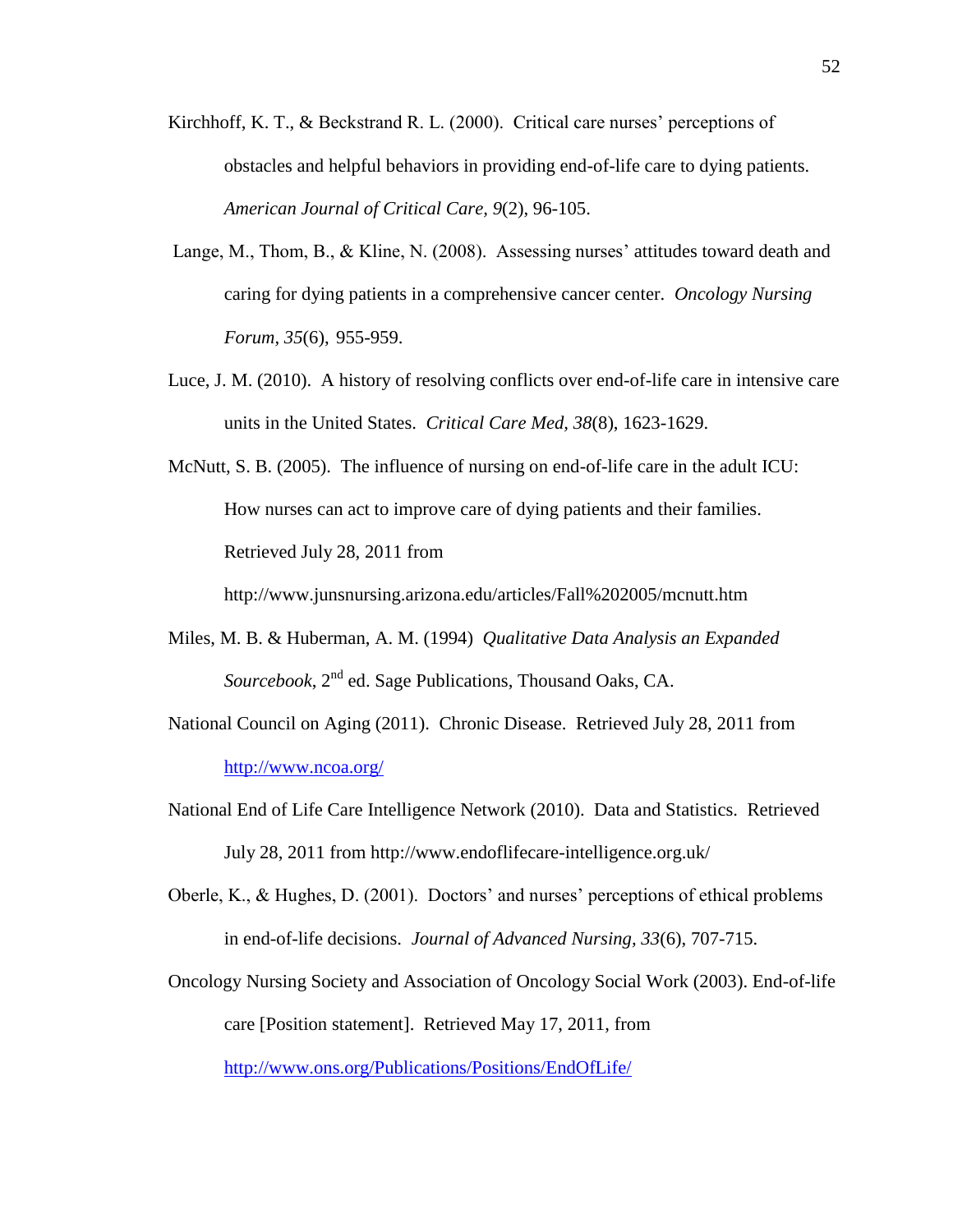- Oncology Nursing Society and Association of Oncology Social Work (2007). End-of-life care [Position statement]. Retrieved July 28, 2011, from http://www.ons.org/Publications/Positions/EndOfLife/
- Puntillo, K. A., Benner, P., Drought, T., Drew, B., Stotts, N., Stannard, D., Rushton, C., Scanlon, C., & White, C. (2001). End-of-life issues in intensive care units: A national random survey of nurses' knowledge and beliefs. *American Journal of Critical Care, 10*(4), 21
- Reinke, L. F., Engelberg, R. A., Shannon, S. E., Wenrich, M. D., Vig, E. K., Back, A. L., & Curtis, J. R. (2008). Transitions regarding palliative and end-of-life care in severe chronic obstructive pulmonary disease or advanced cancer: Themes identified by patients, families, and clinicians. *Journal of Palliative Medicine, 11*, 601-609.
- Strauss, A. & Corbin, J. (1998). *Basics of Qualitative Research: Techniques and*  Procedures for Developing Grounded Theory, 2<sup>nd</sup> ed. Sage, Thousand Oaks.
- Thelen, M. (2005). End-of-life decision making in intensive care. *Critical Care Nurse, 25*, 28-37.
- Thompson, G., McClement, S., & Daeninck, P. (2006). Nurses' perceptions of quality end-of-life care on an acute medical ward. *Issues and Innovations in Nursing Practice,* 169-177.
- Vincent, G. K., & Velkoff, V. A. (2010). The Next Four Decades. The Older Population in the United States: 2010 to 2050. Retrieved July 28, 2011 from <http://www.census.gov/prod/2010pubs/p25-1138pdf>